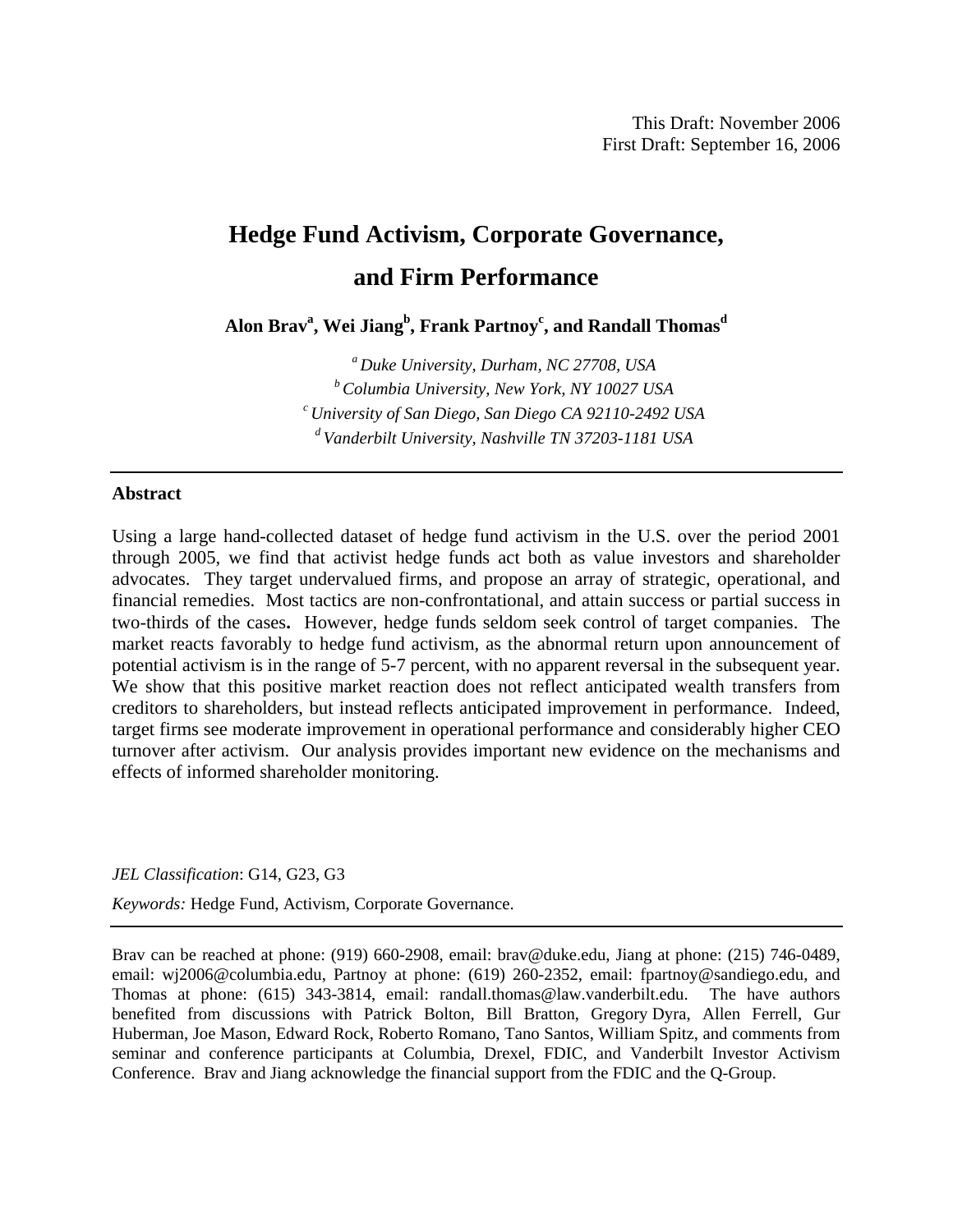# **Hedge Fund Activism, Corporate Governance, and Firm Performance**

Although hedge fund activism is a topic of widespread interest, there is a dearth of large sample empirical evidence and analysis of this new phenomenon. To date, little is known about the characteristics of firms that hedge funds target, the determinants and extent of successful activism, as well as the short- and long-term value implications of such activism. We attempt to bridge this gap by constructing a broad database of 888 events launched by 131 activist hedge funds, including both hostile and non-hostile interactions between funds and targets. Our sample, the most complete set of hedge fund activism to date, extends from the beginning of 2001 through the end of  $2005<sup>1</sup>$ 

We find that a large majority of activist hedge funds resemble value investors, targeting companies they believe are undervalued based on financial statement analysis. They tend to target general (e.g., payout policy, excess diversification), rather than firm-specific issues (e.g., operational difficulty, sales slump). Target companies have low market value relative to book value, are profitable with sound operating cash flows and returns on assets, and tend not to be technology companies (as proxied by R&D expenditure). However, the payout at these companies is lower than that of a matched sample, indicating potential agency problems associated with free cash flows. Target companies have more takeover defenses and offer higher CEO pay than companies of comparable size and book-to-market ratios. Finally, relatively few targeted companies are in the top twenty percent of firms by market capitalization, which is not surprising given the much higher cost of amassing a five percent stake in a firm in the top size quintile (an average of \$760 million).

We also find that hedge fund activism differs markedly from shareholder activism by other institutions. Previous papers have shown that activism by institutional investors such as mutual funds and pension funds does not generate substantial positive abnormal returns or long-

 $\overline{a}$ 

<sup>&</sup>lt;sup>1</sup> Although hedge funds are largely unregulated, the Securities Exchange Act of 1934 requires anyone, including hedge funds, to file a Schedule 13D if they directly or indirectly acquire beneficial ownership of more than 5 percent of a company's shares. Our sample is based on these Schedule 13D filings with additional news-based searches for activist events that do not meet the above filing criteria. Our sample construction methodology is discussed in detail in Section II.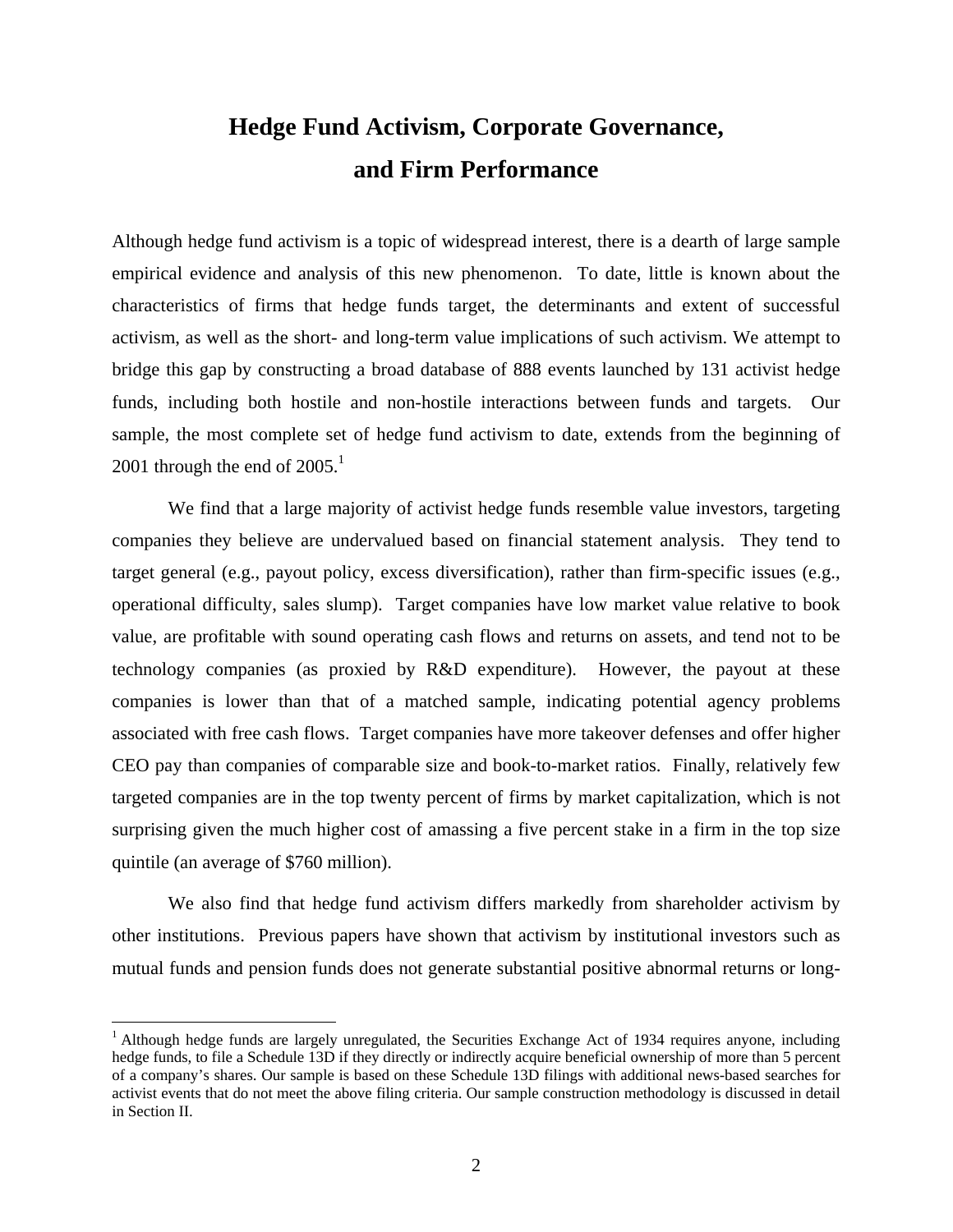term benefits for shareholders (Karpoff, 2001; Barber, 2006). In contrast, we document that hedge fund activism achieves both. First, we find evidence that market participants, on average, believe that hedge fund activism creates value. The announcement of hedge fund activism, which often occurs when the fund files a Schedule 13D, results in large positive average abnormal return, in the range of 5-7 percent, during the announcement window. These returns are not reversed one year after the filing date.

Contrary to media reports that investors welcome changes in target capital structure and governance, we find that the market response to capital-structure related activism – including debt restructuring, recapitalization, dividends, and share repurchases – is statistically insignificant. We find a similar lack of reaction for governance-related activism, including attempts to rescind take-over defenses, to oust CEOs, to enhance board independence, and to curtail CEO compensation. Instead, events that are associated with positive abnormal returns involve more dramatic proceedings, such as changes in business strategy (for example, refocusing and spinning-off non-core assets), and the sale of the company. The event-window abnormal returns for these two categories of events are 4.4 percent and 10.9 percent, respectively. Activism that specifies particular objectives generates higher returns than activism that is general. Activism that is hostile generates higher returns than activism that is non-hostile.

We find that the positive market reaction is consistent with ex-post evidence of improved operating performance at target firms. Average return on equity, in excess of that of matched companies, increases from four percentage points at the time of announcement to about ten percentage points after one year. Average return on assets also increases. Target firm leverage increases modestly during the year after announcement, reversing some of the de-leveraging that occurred at these firms during the three years prior to intervention. Although hedge fund activism generally appears to generate value for shareholders, it is not as kind to CEOs at target firms. During the year after the announcement of activism, average CEO pay declines significantly, and CEO turnover rate increases by nine percentage points, controlling for the normal turnover rates in the same industry, and for firms of similar size and stock valuation. Moreover, there is no evidence that the shareholder gain comes at the expense of debt holders.

In addition to evidence of positive returns and performance, we document a large crosssectional variation in hedge fund tactics and target responses, confirming the importance of using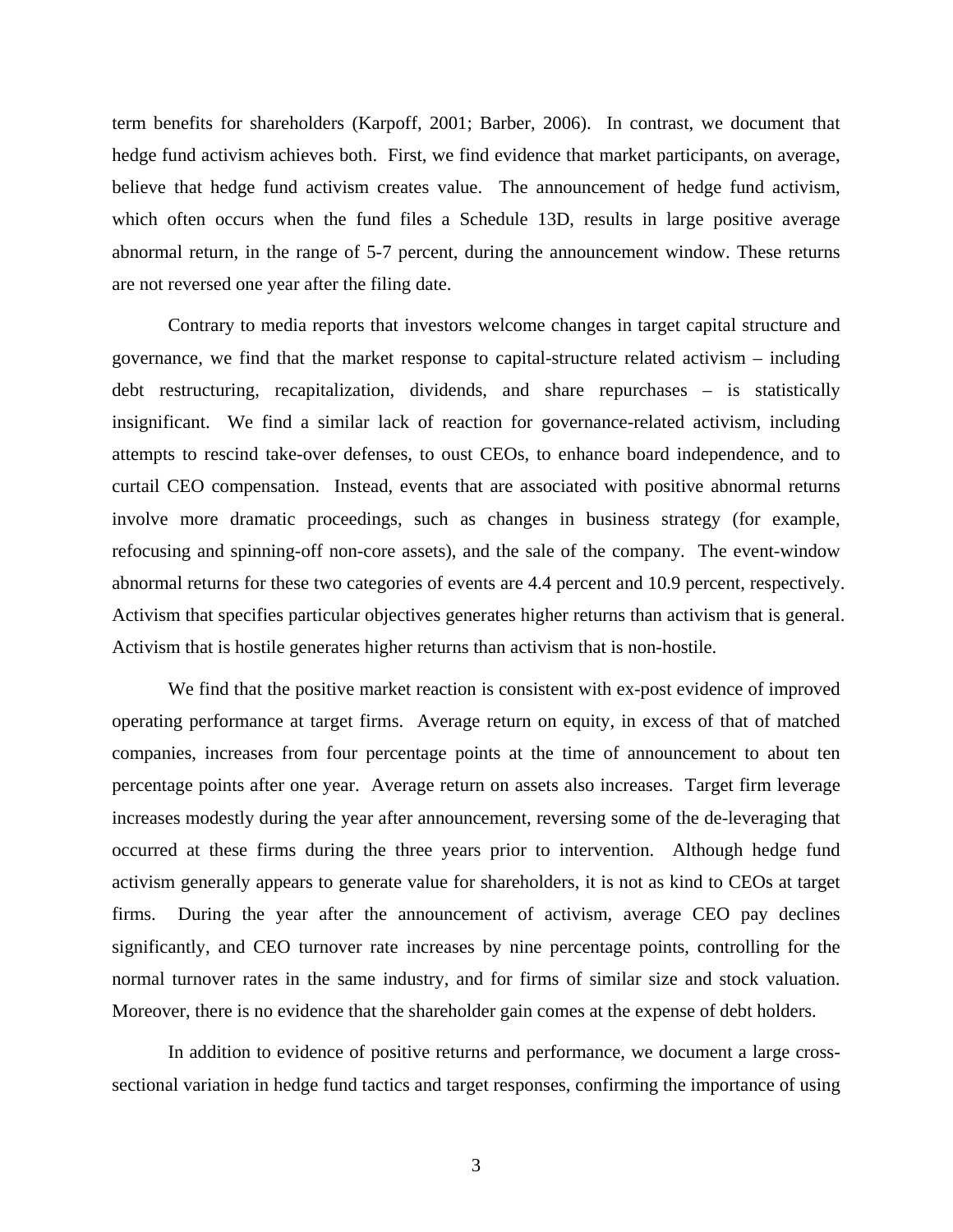the most complete data set possible in evaluating hedge fund activism. For example, we find that only about 26 percent of all events are hostile, in that they involve a threatened or actual proxy contest, takeover, lawsuit, or public campaign to remove the management**.** These findings are consistent with statements by many hedge fund activists (in their Schedule 13D filings and in the media) that they intend to work with or support management. When hedge funds launch public activism targeting specific issues, the modal target response is to fight (about half of the time, and the rest are to accommodate and to negotiate). Nevertheless, hedge funds' success rates are respectable: in about 41 percent of the cases, hedge funds attain their main stated goals and in another 26 percent obtain partial success, where hedge funds gain significant concessions from the target.

Despite their aggressive behavior, activist hedge funds do not typically seek control in target companies. The median ownership stake is about 10 percent, and even at the  $95<sup>th</sup>$ percentile in our sample, the stake is below 50 percent. These relatively small stakes distinguish activist hedge funds from 1980s corporate raiders. Activists rely on cooperation from management or, in its absence, on support from fellow shareholders to implement their valueimproving agendas. This explains why they tend to target companies with higher institutional holdings and analyst coverage, both of which suggest a more sophisticated shareholder base. It is also common that multiple hedge funds coordinate in pressing one target: they either co-file Schedule 13Ds (about 21 percent of the sample) or act in tandem without being a formal block. Such block behavior can facilitate activism by reducing the cost to an individual hedge fund and by increasing the percentage of shareholders that will be hospitable to activism.

We provide evidence that the recent abnormal positive returns to hedge fund activism are consistent with the early arbitrage profits that hedge funds have previously captured using other strategies. Early in our sample period we observe several hedge funds exploiting profit opportunities by agitating for corporate change, perhaps because of the failure of other institutional investors to monitor managers. Other hedge funds quickly follow, and today a large number of funds engage in activism. It is therefore uncertain whether the abnormal profits that we find during our five-year sample period can persist. The number of hedge fund activist events surged during this period, and their activity continues to grow in 2006 as they attract substantial additional capital. Incidents of aggressive activism (where hedge funds resort to public shareholder proposals, launch proxy contests, or seek control of the company) have also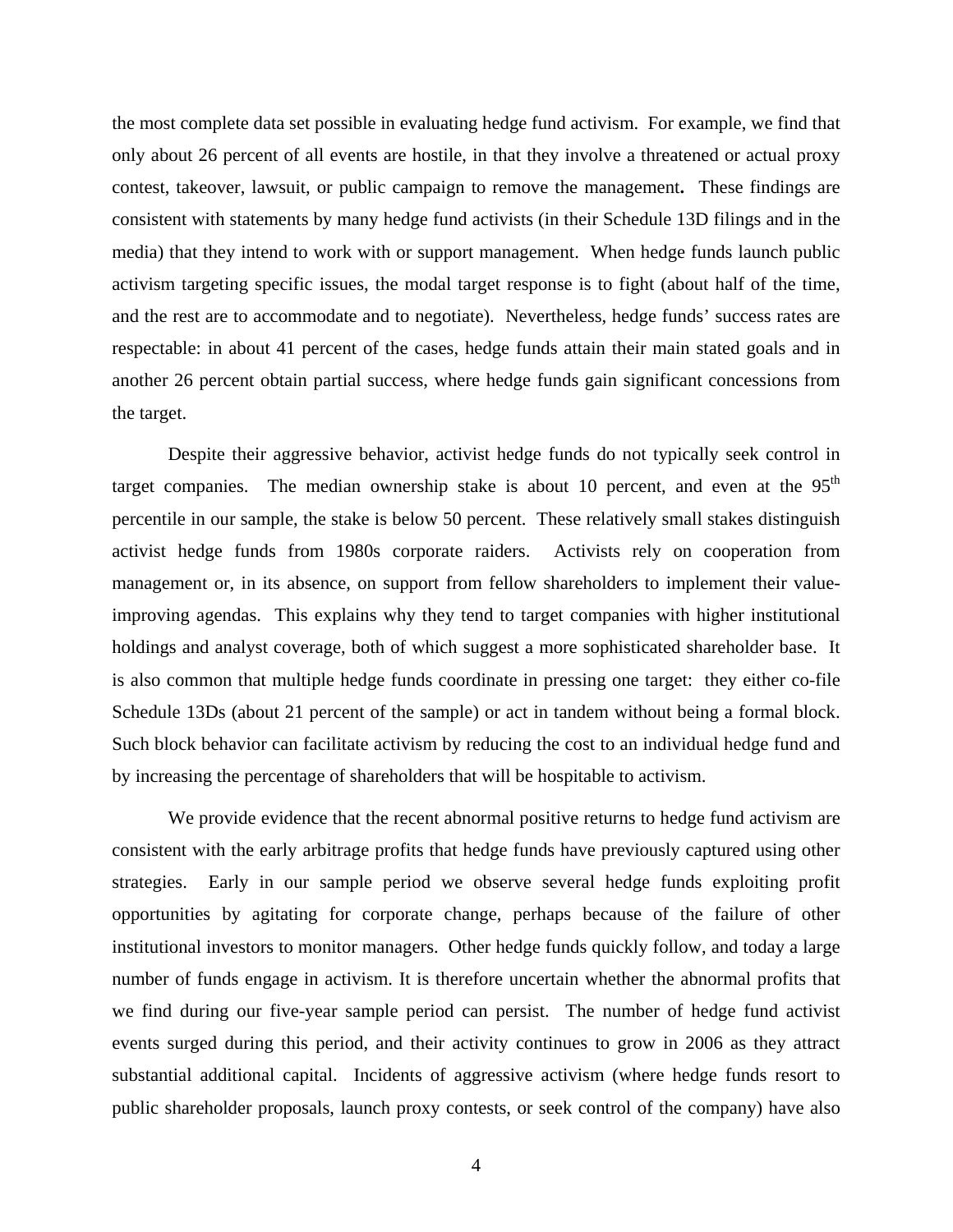increased. Importantly, we find that the median (average) abnormal return to hedge fund activism in our sample steadily declines during the 2001 to 2005 time period from 9.0 percent (10.6 percent) in 2001 to 3.1 percent (4.8 percent) in 2005. Although it is too early in the cycle to predict the fate of hedge fund activism with any certainty, if activism can be viewed as another form of arbitrage,<sup>2</sup> then it is likely that the abnormal returns associated with it will decline, or even disappear, as more funds chase after fewer attractive targets, and as the market incorporates the potential for investor intervention and improvement into security prices. Hedge fund activism might nevertheless remain a staple of corporate governance, but at a lower equilibrium level of profitability.

There have been a few attempts at studying hedge fund activism targeting general corporations based on limited samples. Bradley, Brav, Goldstein, and Jiang (2006) collect a comprehensive sample of hedge fund activism targeted against discounted closed-end funds, and analyze its impact on closed-end fund governance and discount dynamics. A few recent papers have studied hedge fund activism in the U.S.<sup>3</sup> Generally, these papers do not provide a complete explanation of the role of hedge fund activism due to the size and selection of the sample. For example, Bratton (2006) and Kahan and Rock (2006) assemble useful anecdotal evidence of hedge fund activism, but cover only a small percentage of the events in our sample and do not examine returns, performance, or cross-sectional variation in any detail. Klein and Zur (2006) use a somewhat larger sample of 194 Schedule 13D filings from 2003 to 2005, but omit activism below the 5 percent threshold (such as Carl Icahn's intervention at Time Warner or Pershing Square's intervention at McDonald's), and virtually all non-confrontational hedge fund activism, where hedge fund managers worked collaboratively with portfolio firm management.

In direct contrast to our main findings on positive post-intervention operating performance, Klein and Zur (2006) report that accounting performance does not improve in the year after the Schedule 13D filing. Klein and Zur examine only confrontational events, however,

 $\overline{a}$ 

<sup>2</sup> In contrast to the conventional *pure trading arbitrage* where arbitrageurs take positions and passively wait for the convergence of the presumably mispriced securities to fundamental value, *activist arbitrage* entails actions that change the value of the underlying securities through intervention aimed at improvement. The trade off between the two types of strategies was theoretically studied by Bolton and von Thadden (1998), Kahn and Winton (1998), Maug (1998) and Noe (2002).

<sup>&</sup>lt;sup>3</sup> Becht, Franks, Mayer, and Rossi (2006) gather data on activism by Hermes U.K., the pension fund of British Telecom. They do not find positive market reaction to public notification of Hermes's stake, although there is a significant three percent market reaction to governance outcomes of Hermes's activism.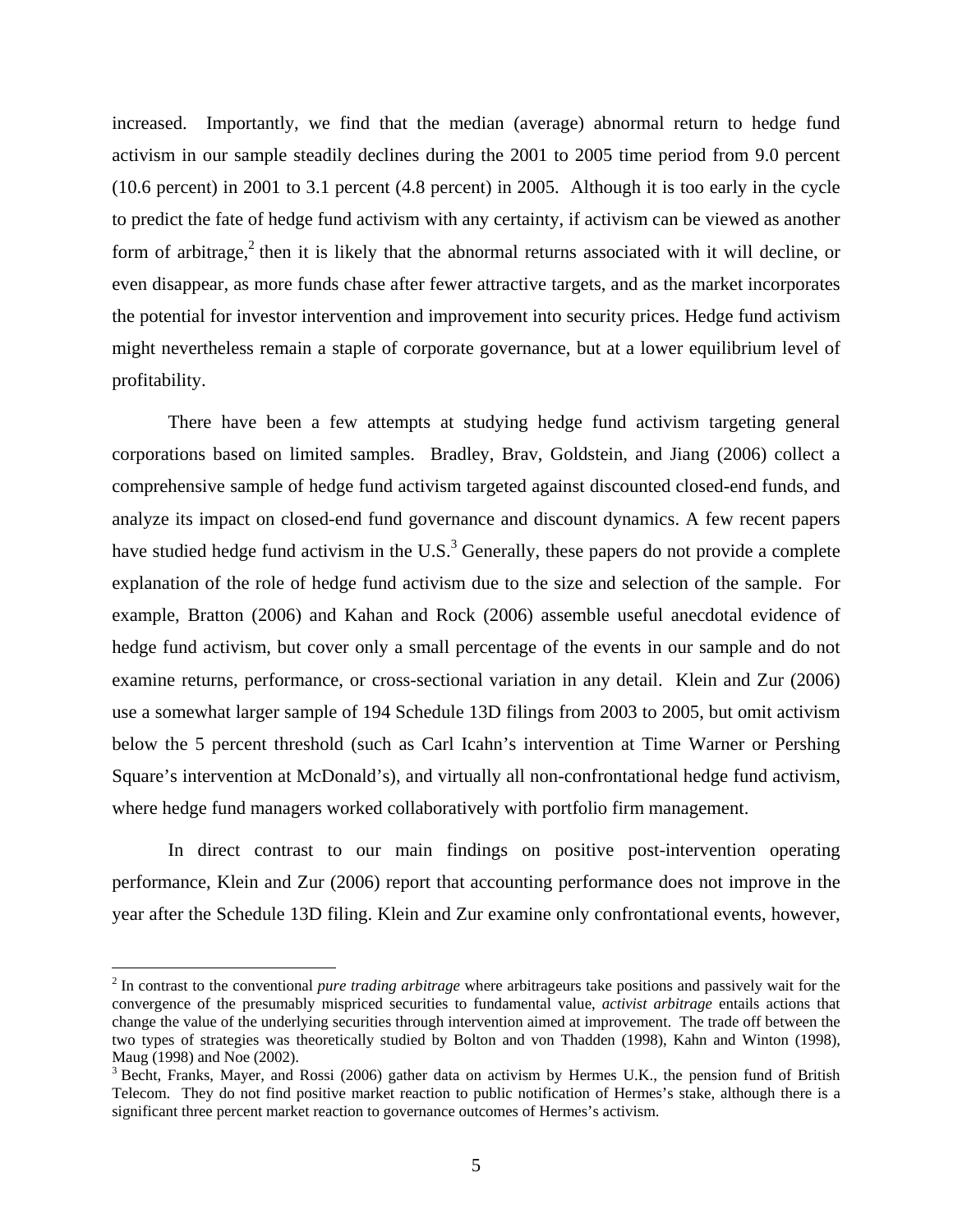while our sample includes both confrontational and non-confrontational activism. This difference may well explain our divergent findings.

Finally, we present important new findings for the policy debate about hedge fund regulation. For example, our evidence suggests that activist hedge funds are not excessively short term in focus, as some prominent U.S. lawyers have written. Nor are hedge funds as disruptive to corporate managers as many regulators have asserted. Instead, our evidence of the market's positive response to hedge fund activism, and the subsequent success of activists, challenges the premises of proposals requiring hedge fund registration. Importantly, we were able to obtain the data described in this paper even in the absence of a hedge fund registration requirement. On the other hand, we were not able to obtain other information, such as details about hedge fund derivative positions, which would tend to support a requirement of improved disclosure.

In terms of corporate governance, the new evidence presented here suggests that activist hedge funds occupy an important middle ground between internal monitoring by large shareholders and external monitoring by corporate raiders. Activist hedge funds are more flexible, incentivized, and independent than internal monitors, and can generate multiple gains from multiple targets. Conversely, activist hedge funds have advantages over external corporate raiders, because they take smaller stakes, benefit from cooperation with management, and have support from other shareholders. This hybrid internal-external role puts activist hedge funds in a potentially unique position to reduce the agency costs associated with the separation of ownership and control.

The rest of the paper proceeds as follows. Section I provides the institutional background and literature review. Section II describes the sample. Section III discusses the characteristics of target companies. Section IV looks at stock price returns to hedge fund activism. Section V analyzes firm performance before and after activism. We present our conclusions in Section VI.

# **I. Institutional Background and Literature Review**

Hedge fund activism is a controversial but little studied phenomenon. One barrier to research is that there is not even a generally agreed-upon definition of a hedge fund. For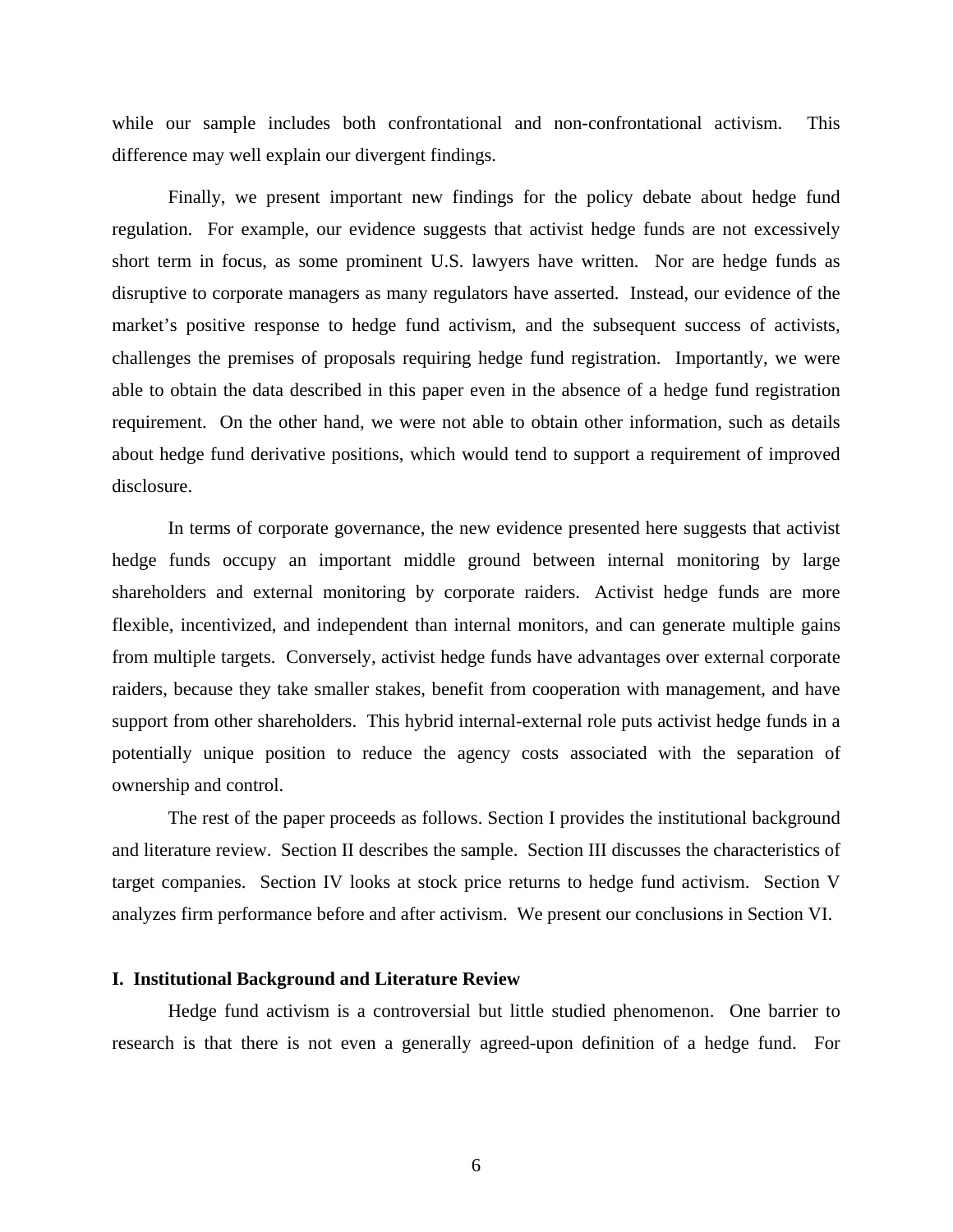example, the term "hedge fund" does not appear in the federal securities laws.<sup>4</sup> Likewise, there is no clear definition of an activist hedge fund.

Hedge funds generally have four characteristics: (1) they are pooled, privately organized investment vehicles; (2) they are administered by professional investment managers; (3) they are not widely available to the public; and (4) they operate outside of securities regulation and registration requirements.<sup>5</sup> Hedge funds avoid regulations imposed on mutual funds by having a relatively small number of sophisticated institutional or wealthy individual investors. Most hedge funds are exempt from the Investment Company Act of 1940, either because (1) they have 100 or fewer beneficial owners and do not offer their securities to the public, or (2) all of their investors are "qualified" high net-worth individuals or institutions. <sup>6</sup> Although many private equity or venture capital funds also have many of these characteristics, those funds are distinguished from hedge funds because of their focus on particular private capital markets.

Caldwell (1995) attributes the development of the first hedge fund to Alfred Winslow Jones, a sociologist and journalist who in 1949 established a private investment partnership that reduced risk by buying one stock while shorting another in the same industry. The President's Working Group (1999) estimates that there were 140 hedge funds operating in the late 1960s and roughly 3,000 by 1998. There is no definitive count of hedge funds today, although recent estimates are in the range of 8,000 funds with more than \$1 trillion under management.<sup>7</sup> Established hedge funds tend to charge both incentive fees (generally twenty percent of profits) and fixed fees (typically in the range of two percent of assets under management).

Hedge funds are not the only investors to engage in monitoring of corporate management. Institutional investors, religious organizations, labor unions, individuals, and other groups also engage in shareholder activism. Beginning in the mid-1980s, public pension funds and other

 $\overline{a}$ 

<sup>&</sup>lt;sup>4</sup> Indeed, when the Securities and Exchange Commission held a roundtable discussion on hedge funds in 2003, one participant cited fourteen different definitions found in government and industry publications. See SEC Roundtable on Hedge Funds (May 13, 2003) (comments of David A. Vaughan), available at http://www.sec.gov/spotlight/hedgefunds/hedge-vaughn.htm.

<sup>&</sup>lt;sup>5</sup> Partnoy and Thomas (2006). See 15 U.S.C. § 77d(2) (Securities Act of 1933 registration requirements); 15 U.S.C. § 80a-2(a)(51)(A) (Investment Company Act of 1940 registration requirements); 15 U.S.C. § 80a-3(c)(7) (Securities Exchange Act of 1934 reporting obligations); 15 U.S.C. § 80b-3(b) (Investment Advisers Act of 1940 registration requirements).

<sup>6</sup> See 15 U.S.C. § 80a-3c(1), (7).

 $^7$  As of July 2006, the Securities and Exchange Commission estimated that there were 8,800 hedge funds, with approximately \$1.2 trillion of assets. See SEC Chairman Christopher Cox, Testimony Concerning Hedge Funds (July 25, 2006), available at http://www.sec.gov/news/testimony/2006/ts072506cc.htm.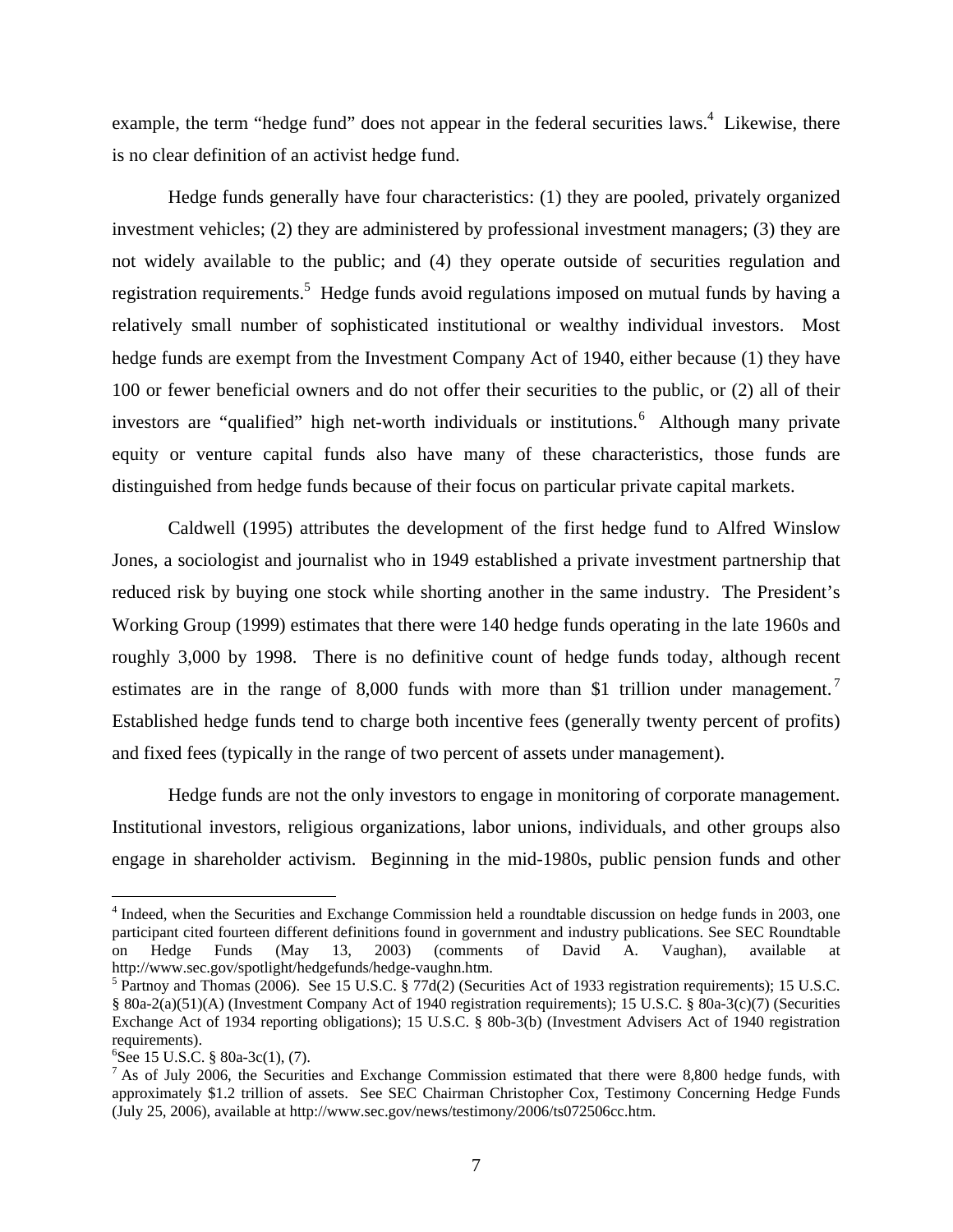activist investors began engaging in shareholder activism using Rule 14a-8, which permits shareholder proposals on a variety of topics, but their efforts had little effect on firm value or performance (Karpoff, Malatesta and Walking, 1996). Larger public pension funds tried a variety of other techniques to influence corporate management, but these also had little impact on operating performance or stock price (Wahal, 1996; Smith, 1996; Del Guercio and Hawkins, 1999; Carleton, Nelson and Weisbach, 1998). $8$  As several surveys have shown, the results of this type of activism by non-hedge fund institutions have been disappointing: they caused small changes to firms' corporate governance structures but no measurable effects on stock prices or earnings (Karpoff, 2001; Romano, 2001; Black, 1998).

Institutional investor monitoring had seemed particularly promising, because as a group these investors often held a majority of many publicly traded firms' equity securities. However, various regulatory and structural barriers have plagued their efforts. Many institutions face collective action problems, because they generally hold a small percentage of shares outstanding and prefer to free ride on the efforts of others (Kahan and Rock, 2006; Partnoy and Thomas, 2006). In addition, some institutions face significant conflicts of interest: for example, mutual funds have been reluctant to engage in activism at firms they might take on as future clients. Other institutions face regulatory constraints that prevent intervention, including prohibitions on accumulating large block positions in one firm, insider trading regulations, and requirements to maintain liquidity, which compromise their trading flexibility (Black, 1990). Funds run by political appointees are constrained by local and state politics from engaging in shareholder wealth maximizing activism as well (Romano, 1993). Finally, institutions' managers have weak financial incentives to engage in intervention, as they realize little or no personal gain from increasing portfolio firm value (Rock, 1992). Due to these limitations, the "Wall Street Walk" often becomes the default form of institutional shareholder activism (Admati and Pfleiderer, 2005).

Hedge funds are different. They employ highly incentivized managers, the bulk of whose compensation is derived from their twenty percent stake in the portfolio firm's share price appreciation. These managers can take much larger relative positions because they are not required by law to maintain diversified portfolios (Partnoy and Thomas, 2006). Hedge fund

<sup>&</sup>lt;sup>8</sup> One recent exception is Barber (2006) who finds a market adjusted announcement day return of 23 basis points for a later and larger sample of targets of CalPERS activism.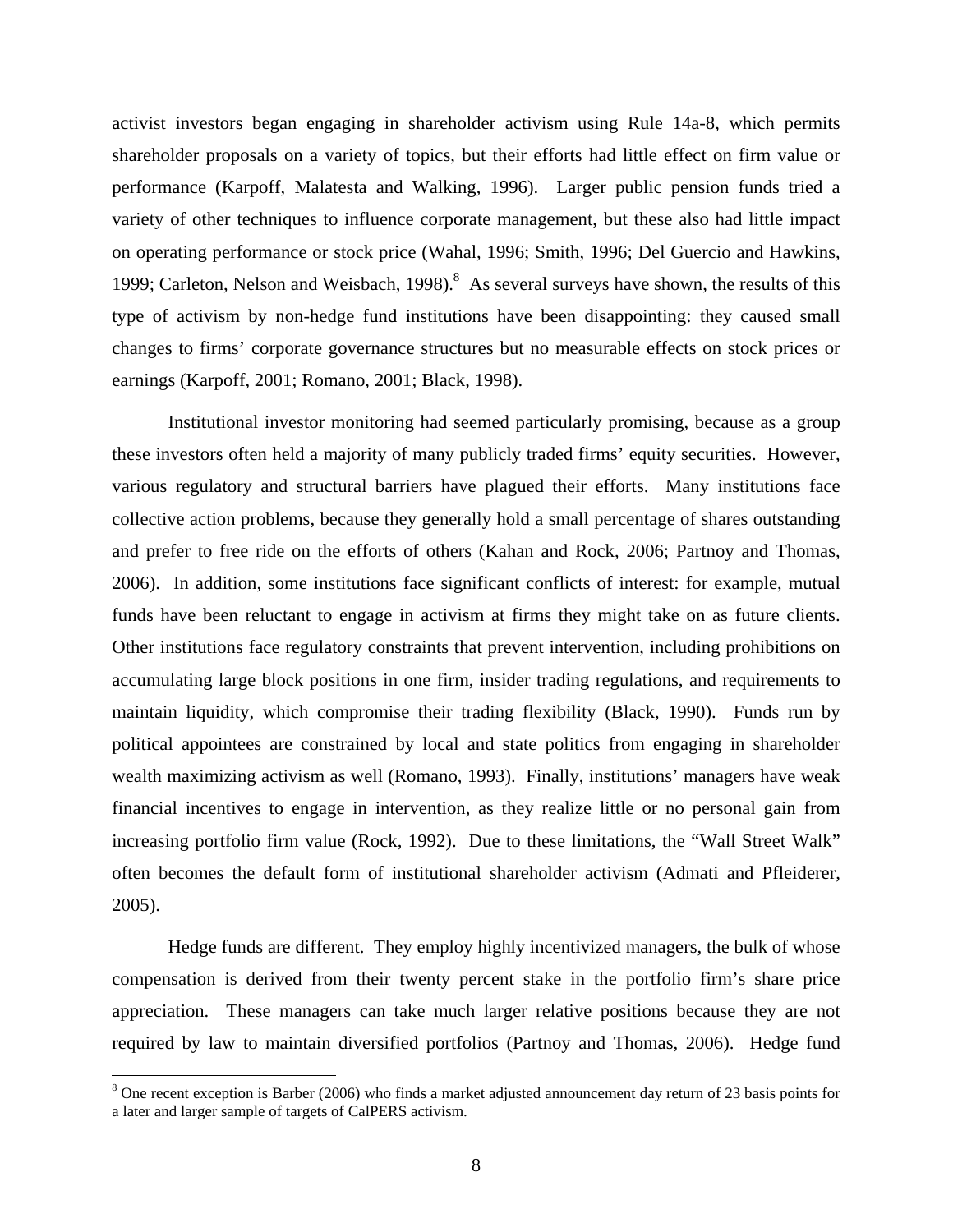managers suffer fewer conflicts of interest because they are not run by politicians and do not attempt to sell other products to the firms whose shares they hold. They are largely unregulated:<sup>9</sup> in contrast to mutual funds, which must have independent boards and permit shareholders to approve certain actions, hedge funds can, if they choose, more completely separate ownership and control.

The typical hedge fund is a partnership entity managed by a general partner; the investors are limited partners who are passive and have little or no say in the hedge fund's business. Because hedge funds do not fall under Investment Company Act regulation, they are permitted to trade on margin and engage in short sales, strategies that are not available to other institutions, such as mutual and pension funds.<sup>10</sup> Hedge funds also have some power to lock in their investors' capital, albeit for relatively short horizons of six months to a few years. By comparison, other institutional investors, particularly mutual funds, are subject to much more rapid investor redemptions. Because of these differences, hedge fund managers typically are more independent of their investors than are managers of other institutions. In sum, the unique structure and status of hedge funds suggest they have the potential to fill some of the gaps left by institutional investors.

Finally, many activist hedge funds resemble block holders as actors in the internal governance of portfolio firms. They work collaboratively with management, and provide valuable strategic and operational advice that benefits all shareholders (Holderness, 2003). One difference is that the activist hedge funds seldom seek controlling positions. Further, these funds can also play an external governance role by bringing market discipline if portfolio firms reject their advice, sometimes seeking change of control transactions or to dislodge recalcitrant managers. Hedge funds thus play a hybrid internal-external governance role. Moreover, activist hedge funds are likely to be less patient than control shareholders. Although many hedge funds require that investors "lock in" their investments, the lock in period is shorter than the investment horizon of a typical control shareholder. This potential exit threat pressures fund managers to

 $\overline{a}$ 

<sup>9</sup> Hedge funds are exempt from rules requiring registration with the Securities and Exchange Commission. Although in late 2004 the SEC responded to criticism about the unregulated status of hedge funds by adopting new rules limiting the exemptions for hedge funds, effectively requiring that most hedge funds register with the agency, an appeals court struck down these new rules in 2006. See Registration Under the Advisers Act of Certain Hedge Fund Advisers, 69 Fed. Reg. 72,054 (Dec. 10, 2004); Goldstein v. SEC, 451 F.3d 873 (2006). <sup>10</sup> See 15 U.S.C. § 80a-12(a)(1), (3).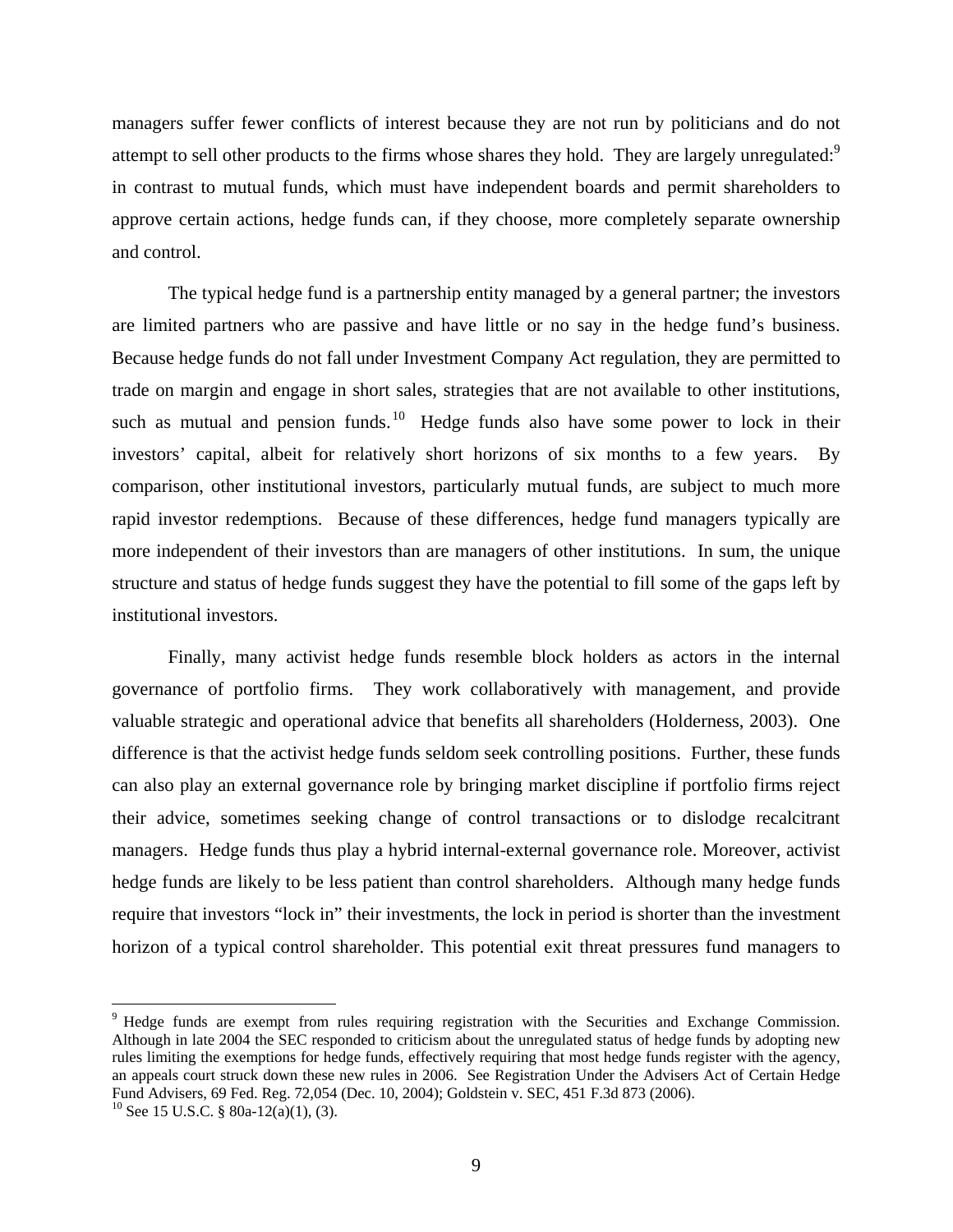generate higher share values at their portfolio firms in a relatively short period of time, and can make their holdings more volatile than those of inside block holders.

#### **II. Data and Overview**

#### *A. The Activism Sample*

 There is no central database of activist hedge funds. For purposes of studying activism, the few publicly available hedge fund databases (such as TASS, CISDM) do not include a large number of funds engaged in activism. $11$  Moreover, there is widespread criticism of available data regarding hedge funds in general as data vendors rely mostly on voluntary reporting by hedge funds. As a result, we decided to construct an independent sample.

We used a two-step procedure. We first focused on assembling the broadest possible list of hedge funds engaged in activism. To this end, we performed searches in both the Factiva and Lexis-Nexis news databases for stories during 2001 and 2005 mentioning both the terms "activism" and "hedge fund." From those stories, we were able to gather the names of approximately 100 hedge funds. We then performed searches in the SEC Edgar database for securities filings by institutions with those names (or under other affiliated names). As a result of these searches, we were able to add additional funds to our initial list. Our second step was to collect information on the companies targeted by these funds. Again, we took a two-pronged approach. For each fund, we performed searches in the SEC Edgar database for all Schedule 13D filings by that fund during 2001 and 2005. We supplemented the information culled from these filings with Factiva-based news searches.

Section 13D of the Exchange Act of  $1934^{12}$  is one of the key provisions of the Williams Act, passed by Congress in 1968 to regulate the method and timing of tender offers. This statute requires anyone who directly, or indirectly, acquires beneficial ownership of more than five percent of a public company's shares to file a disclosure document, the Schedule 13D, with the SEC within ten days of crossing over this ownership threshold. Item 4 of Schedule 13D requires the filer to declare the reasons for acquiring the shares, particularly if the intention is to engage in merger and acquisition activity, seek a sale of any material amount of the issuer's assets, pursue

 $\overline{a}$ 

 $11$  Using our activist hedge fund list we find that only 20-25 percent of our sample funds are listed on the TASS or CISDM databases.

 $12$  17 C.F.R. §240.13d-1 (2005).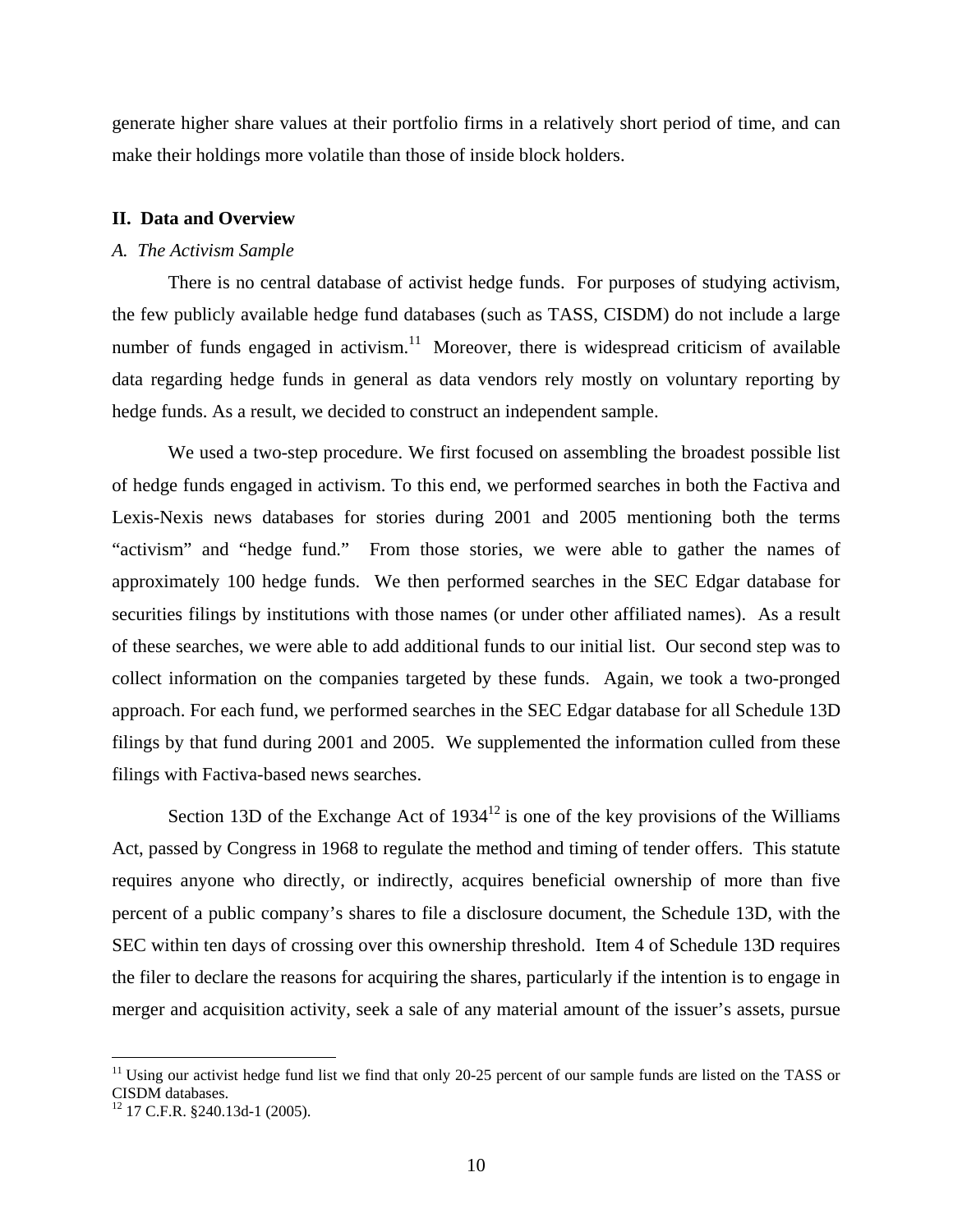a change in its capitalization or dividend policy, or propose other types of corporate changes. Congress intended that the filing of a Schedule 13D would notify the market that the filer might seek to force corporate changes.<sup>13</sup>

Schedule 13D filings (and amendments thereto) are publicly available through the SEC's EDGAR filing system and the various private databases that also disclose these filings. It is the best source of publicly available data concerning the holdings of hedge funds, although it does not require disclosure of certain types of derivative transactions in an issuer's securities.<sup>14</sup> While institutional money managers might also have filing obligations for less than five percent positions under Form 13F, these obligations are much more limited in their scope and Form 13F filings are made only on a quarterly basis with an additional 45 day delay permitted after the end of the quarter.15 Therefore, for our purposes, Schedule 13D filings are the best indicator of hedge fund shareholder activism.

We compile a list of hedge funds, the size of their positions, and their intentions, as well as their targets, based on the Schedule 13D filings and additional extensive news searches with respect to each hedge fund-target pair. We exclude targets that are closed-end funds. During these searches, we were able to find additional hedge funds that had participated in the activism event but were not found during our first search of media stories.<sup>16</sup> We add these names to our list, and perform the same SEC Edgar database searches described above with respect to those names. To further increase the inclusiveness of our sample, at various stages during this process, we have shown our list of hedge funds to participants in the hedge fund industry and obtained comments and suggestions for additions or deletions. Although mutual funds are not technically hedge funds because they are required to register under the Investment Company Act of 1940, we made one exception, Franklin Mutual Advisers, because it behaves like the other activist funds in our sample.

1

<sup>&</sup>lt;sup>13</sup> In contrast, passive institutional investors that acquire more than five percent of the company's stock and do not intend to seek to influence control at the target company, but are merely investing in the ordinary course of business, file a Schedule 13G within 45 days of crossing this ownership threshold. Typically, the filing of a Schedule 13G does not foreshadow an activist event. However, if an institutional investor changes its initial passive purpose and decides to become active, it would need to file a Schedule 13D to announce this shift to the market.<br><sup>14</sup> Hu and Black (2006) contains an extensive discussion of these limitations.

 $15$  Form 13F is limited to the publicly traded U.S. equity securities that are listed in the SEC's official list of Section 13F securities; it does not cover privately traded securities. For further discussion of these limitations, see Hu and Black (2006).

<sup>&</sup>lt;sup>16</sup> The fact that several activist hedge funds were not uncovered in the initial search reveals some of the limitations of computational linguistics.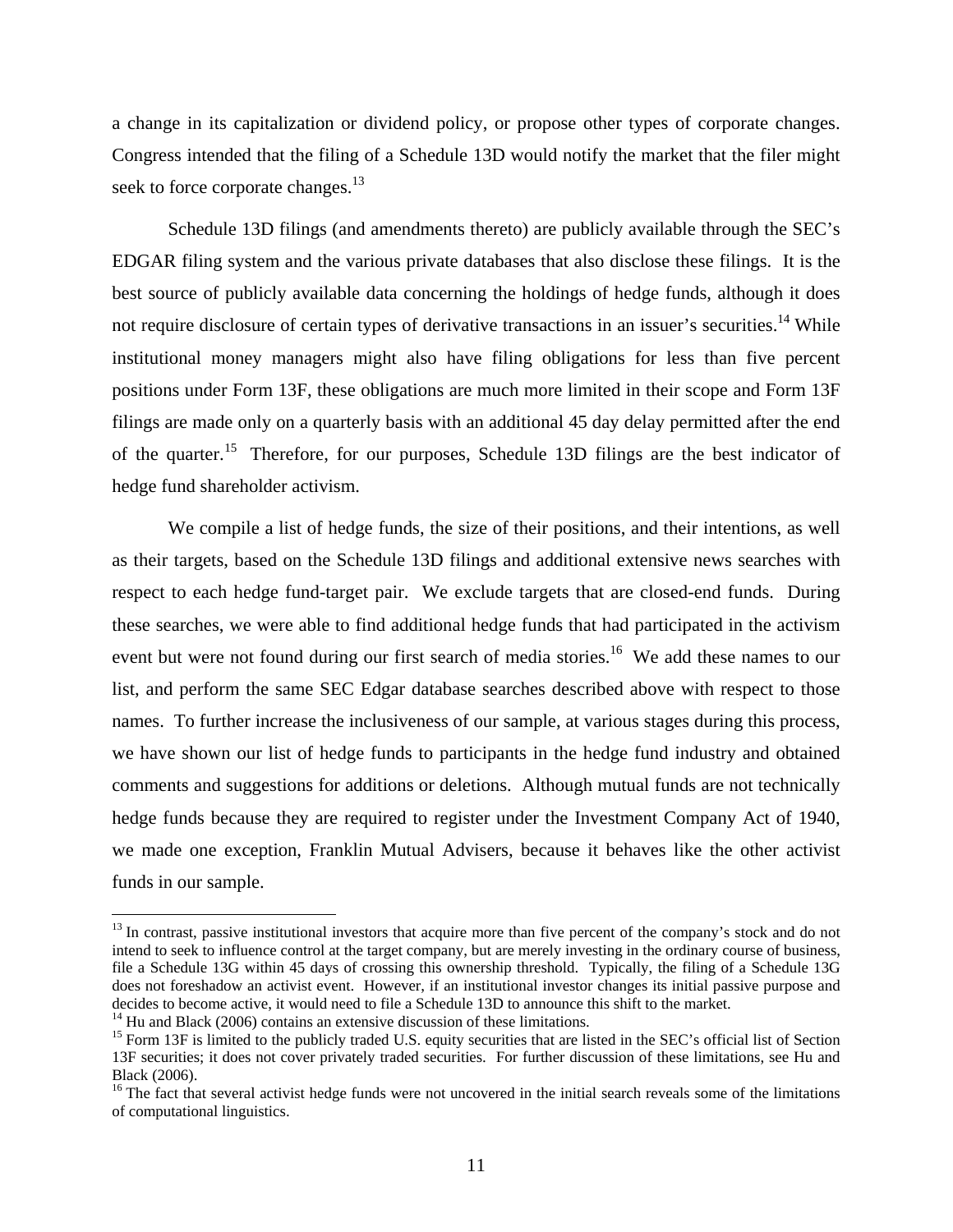Some hedge funds have engaged in activism with less than five percent stake in the target company, a notable example being Carl Icahn's investment in Time Warner, where Icahn was a 2.6 percent shareholder of Time Warner when he launched activism against the firm. Given the amount of capital required to acquire five percent in a large-cap company, the Schedule 13Dbased search could bias the sample toward smaller targets. While some of the below five percent ownership cases are already in our sample through our news search, we further cross-checked potential additional events using the Thomson Financial Form 13F database. More specifically, we retrieved all companies from the Form 13F files whose shares were held by our sample hedge funds during the 2001-2005 period, and conducted individual targeted news searches if (i) the company's market value was more than \$1 billion,<sup>17</sup> and (ii) the ownership by the hedge fund was greater than two percent.

Though our sample might not be exhaustive of all potential hedge fund activist events that occurred in the 2001-2005 time period, we believe it includes all the important events because any events we missed must also have failed to catch the attention of the media and are unlikely to be economically meaningful. Ultimately, we generate a list of 131 activist hedge funds and 888 hedge fund-target pairs for the period 2001-2005, involving 775 unique target companies. The target companies span 182 (respectively, 62) three-digit (respectively, twodigit) SIC code industries. By compiling our own database, we avoid some problems associated with survivorship bias, selection bias, and backfill, which are prevalent among other databases, such as those provided by Hedge Fund Research, Inc., TASS/Tremont, Managed Accounts Reports, and Zurich Capital Markets.<sup>18</sup>

## *B. Three Examples of Activist Events*

 $\overline{a}$ 

To give the reader a flavor of the boundaries of the activism that we focus on in this paper, we provide a description of three such cases. The first event illustrates a non-

 $17$  This restriction is necessary to make the search tractable. Given that the data selection issue of activism ownership below five percent is likely to be more serious among the top quintile sized firms, we restrict the individual search among firms that have market capitalization above \$1 billion (about the  $70<sup>th</sup>$  percentile of all public firms covered by CRSP in 2005).

<sup>&</sup>lt;sup>18</sup> See Malkiel and Saha (2006). Survivorship bias occurs because unsuccessful hedge funds – and their unsuccessful performance history – are removed from the databases. Backfill bias occurs because hedge funds start reporting performance only after a period of positive returns. Selection bias also is a problem, although there are dual incentives and it is unclear whether the firms that opt to be included in private databases under-perform or overperform the mean.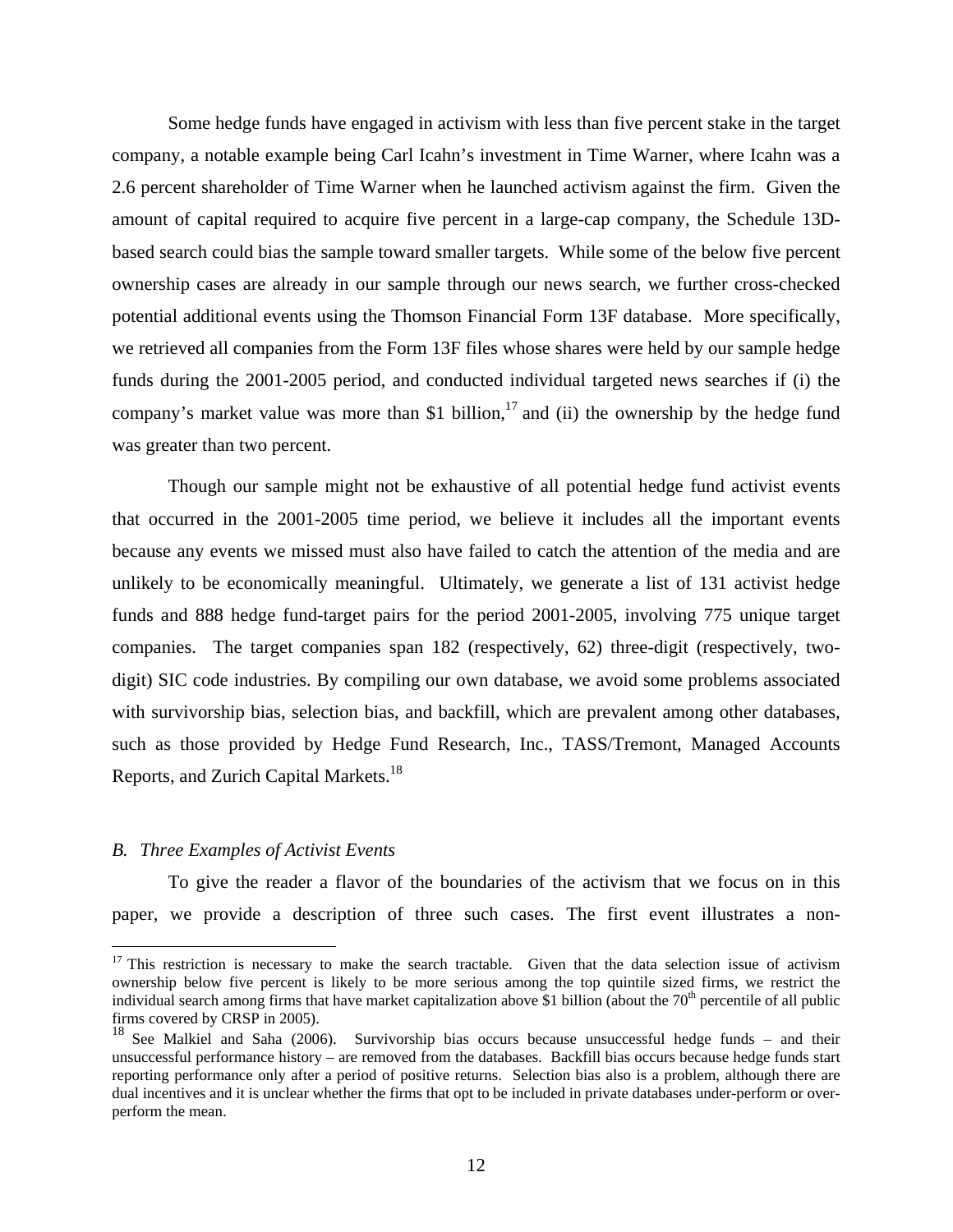confrontational approach that ultimately management embraced and executed. The second event illustrates an initially hostile approach that management ultimately accommodated. The third event describes an event that remained hostile throughout. Our data includes all three categories of activist events, as well as events below the 5 percent Schedule 13D ownership threshold.

#### *B.1. MLF Investments and Alloy, Inc.*

 On November 19, 2003, MLF Investments LLC filed a Schedule 13D indicating that it owned 5.8 percent of Alloy, Inc., a direct marketing and retail company. MLF Investments had purchased those shares at an average cost of approximately \$5.17 per share. In the Schedule 13D, MLF Investments and its affiliates (the "Reporting Persons") stated that:

"The Reporting Persons support management's restructuring efforts to the extent they are focused on maximizing shareholder value. In that regard, the Reporting Persons believe that a spin-off of the Company's "merchandise business" into a separate publicly traded entity should enable the businesses to focus on their core competencies and perform better. In our experience this increased focus should lead to an increase in the valuation of each of the two businesses. The Reporting Persons plan to talk to management and the Board of Directors of the Company regarding its plan to maximize shareholder value and assist them if wanted or needed."

During the (-20,+20) event window surrounding the announcement of Schedule 13D filing date, Alloy's share price increased in value by approximately 11 percent.

As stated in the Schedule 13D, representatives of MLF Investments initiated discussions with management and the board. After one year, Alloy appointed Matthew Feshbach, the founder and managing partner of MLF Investments, to its board. After several additional months of discussions, on May 31, 2005, Alloy announced plans to spin off its "merchandise business," and its shares closed on a split adjusted basis at \$8.39. MLF Investments had continuously increased its stake in Alloy since its initial Schedule 13D filing, and as of September 7, 2005, MLF Investments owned 16.1 percent of the company.

### *B.2. Pirate Capital and James River Coal*

On November 17, 2005, Pirate Capital filed a Schedule 13D file with the SEC indicating a 7.9 percent stake in James River Coal Co. Pirate purchased its stake at an average price of about \$33.45. On February 10, 2006, Pirate Capital sent a letter to the target stating that: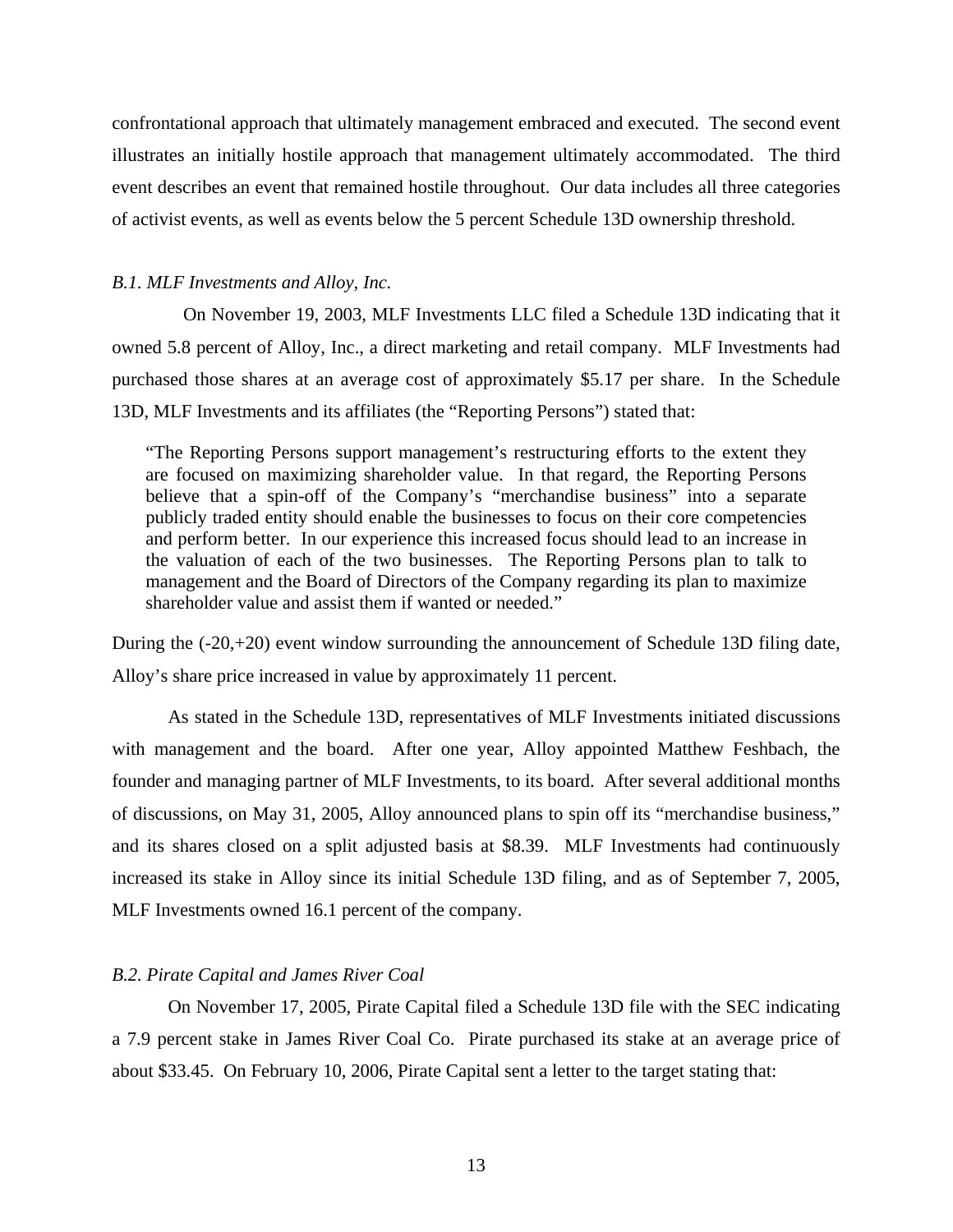"We have become increasingly concerned that James River's valuation is being discounted relative to its peers - a discrepancy we attribute to management's failure to articulate to the investment community a cohesive operational and financial strategy, together with its demonstrated inability to meet earnings consensus…We attribute these missteps to CEO Peter Socha's lack of operating experience within the coal industry and to the Company's lack of a CFO…We are now convinced that the Company's senior management team is simply not up to the task of achieving such goals. As a result, we demand that (i) the Board immediately retain an investment banking firm to pursue strategic alternatives, including the potential sale of the Company and (ii) immediately redeem the shareholder rights plan effective no later than March 15, 2006."

 On March 10, 2006, management announced that they had hired Morgan Stanley to "look at alternatives and potential bidders." James River Coal's stock price rose more than 10 percent to \$39.77 on that day. From late April to July, Pirate demanded that its representatives be placed on James River's board and the repeal of several anti-takeover by-laws. On August 22, 2006, Pirate and James River Coal announced that they entered into settlement agreement whereby three representatives from Pirate were elected to James River Coal's board, and in turn, Pirate dropped the proposals it had submitted to shareholders for the upcoming annual shareholder meeting.

# *B.3. Newcastle Partners and Pizza Inn*

Not all activism is settled by negotiations as in the Pirate Capital-James River case. In some cases, hedge funds persist in using hostile tactics while target management continues to resist their actions. Newcastle Partners, L.P.'s acquisition of Pizza Inn is one such case. It began when Newcastle acquired an option to purchase 32.5 percent of the shares of Pizza Inn on December 11, 2002 from the CEO of Pizza Inn, who had resigned from the company several months earlier. The new management at Pizza Inn responded by adopting a broad variety of defensive measures, including golden parachutes for its top executives and restrictive bylaw provisions, in addition to its earlier enacted classified board. Newcastle subsequently exercised its option and negotiated with Pizza Inn to obtain two seats on the Pizza Inn board of directors in late 2002.

One year later, Newcastle was dissatisfied with management's progress in turning around the company. It lambasted the top managements' performance and then a few months before the 2003 annual meeting launched a full scale proxy solicitation seeking to elect three of its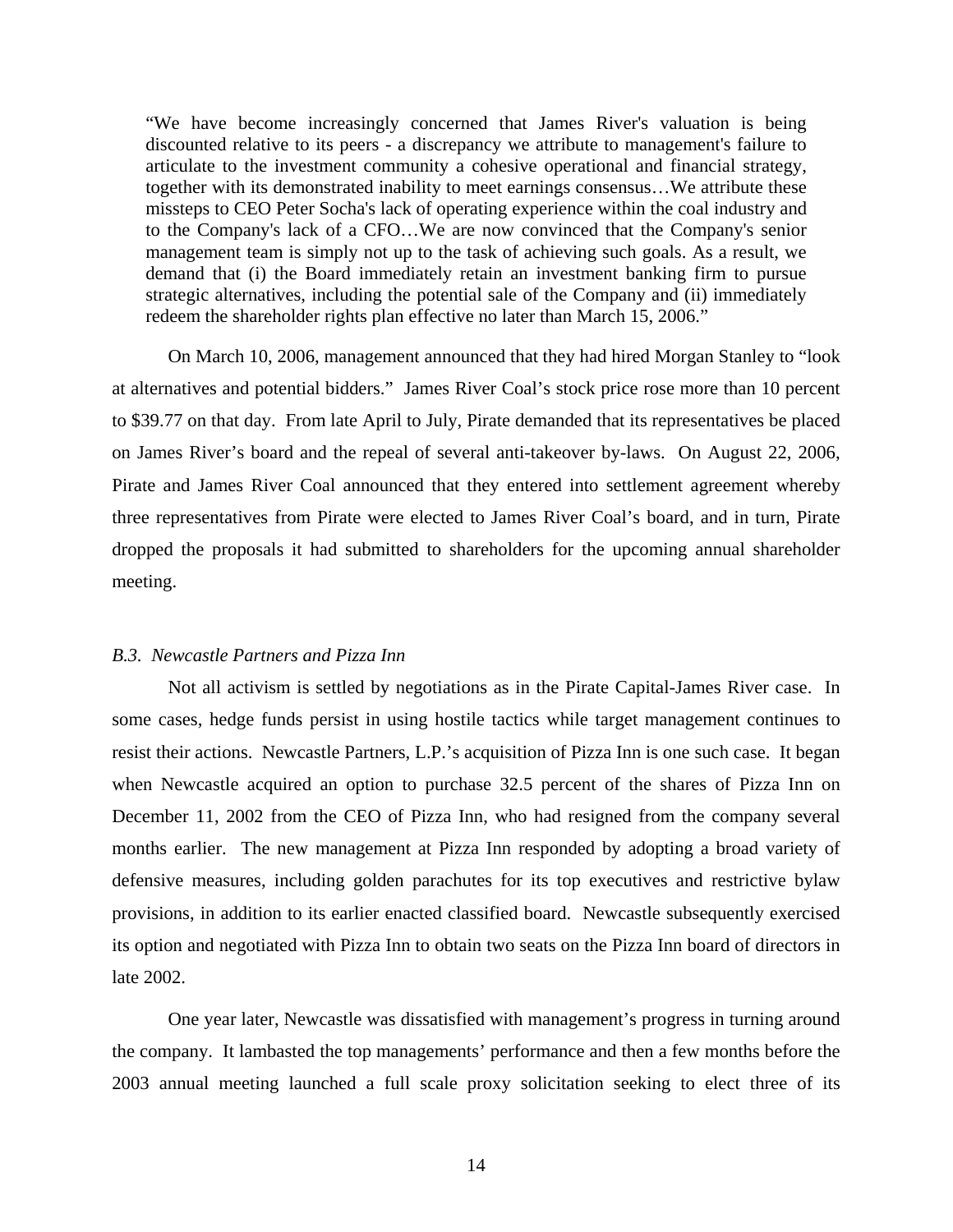nominees to the Pizza Inn board and to remove certain of Pizza Inn's anti-takeover defenses. Pizza Inn management resisted these initiatives and a full blown proxy contest for corporate control developed. Eventually, Newcastle prevailed as the company's shareholders overwhelmingly voted for their slate of candidates to be elected to the board and to reimburse Newcastle's expenses for the proxy contest. Ultimately, the new board of directors fired the CEO that had been in place at the time that Newcastle came on the scene and rescinded all of the company's newly enacted takeover defenses.

## *C. Summary of Events*

## *C.1. Hedge Fund Tactics and Target Responses*

We sort our sample of 888 events along several dimensions, first by the approach that hedge funds adopt to launch activism. Such information is often available from the "Purpose of Transaction" section of the initial Schedule 13D, but this source is not complete and is thus supplemented by the news search. These categories are ordered from the least to most aggressive:

Category (1): The hedge fund states that it intends to communicate with the board/management on a regular basis with the goal of enhancing shareholder value (64.4 percent of the sample).

Category (2): The hedge fund seeks board representation without a proxy contest or confrontation with the existing management/board (12.5 percent of the sample).

Category (3): The hedge fund makes formal shareholder proposals, or publicly criticizes the company and demands change (23.8 percent of the sample).

Category (4): The hedge fund threatens to wage a proxy fight in order to gain board representation, or to sue the company for breach of duty, etc. (5.18 percent of the sample).

Category (5): The hedge fund launches a proxy contest in order to replace the board (11.5 percent of the sample).

Category (6): The hedge fund sues the company (5.4 percent of the sample).

Category (7): The hedge fund intends to take control of the company, e.g., with a take-over bid (4.5 percent of the sample).

Since activist events can fall within more than one of these categories the percentages in categories (2) to (7) sum to more than 35.6 percent (the remaining 64.4 percent fall into category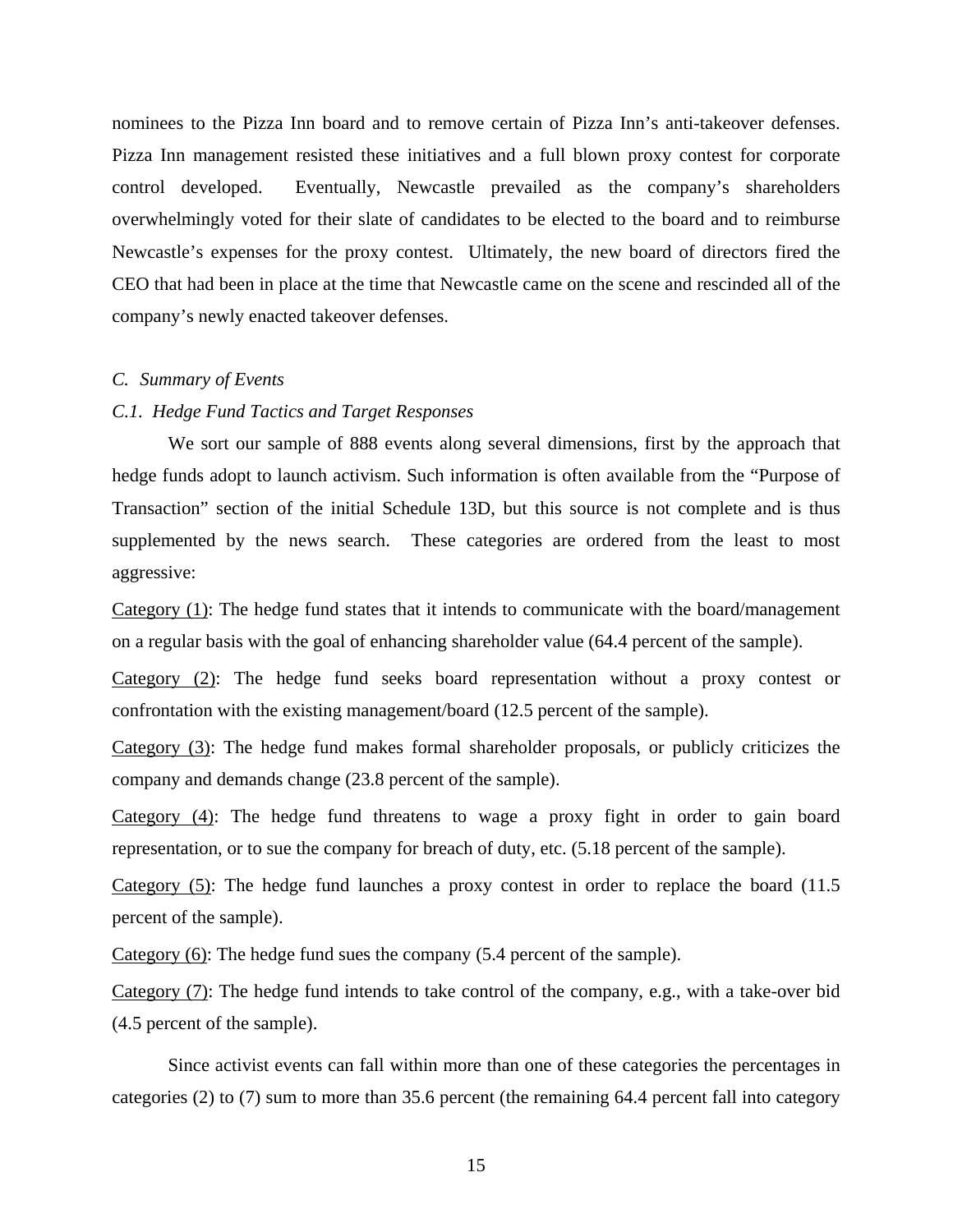(1)). For example, if a fund launches a proxy contest to replace the board, and files suit against them as well, we would place the event within both categories 5 and 6. In the Category (1) events, the hedge funds tend to state that they view the target as an attractive investment opportunity and that they intend to communicate with management in order to maximize shareholder value. Most filings in this category do not reveal (to the public) any specific agenda by the hedge fund, with the exception of 13 events (out of 572) where the hedge funds do target specific issues, such as payout or capital structure.

To refine our classifications, we say that a case involves activism with a specific issue (or, specific-issue targeting) if the hedge fund puts forward a specific proposal for change rather than merely making a general statement of its intention to communicate with the managers to maximize shareholder value. There are a total of 329 such cases (37.0 percent of the sample). We create a further subcategory of these activism events by classifying cases as "hostile" if these involve tactics in categories (4) to (7), or they fall in category (3) but involve a stated hostile intention (such as to oust the CEO). There are a total of 214 such hostile cases (24.1 percent of the total sample).

Finally, we note that hedge funds frequently work together. In approximately 21.4 percent of the events, we see multiple hedge funds that are not directly affiliated reported as one group in their Schedule 13D filing.<sup>19</sup> This does not include cases where multiple funds follow one another in investing in targeted companies, forming a so-called "wolf pack," that acts in a consciously parallel fashion to force the target to address their demands, but which does not require filing a Schedule 13D together. Nor does it include other hedge funds or investors that "cascade" into the target firm's stock after the lead hedge fund's Schedule 13D filing to free ride on the lead hedge funds' intervention efforts.

In the 329 activist cases with a specific agenda, target companies choose to accommodate the activists 32.8 percent of the time, to negotiate 17.0 percent of the time, to fight 43.2 percent of the time, and to ignore the hedge fund about 7.0 percent of the time. As for outcomes, in 41.0 percent of the cases hedge funds achieve complete or near complete success, which we define as achieving their main stated goals; in 26.1 percent of the cases, we observe a partial success

 $\overline{a}$ 

<sup>&</sup>lt;sup>19</sup> It is common for multiple funds under the same controlling person/general partner to file together. Such direct affiliation is disclosed in the schedule 13D.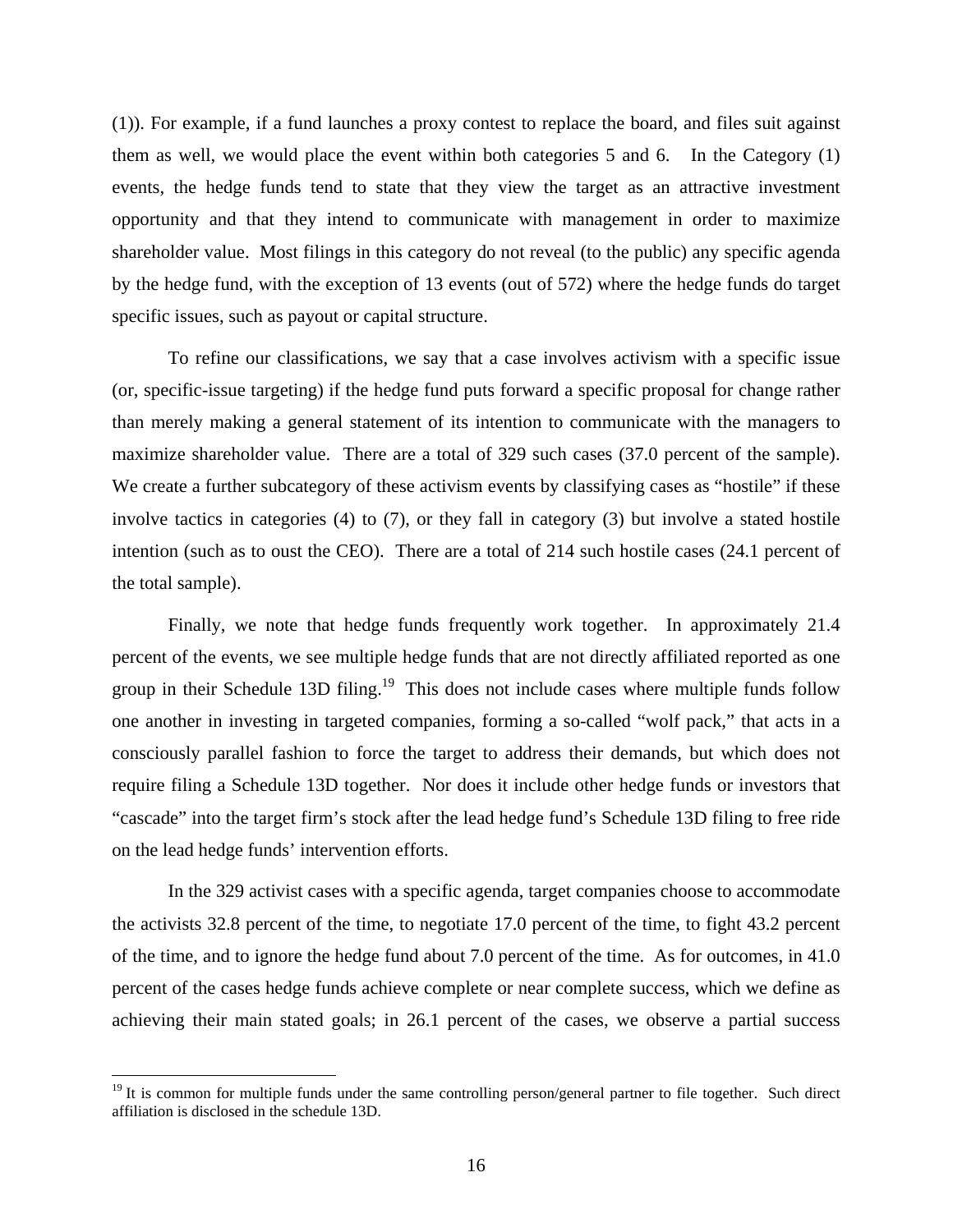where hedge funds gain major concessions from their targets; in 24.9 percent of the cases the fund failed its mission, or withdrew the case. The remainder 7.9 percent of the cases in our sample are either still ongoing toward the end of the sample collection (October 2006), or we cannot find any mention of their outcome by any news service or securities law filings. Given that hedge funds achieve success, or partial success, in about two-thirds of the activist cases, despite the targets' strong tendency to resist and to fight, the success rate is impressive.<sup>20</sup> Interestingly, Institutional Shareholder Services (ISS), a third party voting advisory service catering to institutional investors, was reported in the press as having recommended a vote in favor of hedge funds in 23 of the 32 media reported cases.

### *C.2. Hedge Funds' Stated Objectives*

<u>.</u>

Next, we turn to the stated goals that the activist funds give when they invests in the target firms. The motives behind hedge fund activism can be summarized into seven major categories, each containing multiple sub-categories. Table 1 illustrates these groupings as well as the associated success (and partial success) rates. The categories, except Category (1), are not mutually exclusive as one activist event could target multiple issues. An event is classified as a success if the hedge fund achieves its main stated goals, a partial success if the hedge fund reaches a settlement with the company that meets some of the fund's original goals. The remainder (failed or on-going) is unclassified.

# [Insert Table 1 here.]

Category (1): The hedge fund believes that the company is undervalued and/or that the fund can help the manager maximize shareholder value. No further activism to achieve specific goals (beyond communicating with the management) has been launched before the end of 2005. This category includes 450 events, or 50.7 percent of the full sample. All events in Category (1) involve only communication with the management without more aggressive tactics.

Category (2): Activism targeting operational efficiency. These include 94 events regarding general operational efficiency and cost cutting (36.2 percent success, 20.2 percent partial

 $^{20}$  By way of comparison, Ikenberry and Lakonishok (1993) examine proxy contests for corporate control from 1968 to 1988 and find that dissidents acquire majority control of the board in about 28.4 percent of the contests, a minority of the seats in another 23.2 percent of the contests, and a favorable settlement not involving board representation in 26.3 percent of the contests.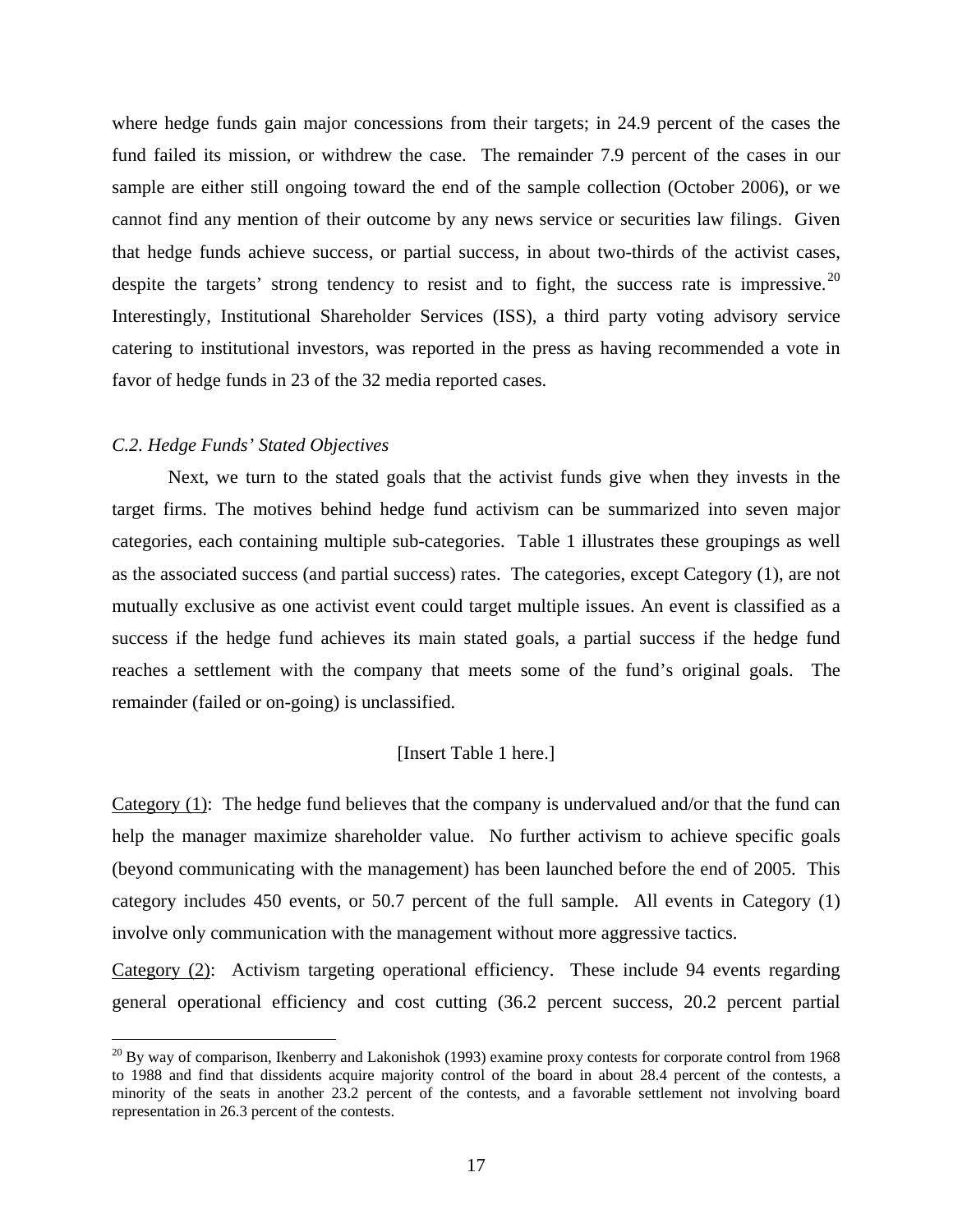success), and 5 events proposing tax efficiency-gaining changes (60 percent success, 40 percent partial success).

Category (3): Activism targeting firm's payout policy and capital structure. In the first subcategory (94 events, 10.6 percent of the sample, 40.1 percent success, 29.8 percent partial success), the hedge fund proposes changes geared towards the reduction of excess cash, increase in firm leverage, or higher payouts to shareholders using either dividends or stock repurchase. The second subcategory (34 events, 3.8 percent of the sample, 44.1 percent success, 29.4 percent partial success) involves suggested equity issuance, such as stopping or reducing seasoned equity offerings by the target company and proposed debt restructuring.

Category (4): Activism targeting business strategy. There are four subcategories that fall within this group. First, hedge funds target companies they believe lack business focus or exhibit excess diversification, and propose spinning-off some divisions or refocusing the business strategy (57 cases, 6.4 percent of the sample, 33.3 percent success rate, and 31.6 percent partial success). Second, hedge funds attempt to play a role in a pending merger or acquisition, perhaps by asking for a better price where the firm is the target of the acquisition (54 cases, 6.1 percent of the sample, 40.7 percent success rate, and 22.2 percent partial success) or by trying to stop the pending acquisition (22 cases, 2.5 percent of the sample, 31.8 percent success rate, and 45.5 percent partial success). Finally, there are 108 cases (12.2 percent of the sample, 91.7 percent success rate, and 0.9 percent partial success) where a hedge fund acquires a stake in the potential target of a pending merger and acquisition in order to facilitate the acquisition. The hedge funds' presence helps the deal go through because of their voting power and their ability to communicate with the management of the target company. According to Cornelli and Li (2002), this type of arbitrage is in-between pure trading as a passive shareholder and activism.<sup>21</sup> Given that it is quite different from the other activism we discuss, and this subcategory often involves obtaining parallel positions in acquiring companies and derivative positions in the target companies that could offset the hedge funds' economic interest in the target (Martin and Partnoy, 2005), we exclude this subsample from some of our later analyses.

<u>.</u>

<sup>&</sup>lt;sup>21</sup> M&A arbitrage is similar to an activist arbitrage in that the arbitrageur's action can potentially improve the value of the stock, and the arbitrageur profits from the information about his own action. It is dissimilar to the activism we focus on in that it does not involve monitoring of management or intervention in order to facilitate value-improving changes in the firm.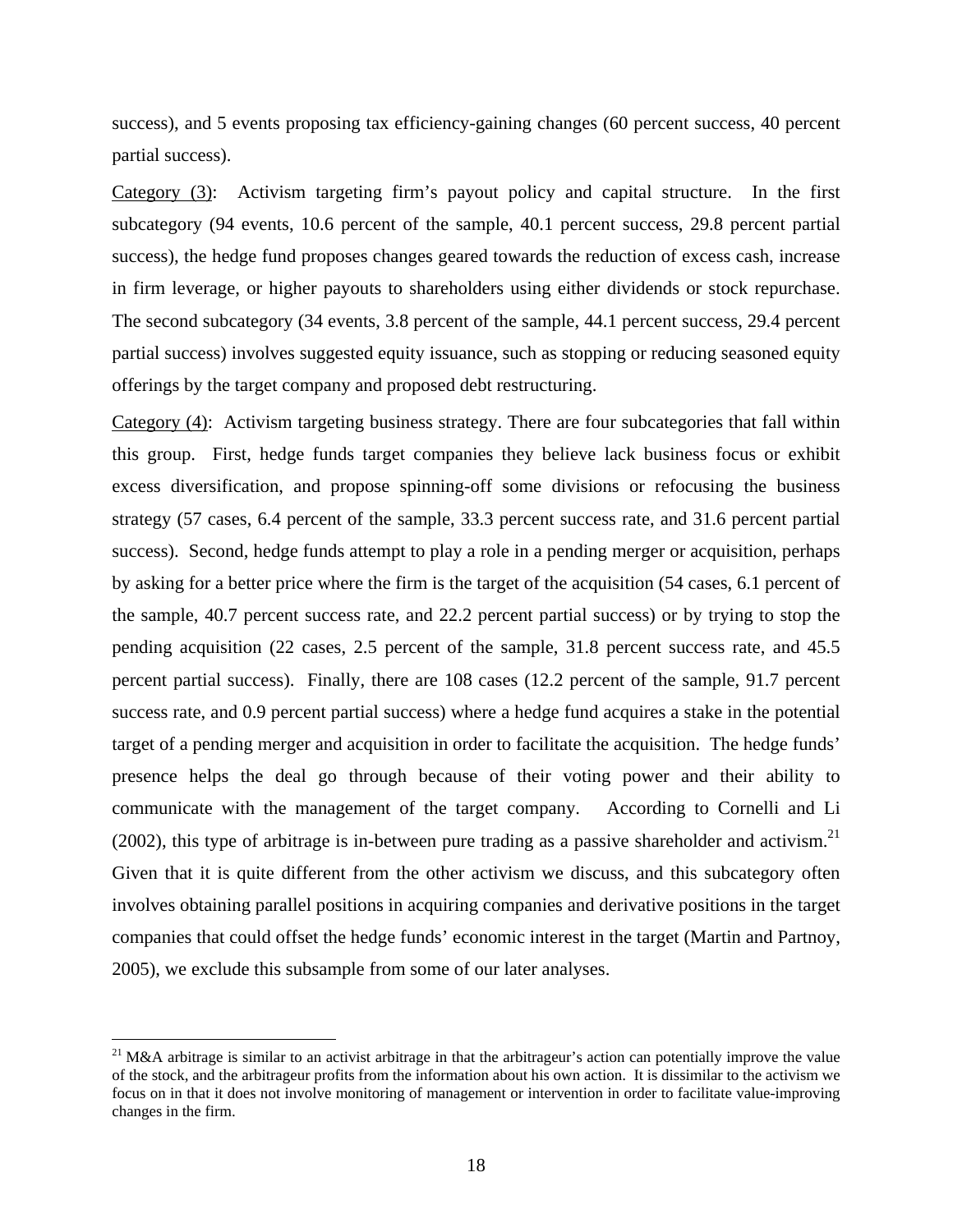Category (5): Activism urging the sale of the target. In this category, hedge funds attempt to force a sale of the target company, either to a third party (98 cases, 11.0 percent of the sample, 46.9 percent success, 19.4 percent partial success), or they attempt to takeover the company themselves (35 cases, 3.9 percent of the sample. 37.1 percent success, 27.2 percent partial success). Partial success in this category means that the firm remains independent, but agrees to undergo major changes.

Category (6): Activism targeting firm governance. There are multiple subcategories, including efforts to: rescind takeover defenses (most often to declassify the boards or to revoke poison pills, 49 cases, 5.5 percent of the sample); to oust the CEO or chairman (45 cases, 5.1 percent of the sample); to challenge board independence and fair representation (95 cases, or 10.7 percent of the sample); to demand more information disclosure and question potential fraud (36 cases, 4.1 percent of the sample; and to challenge the level or the pay-for-performance sensitivity of executive compensation (30 cases, 3.4 percent of the sample). The success rate for this type of activism varies widely. For example, hedge funds succeed in attaining their goal of removing a CEO 57.8 percent of the times, with partial successes involving the CEO staying on but agreeing to adopt policies along the lines proposed by the fund an additional 22.2 percent of the time. In comparison, hedge funds only succeed in rescinding takeover defenses 20.4 percent of the times, albeit with partial success in another 38.8 percent of events.

Category (7): Activism in the form of providing finance. In this category, the hedge funds are financing either business growth (41 cases, 4.6 percent of the sample) or corporate restructuring arising out of bankruptcy or financial distress (46 cases, 5.2 percent of the sample). In most of these cases, hedge funds also seek friendly board representation, and are accommodated by the firm.

## *C.3. Hedge Funds' Investment in Target Companies*

 $\overline{a}$ 

How big are hedge fund investments in target companies? Table 2 reports the size of the activists' stakes in their target firms, both in dollar value, and as percentage of the outstanding shares of the target.<sup>22</sup> This information is gathered from the "Initial Filing" columns of the first

 $22$  We exclude from this analysis cases where the primary motive of the hedge funds is to provide financing to the company, mostly for reorganization after financial distress, because these investments are unlikely to be primarily used to exert pressure on target firm management.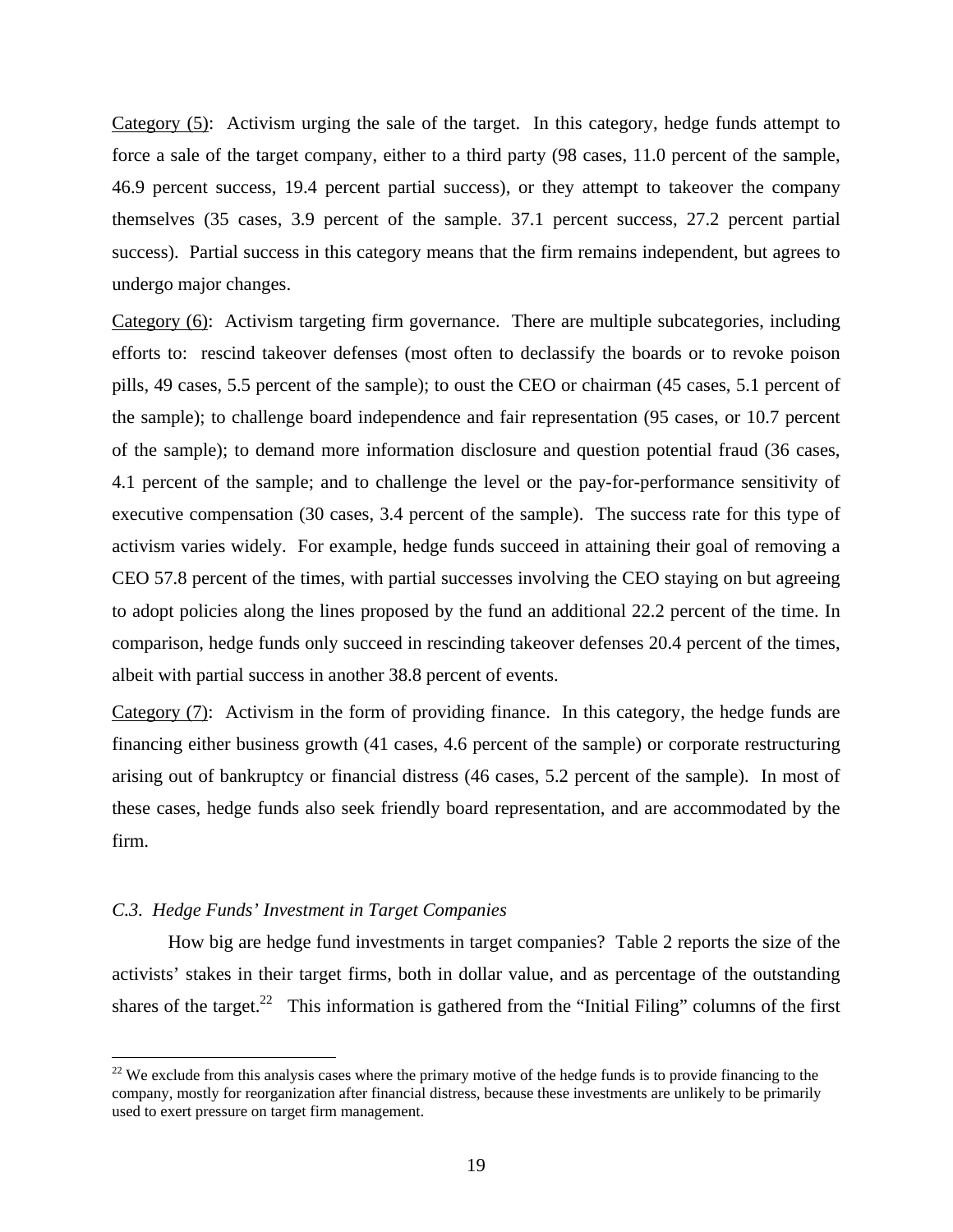Schedule 13D filing, or for the non-Schedule 13D events, the initial holdings as reported in the news media or Form 13F. The columns labeled "Max. Ownership" provide the maximum stake that the funds accumulated in the targets. $23$ 

There is no systematic difference between the cases involving activism targeting specific issues and those events with only generally stated goals such as "maximizing shareholder value." The median percentage ownership stake is about 6 percent of the shares of the target firm, involving about \$9.5 million capital (at cost) at the initial filings, and rising to 9-10 percent and \$12-13 million at the maximum. We note that the specific-issue targeting cases exhibit larger ownership stakes in the target firm and greater capital commitments by the hedge fund at the higher percentiles of the sample. For example, at the  $95<sup>th</sup>$  percentile, hedge funds invested \$326 million in the target firm when they targeted specific issues, but only \$175 million in general targeting cases.

# [Insert Table 2 here.]

Table 2 illustrates that the activism that we analyze does not generally involve control blocks of stock. If we examine the  $75<sup>th</sup>$  percentile of the sample, we see that hedge funds' initial stakes are between 7 and 8 percent, and even at their maximum levels fall below 15 percent. Even at the  $95<sup>th</sup>$  percentile of the sample, hedge funds' stakes in the companies fall short of 50 percent with the all sample  $95<sup>th</sup>$  percentile maximum ownership stake being 29.3 percent. It would appear that the activist hedge funds are generally not interested in taking control of the company. Rather, they hope to facilitate value-enhancing changes in the company as minority shareholders, and they often need coordination with and support from other shareholders, especially on issues that require shareholder voting. This feature distinguishes the activist hedge funds from the corporate raiders in 1980s who sought to obtain full control to internalize all the benefits from their intervention.

Holdings reported are confined to disclosure in the Schedule 13D or news reporting. As Hu and Black (2006) note, certain types of derivative investments might not need to be reported publicly. In approximately 14.5 percent of the cases, sample hedge funds have reported

 $\overline{a}$ 

 $^{23}$  After the initial Schedule 13D filing, the fund is required to file an amended Schedule13D/A if there is change in the position. The maximum investment is retrieved from the Schedule 13D/A that reports the highest holdings by the filing party in the target.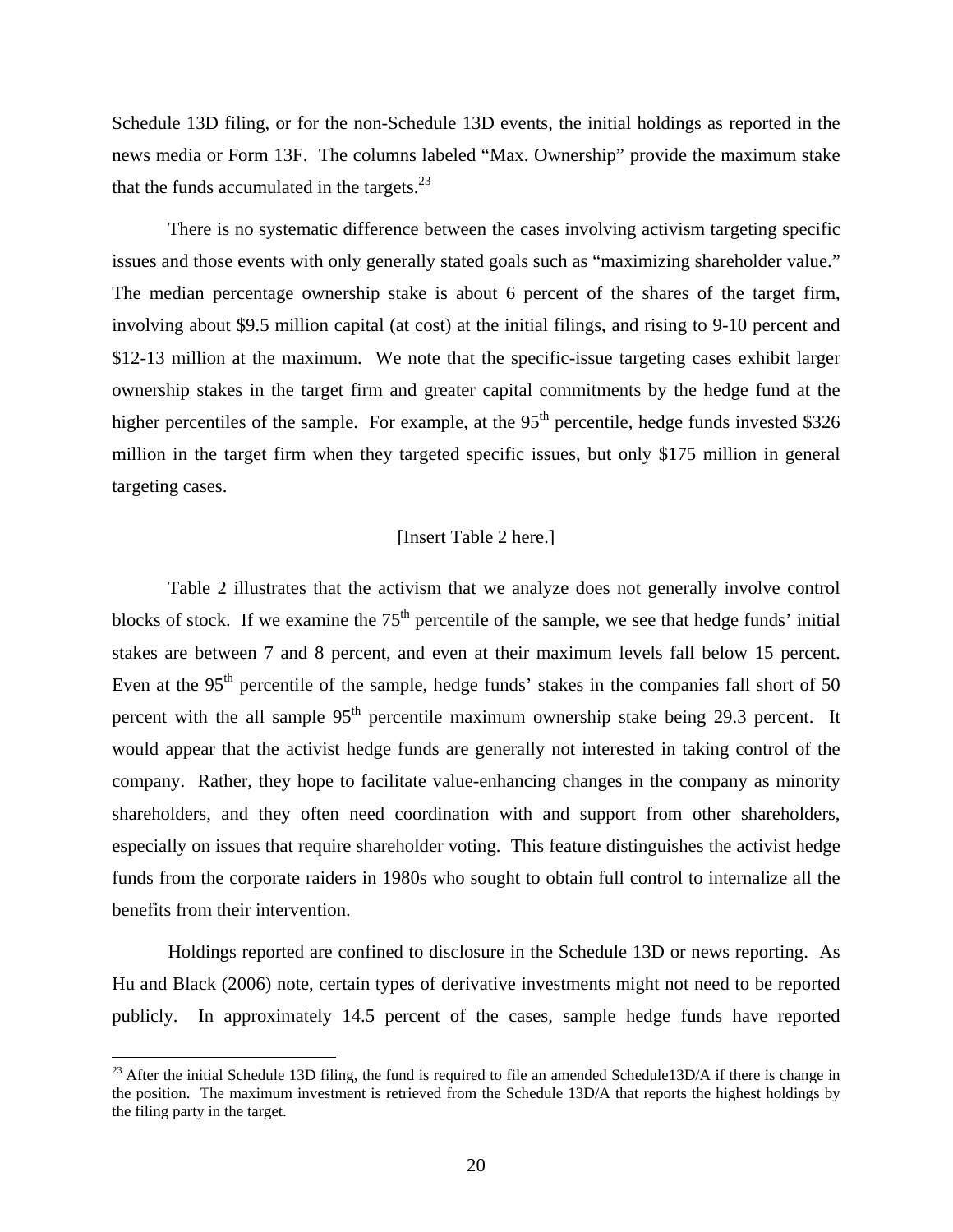derivative positions in the target companies. The most common are option/warrants, which appear in 6.5 percent of the cases, followed by convertible debt (3.6 percent), and convertible preferred (2.7 percent). There are a total of ten cases where the hedge funds report put option/short selling positions. We believe, however, that this information is likely incomplete given that its disclosure is not mandatory. Derivative positions can facilitate activism by reducing the up front cost of acquiring a position. Some activist hedge funds might also have used derivatives to take countervailing short positions, in part to acquire votes at low cost (Martin and Partnoy (2005)). Our data set includes these events when they are reported.

Finally, activist hedge funds' investment horizons have been an issue of contention. Critics accuse activist funds of aiming for short-term gains at the expense of long-term shareholder value (Kahan and Rock, 2006). Using information from the amendments to the initial Schedule 13D (Schedule 13D/A), we are able to determine how long hedge funds hold their stakes before it drops below the five-percent disclosure threshold.<sup>24</sup> If we treat divesting to below 5 percent as a proxy for exit, we can get conservative estimates of the hedge funds' investment duration after the filing of the initial Schedule 13D. Our sample period is from 2001- 2005 with many recent events still unresolved as of the close of data collection in September 2006. Because of this, we find that in 52.6 percent of the cases hedge funds still maintain significant (more than 5 percent) stakes in the target. If we focus solely on the sub-sample of events where the fund has dropped below the five-percent reporting level, the median duration from the first Schedule 13D filing to divestment is 328 days for general-targeting events, and 372 days for activist events with specific agenda. The  $25<sup>th</sup>$  and  $75<sup>th</sup>$  percentile figures for the full sample are 153 days and 689 days. These numbers indicate that the hedge funds' investment horizon is not as short as critics of hedge fund activism imply.

## **III. Characteristics of Target Companies**

1

The next question that we ask is: what type of companies do activist hedge funds target? We adopt two different approaches to address this question. First, we compare the characteristics of the target firms (during the year before they are targeted) with a set of matching

 $^{24}$  If the hedge fund's stake falls below 5 percent after the first Schedule 13D filing, the last Schedule 13D/A would reveal the date, remaining stake, and sometimes sale prices of the transactions that free the hedge fund from future reporting obligations associated with the 5 percent or more investment.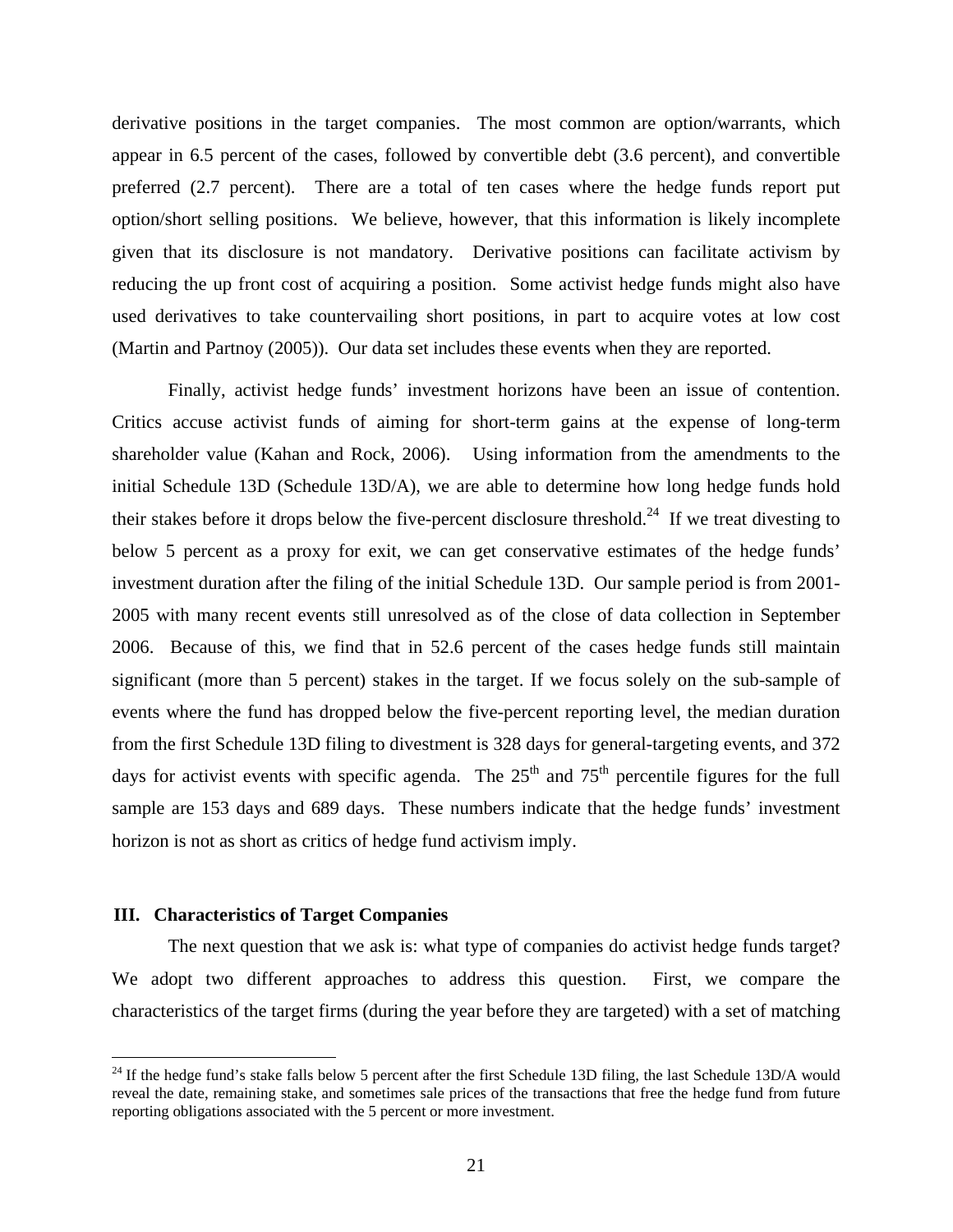firms, defined as firms from the same SIC 2-digit industry and the same Fama-French 25 size and book-to-market matched portfolios.<sup>25</sup> Second, we run probit regressions to identify the partial effects of all covariates.

Table 3 reports the comparison of targeted firms and the matched sample. In Panel A, we focus on the full sample, while in Panel B we report results for the sub-sample of activism events with a specific agenda (those events where hedge funds specify goals other than the general objective to maximize shareholder value). The first two columns report the summary statistics of the target companies in terms of sample mean and standard deviation values. The third column reports the average difference between the sample and matched firms. That is, for each firm *i*, we calculate:

$$
Dif_i = X_i - \frac{1}{m}\sum_{j=1}^m X_j,
$$

Where *X* is a characteristic variable, and firms  $i=1,...,m$  are from the same SIC 2-digit industry and the same Fama-French 25 size and book-to-market matched portfolios as firm *i*. Then, reported in column (3) of Table 3 is  $\frac{1}{n} \sum_{i=1}^{n}$  $\sum_{i=1}$   $\nu_{ij}$ *Dif*  $\frac{1}{n} \sum_{i=1}^{n} Dif_i$ , where  $i=1,...,n$  is index for our sample target firms. Column (4) reports the t-statistics associated with the difference statistics.

#### [Insert Table 3 here.]

Given that the distributions of many of the variables display fat tails and skewness, we supplement the difference statistic with a ranking (percentile) statistic. We first rank a sample firm among all matching firms along the dimension of a characteristic variable, obtain a rank between 0 and 1, and then average over all target firms. The null distribution of the ranking variable is a uniform distribution between 0 and 1, regardless of the distribution of the underlying variables. Therefore, the percentile statistic reported in column (5) of Table 3 should be robust to distributional irregularities. We state that target firms are significantly different from matching firms along the variable of interest if both of the following two criteria are satisfied: if the difference statistic is significantly different from zero at less than the 5 percent

 $\overline{a}$ 

 $25$  When we describe target firms by size (market capitalization), the size matching criterion is dropped. When we describe target firms by book-to-market and Q, the book-to-market matching is dropped.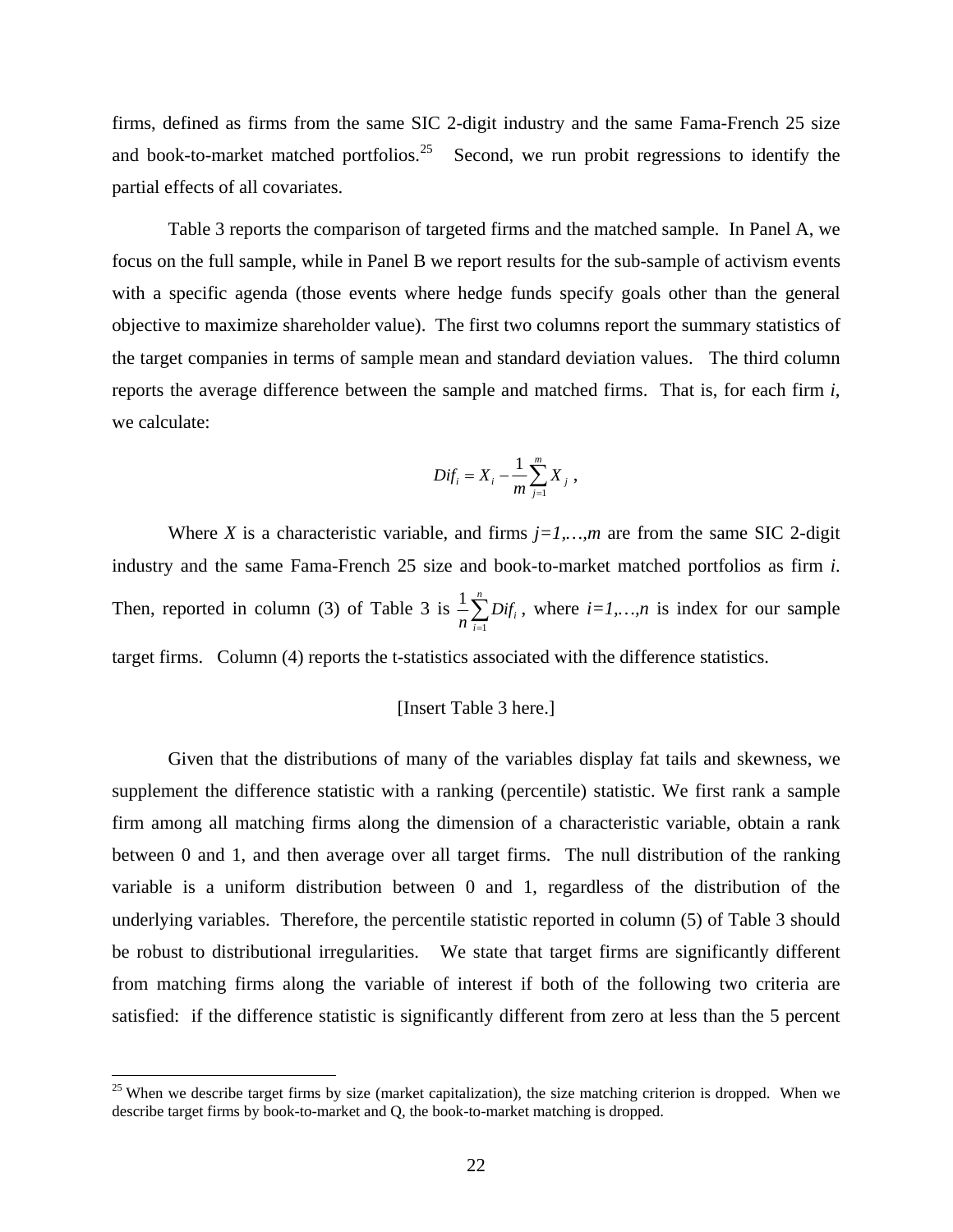level; and if the average percentile is at least 5 percentage points away from the neutral value 0.5 (that is, below 0.45 or above 0.55).

Finally, the last five columns list the proportion of the target firms that fall into each of the quintile groups formed by the CRSP/Compustat firms. This sorting is unconditional and is meant to offer an overview of where the target firms populate in the universe of U.S. public firms. Our discussion will focus on Panel A since results from both panels are quite similar.

The summary statistics on market value (MV) indicate that the target firms are underrepresented in the top size quintile, but are otherwise roughly equally distributed among the other four quintiles. This is consistent with the largest firms being less likely to be targeted because of the large amount of capital a hedge fund would need to invest in order to amass a meaningful stake. Acquiring a sizeable stake in a top size-quintile firm might introduce too much idiosyncratic risk even for an activist hedge fund. In order to support this hypothesis, we collected fund size information from WRDS CISDM hedge fund data base, news articles, and hedge fund web sites, and were able to assemble it for about 52 percent of our sample. The median size of the hedge funds in our sample is \$793 million, and the  $25<sup>th</sup>$  and  $75<sup>th</sup>$  percentile values are \$278 and \$4,446 million. The top quintile CRSP target firms is an average (median) market value of \$15.2 (\$5.7) billion. A five percent stake in the average (median) top quintile target firm implies an investment of \$760 (\$285) million dollars, a considerable amount relative to the size of the typical sample funds.

The valuation variables, book-to-market (BM, defined as (book value of equity/market value of equity)), and Q (defined as (book value of debt + market value of equity)/(book value of debt + book value of equity)), indicate that the activist hedge funds are "value investors." The targeted firms are, on average, at the  $39<sup>th</sup>$  percentile in terms of Q and the  $60<sup>th</sup>$  in terms of BM among firms in the same industry and of similar size. In fact, in about two-thirds of our cases, the hedge fund explicitly states that it believes the target is undervalued. To the extent that activist hedge funds profit from the improvement of the companies' operations and strategies, it is also important that hedge funds target companies whose stock prices have yet to reflect the potential for improvement.

In terms of operational performance, measured by sales growth (Growth) and return on assets (ROA, defined as the ratio of EBITDA to lagged Assets), target firms fare no worse than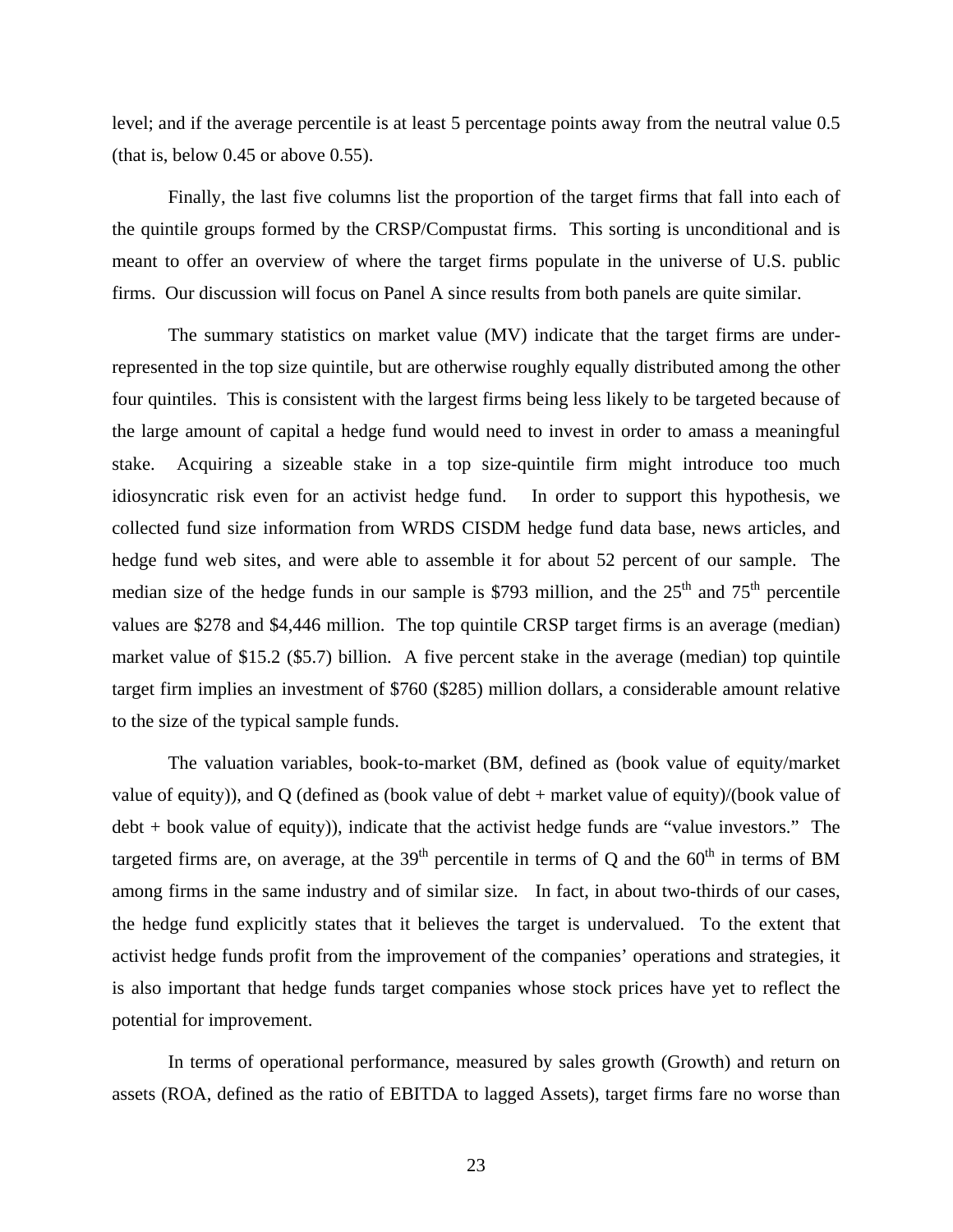their comparable firms. In fact, target firms are significantly more profitable, both in terms of return on assets (2.3 percent higher than the matched peers), and of the cash flows generated (CF, defined as (net income + depreciation and amortization), scaled by lagged assets; 3.9 percent higher than the peers). The stock performance of the target firms is almost identical to that of the comparable firms.

The next set of variables relate to targets' capital structure. Target firms have slightly higher leverage: the average book value debt-to-capital ratio (LEVB) is 0.354, about 0.032 higher than that of the matching firms. The cash-to-asset ratio (CASH) is slightly lower than that of the peers. Target firms' dividend payout is slightly lower relative to peers, measured both by the dividend yield (DIVYLD, defined as (common dividend + preferred dividends)/(market value of common stocks + book value of preferred)) and payout ratio (PAYOUT, defined as the total dividend payments divided by net income before extraordinary items).

On the investment side, target firms spend significantly less than their peers on research and development (RND). Target firms also have slightly lower Herfindahl indices (HERFINDAHL, measured as the Herfindahl index of sales in different business segments as reported by the Compustat), that is, they are more diversified.

Next, we turn to governance characteristics. Measured by the Gompers, Ishii, and Metric governance index (GINDEX), target firms tend to have more takeover defenses. The GINDEX tracks 24 takeover defenses that firms could adopt, as well as the laws of the state in which the targets are incorporated. Our target firms have on average 0.7 more defenses than comparable firms. In the GIM data set that covers about 2,000 firms in 2004, 8.8 percent of the firms have 13 or more takeover defenses; in our sample of target firms, the same proportion is 14.9 percent. Targets also have significantly higher institutional ownership of shares outstanding: an average of 45.3 percent, which is 10.6 percent higher than comparable firms. The target firms have about average analyst coverage compared to the Compustat firm universe, but have 0.6 more analyst following, and rank at the  $57<sup>th</sup>$  percentile, compared to matched firms. Institutional ownership and analyst coverage could also proxy for trading liquidity. Using direct trading liquidity measures, such as the Amihud (2002) liquidity measure, we indeed find that target companies have higher trading liquidity than otherwise comparable firms. High liquidity makes it easier for the activists to accumulate a stake within a short period of time.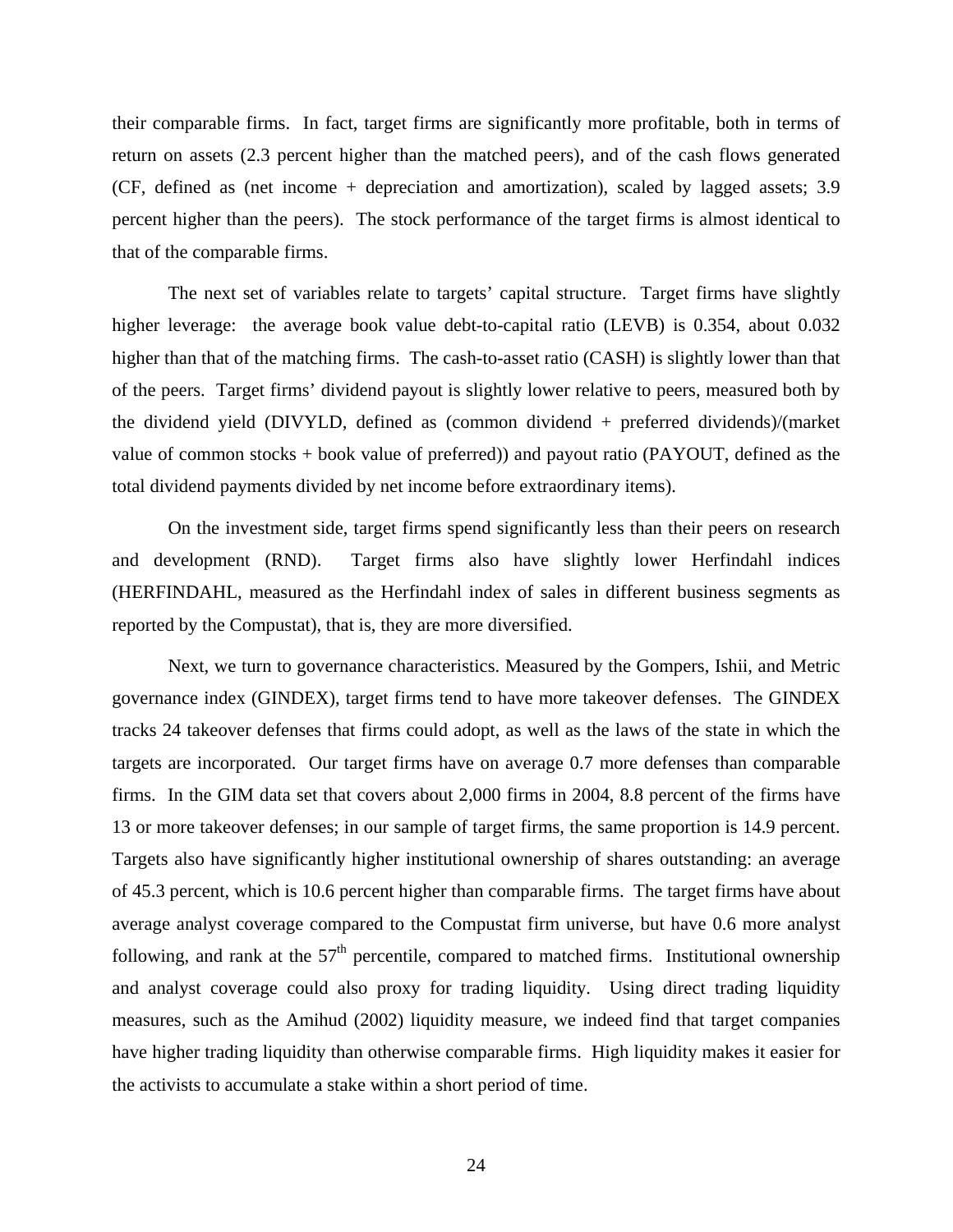Finally, an alternative method to analyze the characteristics of the target companies is to run probit regressions. Reported in Table 4 are probit coefficients, their t-statistics, and the marginal probability change for one unit change in the covariates from the sample averages. The unconditional probability for a firm being targeted is 1.6 percent during our sample period. Because the GINDEX (retrieved from the WRDS IRRC data base) variable is only available for about one-third of the Compustat firms, the regressions with GINDEX are reported separately.

# [Insert Table 4 here.]

In multivariate analysis where all major variables (except GINDEX) are included as in Column (1) of Table 5 Panel A, the following variables are significant at less than the 5 percent level: MV (-), BM (+), ROA (+), DIV (-), Herfindahl (-), and INST (+). When GINDEX is included, it is significantly positive. We do not attempt to interpret the effect of other covariates in this regression because of its low statistical power due to the reduced sample and the potential selection bias of firms covered by the IRRC.<sup>26</sup> Panel B of Table 4 alternates B/M with Q, ROA with CF, LEV with CASH, and DIV with PAYOUT. The results are qualitatively similar.

In sum, two patterns emerge from the analysis in this section. First, activist hedge funds resemble value investors. The key characteristics of the target companies in our sample, including valuation, suggest that activist hedge funds are seeking to identify undervalued companies where the potential for improvement is high. The hedge funds' stated goals, as reflected in their Schedule 13D filings, are consistent with this conclusion. Indeed, even the names of activist hedge funds suggest that the funds and their investors believe they are value investors. A large fraction of the hedge fund names in our sample include words or phrases that connote value investing, such as "value," "contrarian," "distressed."

Second, the potential problems that hedge funds identify at targeted firms are usually general issues (such as governance, payout), rather than firm-specific operational problems. Targeted firms do not seem to suffer from serious operational difficulties. They are actually profitable and enjoy handsome cash flows. The potential problems that these companies face are likely related to the agency problem of free cash flows, such as relatively low payouts, and

 $\overline{a}$ 

<sup>&</sup>lt;sup>26</sup> The IRRC's universe of firms start with the Standard & Poor's (S&P) 500 as well as the annual lists of the largest corporations in the publications of *Fortune*, *Forbes,* and *Business Week*. In recent years the samples expands to smaller firms, but tilt toward firms with high institutional-ownership levels.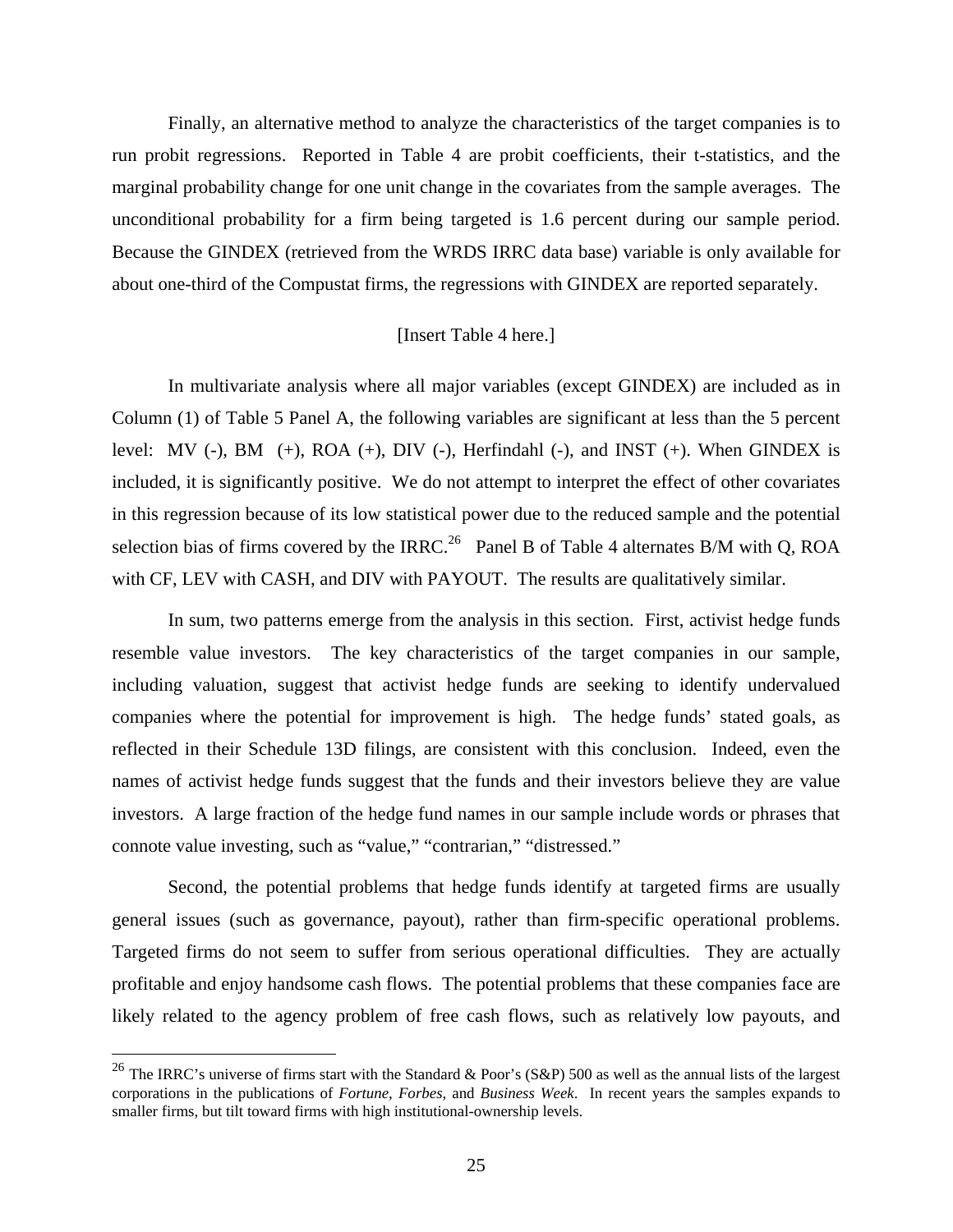diversifying investments that might not be in the best interest of shareholders. For example, as we saw in Table 2, in 94 cases hedge funds demanded higher payouts; in 34 cases they sought to have the target assume more debt; in 57 cases they asked for a refocusing of the business and attempted to stop diversifying endeavors by management; and in 22 cases funds tried to stop the target firm from making acquisitions. Governance issues, including rescinding takeover defenses, ousting CEOs, promoting board independence, and curtailing executive compensation, are also commonly cited as reasons for activism.

These targeting patterns seem sensible given that hedge funds are, in general, not experts in the specific business of their target firms, but instead focus on common issues (such as payouts and governance) that help lower the marginal cost of launching activism on a new company (Black, 1991). The fact that hedge funds tend to avoid high-tech firms (as proxied by *RND*, the ratio of R&D to assets) provides additional support for the pattern discussed above. Kahn and Winton's (1998) theory predicts that investors are more likely to intervene in wellunderstood firms or industries so that the market can appreciate the effects of intervention. And they should avoid "opaque" and complicated business, such as those involved with high R&D, in order to avoid delay in the resolution (in the market price) of the intervention's impact. This prediction is strongly supported by our data.

#### **IV. Stock Return and Hedge Fund Activism**

We measure abnormal stock returns at the time that hedge fund activism is announced to the market to answer two related questions: First, how does the market perceive the effect of hedge fund activism on shareholder value? Second, are long-run measures consistent with the market's perceptions?

## *A. Overview*

We adopt both short and long event windows around the filing of Schedule 13Ds. Figure 1(a) plots the average buy-and-hold return, in excess of the buy-and-hold return on the value weight NYSE/AMEX/NASDAQ index from CRSP, from 20 days before the Schedule 13D filing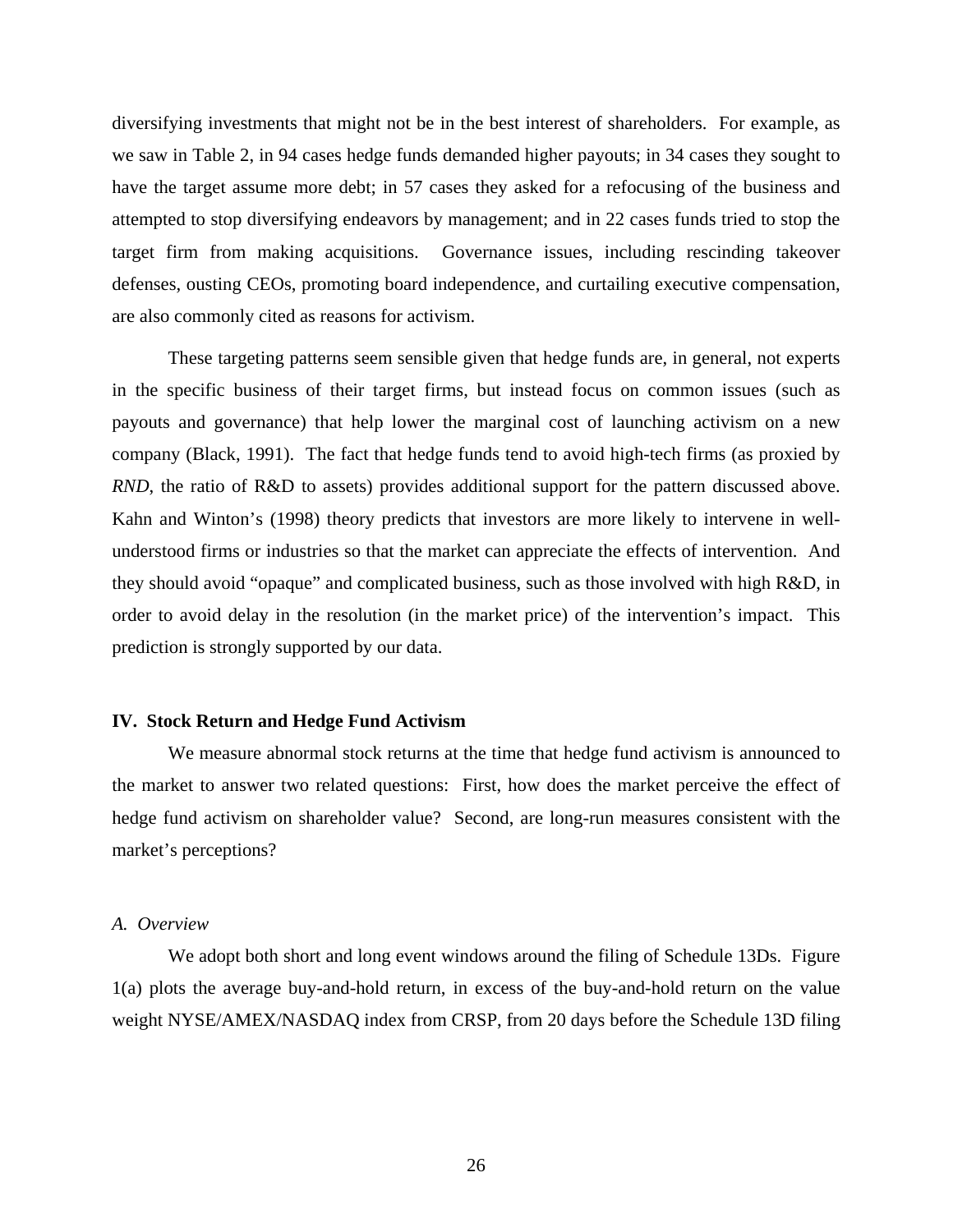date to 20 days afterwards, of the full sample excluding the 108 M&A arbitrage events.<sup>27</sup> The average abnormal return in the (-20,20) window around the Schedule 13D filing date is 7.2 percent. There is a spike in abnormal trading volume on the event day, defined as the percentage increase in the share turnover rate. "Normal" turnover is measured over the (-100, -40) window relative to the Schedule 13D filing date. The abnormal return, however, is not concentrated on the filing date. There is a run up of about 3.2 percent between 10 days to one day prior to filing.<sup>28</sup> The filing day and the following day see a jump of about 2 percent. Afterwards the abnormal return keeps trending up to a total 7.2 percent in twenty days.<sup>29</sup> In the full sample, 64 percent of the events see positive abnormal return in the  $(-20, 20)$  window, the  $25<sup>th</sup>$ ,  $50<sup>th</sup>$ , and  $75<sup>th</sup>$ percentile values are -5.4 percent, 5.1 percent, and 17.4 percent, respectively.

# [Insert Figure 1 here.]

Some hedge funds might file a Schedule 13D after publicly announcing their activist intent (at a lower ownership stake), while other hedge funds might launch aggressive activism only after they filed a Schedule 13D. In such cases, the Schedule 13D file date might not be an accurate proxy for the activism event date. As a comparison, we also plot the average buy and hold abnormal return for the 229 events (25.8 percent of the sample) in which hedge funds describe a specific agenda in the Schedule 13D (that is, activism beyond a general statement of maximizing shareholder value). We observe a run-up of about 5.3 percent abnormal return from 10 days prior to the filing up to the date right before the initial Schedule 13D filing and a 3.3 percent jump in the two following days. The average abnormal buy-and-hold return rises to slightly above 10 percent twenty days after the filing.

The large cross-sectional variation in abnormal returns reflects the heterogeneity in the market perception regarding the expected value generated by activism. It is important, however, to note that these market reactions are *not* an unbiased estimate of expected activism. Were prices to adjust fully to the ex-post effect of hedge fund activism, hedge funds, in the absence of reputation concerns, would have no incentive to continue with costly intervention. Rather,

1

 $^{27}$  As mentioned in Section C.2, this group of events is quite different from the activism we focus on in this paper. Furthermore, the abnormal returns of this subsample could be due to the announcement of acquisition deals, rather than to the hedge funds' Schedule 13D filing.

 $^{28}$  Note that investors are required to file Schedule 13D no later than 10 days after the transaction that causes them to go over the 5 percent level.

 $\mathbb{Z}^9$  It eventually stabilizes at about 8 percent after 40 days post filing.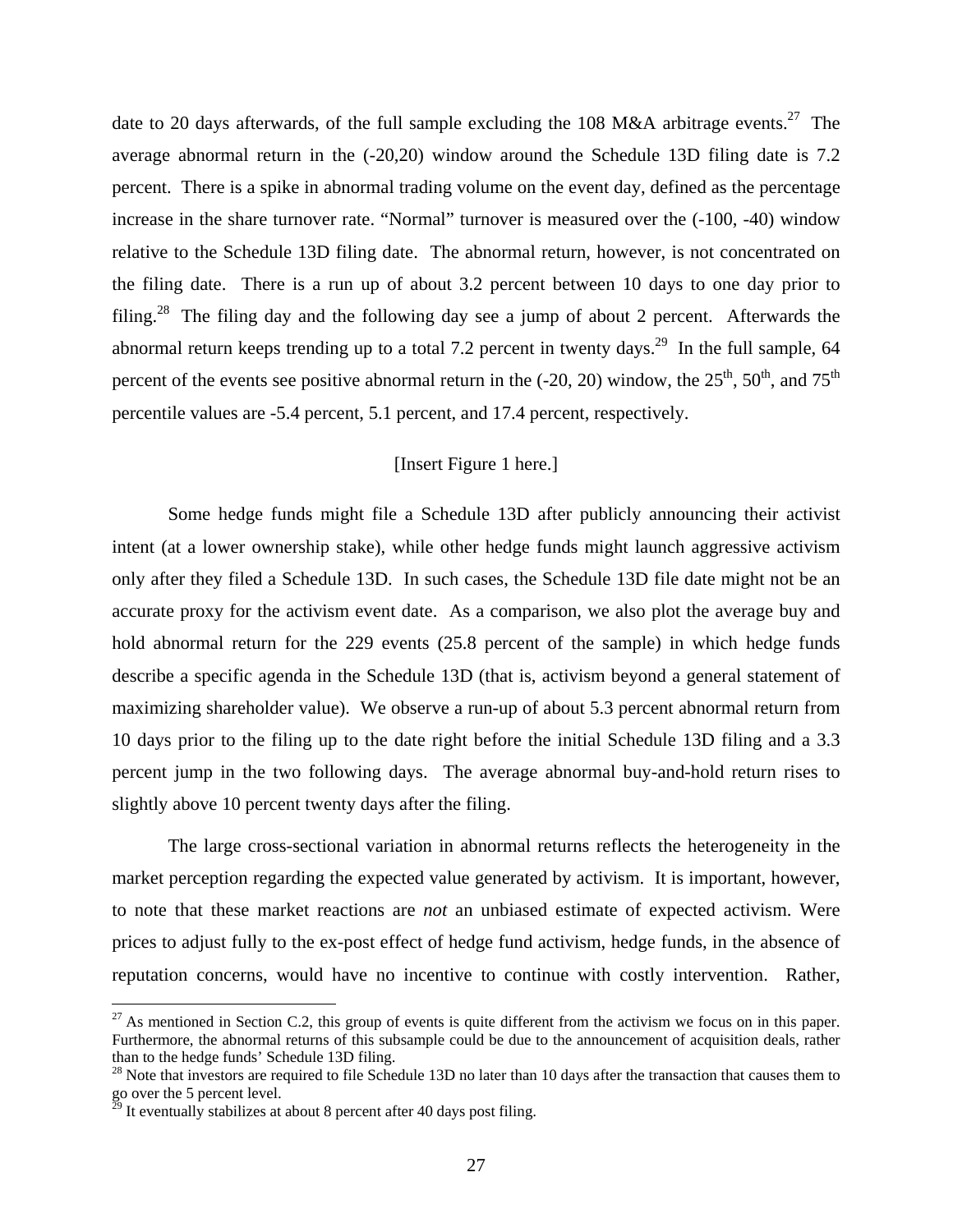market prices adjust to a level reflecting the benefit of intervention adjusted for the equilibrium probability that the hedge fund continues with activism. Hence, market reactions necessarily underestimate the value of ex-post activism (Kahn and Winton, 1998; Maug, 1998).

#### *B. Cross-sectional variation of the abnormal return*

Table 5 reports regressions exploring the cross-sectional variation in market response to shareholder activism. The dependent variable is the abnormal return in the (-20, 20) window around Schedule 13D filing. All of the regressions control for the size of the target firm (using the logarithm of market capitalization). Most of the independent variables are dummy variables. In order to make the interpretation of the coefficients on the dummy variables easier, the size covariate is expressed as the deviation from the median, and the intercept of the regression is suppressed. As a result, all the coefficients can be interpreted as the average abnormal return of one particular group of events (as captured by all event observations that assume value one for a given dummy variable), assuming that the target firms are of typical size (close to the median size of the sample).

# [Insert Table 5 here.]

Column (1) shows how event-window abnormal returns vary with the stated goals of the hedge funds. Remember that there are seven categories that are not mutually exclusive (see Table 1). The "General" category includes all events where the hedge funds do not specify any specific goal or motive; rather, they state a general goal of improving shareholder value/efficiency or a general motive that the stock is undervalued. The capital structure category includes activism targeting excess cash, leverage (equity issuance, debt restructuring, and recapitalization) and payouts (dividends and repurchases). The business strategy category includes activism related to diversification, spin-off of assets, and pending merger and acquisition deals. We exclude the M&A arbitrage-type events from this analysis. The sale category includes events where hedge funds request the sales of the target companies, either to the hedge funds, or in most cases to a third party. The governance category include events related to rescinding takeover defenses (staggered board and poison pill are the two most common ones), firing CEOs or curtailing executive compensation, changing board composition, and requesting disclosure of more information. Finally, the financing category takes all events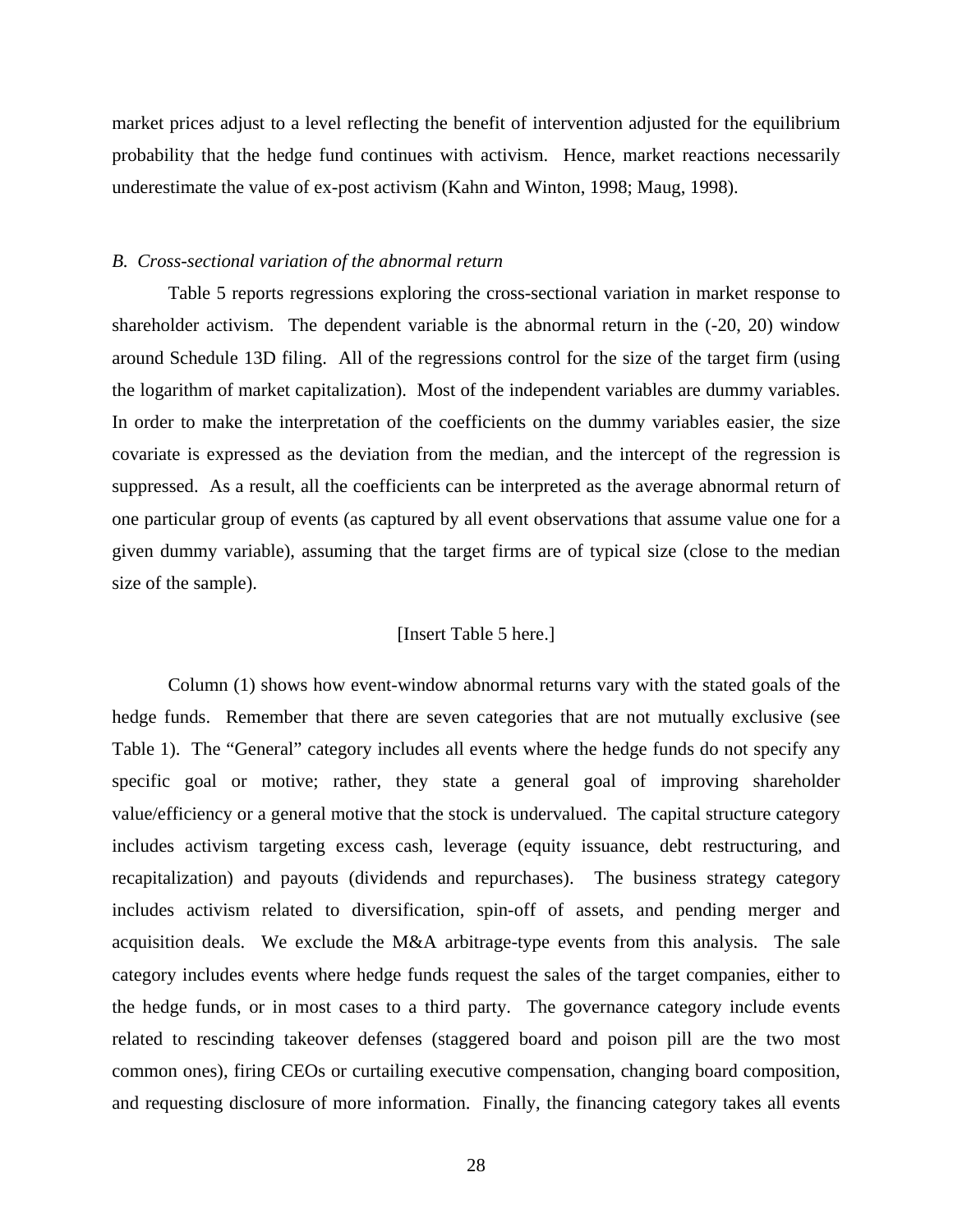where the main motive of the hedge funds is to provide financing to the firm, either for business growth or for reorganization of financial distress.

We find that activism that aims at the sale of the target generates the highest abnormal return, with average abnormal return of 10.94 percent ( $t = 4.65$ ). Business strategy related activism also generates a significant abnormal return of 4.37 percent ( $t = 2.06$ ). A revelation of a hedge fund's intention to intervene without any specific goals generates a return of 4.99 percent  $(t = 4.15)$ . Surprisingly, activism targeting capital structure and governance issues exhibits near zero abnormal return. Finally, financing related activism generates large returns (6.11 percent on average), but the effect is not statistically significant.

Columns (2) to (3) of Table 5 separate events by the timing strategy that hedge funds adopt. One strategy is for a hedge fund to accumulate stakes and file a Schedule 13D when it explicitly intends to intervene, while the alternative is to accumulate the stake and keep open the option to intervene on specific issues later. We classify the two strategies by whether the hedge fund launches activism with a specific agenda with the Schedule 13D filing ("Specific-on-13D"). The file-and-intervene strategy sees significantly higher market response than the file-and-waitto-intervene strategy (10.2 percent vs. 5.8 percent, the difference is significant at less than the 5 percent level).

Next, column (4) shows that *ex post* confrontational events ("Hostile") generate higher returns than relatively friendly ones (11.8 percent vs. 5.3 percent). We define an event as being "hostile" if the hedge funds use at least one of the following: proxy contest, law suits, hostile takeover bid, threat to launch proxy fight or to sue, or public campaign to criticize or even to replace the management. The market responds more strongly to hostile events than to friendly ones. Given that hostile activism is more costly, hedge funds should only resort to it when the perceived benefits (improvement in firm performance) are higher. This is consistent with the market perception as manifested in the abnormal return.

Finally, we examine in column (5) the relation between market response to activism and the ex ante characteristics of the target firm (measured one year earlier). The overall relation is weak, except for size and dividend yield. The market seems to believe that hedge fund activism is more effective with smaller firms. And plausibly higher dividend-paying firms have less serious agency problems with free cash flows, hence less potential for improvement.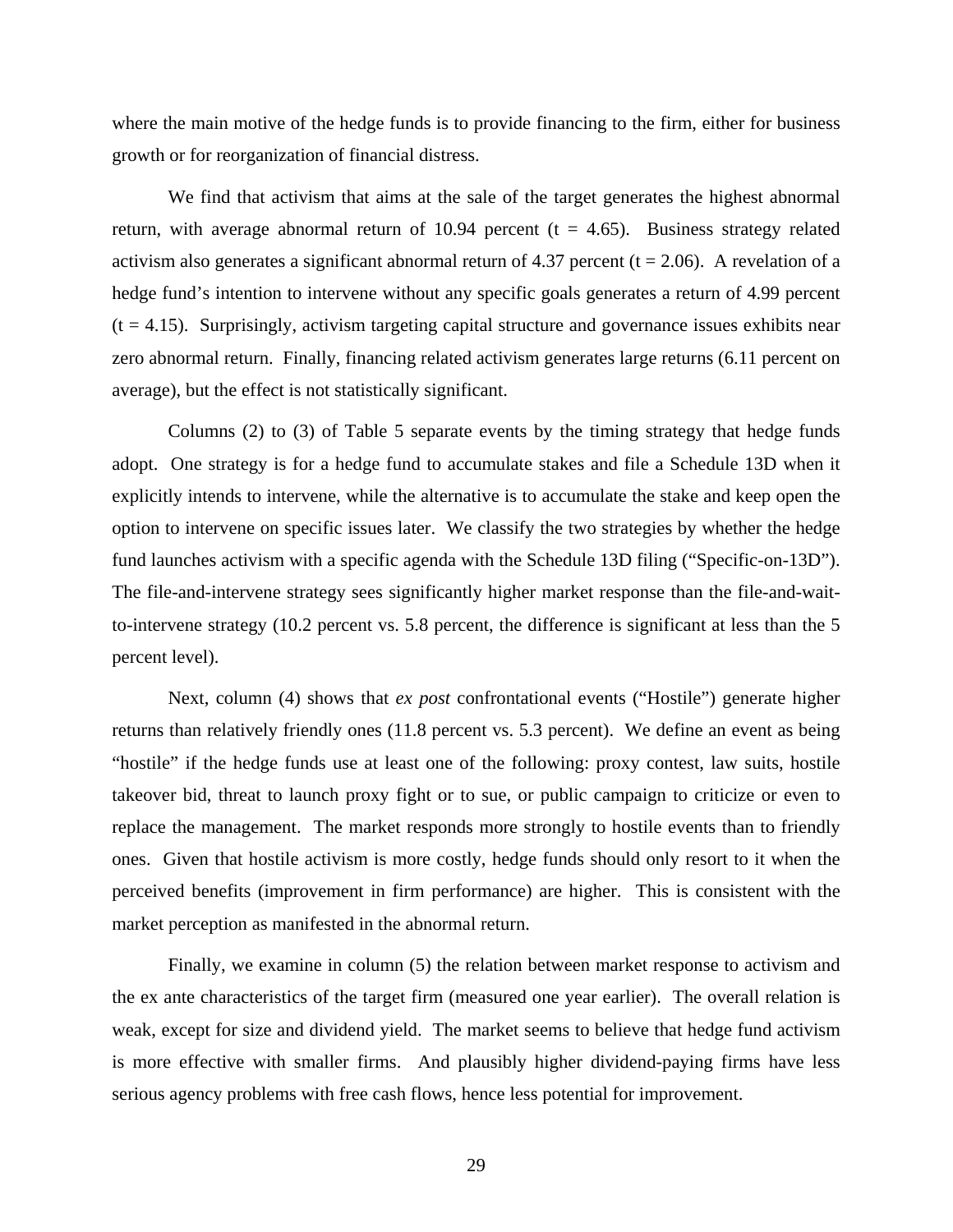#### *C. Alternative Hypotheses*

 $\overline{a}$ 

The large abnormal stock return around the Schedule 13D filing dates is consistent with the view that hedge funds activism results in actual value improvement, as the market initially perceived. However, it is possible the reactions that we document are explained by alternative causes, which we now explore in detail.

# *C.1. Market Over-Reaction and Temporary Price Impact*

 One potential explanation for the high abnormal return is a temporary price impact caused by buying pressure from the filing hedge fund or other hedge funds. If the price impact is purely temporary and reflects trading friction rather than information about prospective value changes, we should observe negative abnormal returns shortly after the event. This turns out not to be the case. Figure 1 shows no reversal after 20 days (when the abnormal turnover falls down to close to normal levels), and the pattern persists if we extend the window for another 20 days.

We conduct a more formal long-term return analysis by using calendar-time portfolio regressions around the Schedule 13D filing date. For example, a (-3,-1) portfolio is formed by buying all firms that will be targeted by hedge funds three months later, and the firms are held for three months before selling; and a (1,3) portfolio is formed by buying all firms that were targeted by hedge funds one month earlier, and held for three months before selling. Clearly, all portfolios in the pre-event windows do not represent a tradable strategy. They are listed for an ex post analysis of the stock return patterns of the companies in the pre-targeting period. The results are reported in Table 6, using the CAPM and four-factor models with equal and valueweighting of firms' returns.<sup>30</sup>

#### [Insert Table 6 here.]

 Overall, Table 6 shows that targeted companies have slightly sub-par pre-event stock performance, but the negative alphas are only marginally significant in some specifications. The event (Schedule 13D filing) month and the three months afterwards see quite robust positive

<sup>&</sup>lt;sup>30</sup> The four-factor model includes the Fama and French RMRF, SMB, and HML factors and the momentum factor, MOM. We obtain these factor returns and monthly risk-free rates from Ken French's web site at Dartmouth University, http://mba.tuck.dartmouth.edu/pages/faculty/ken.french/data\_library.html**.**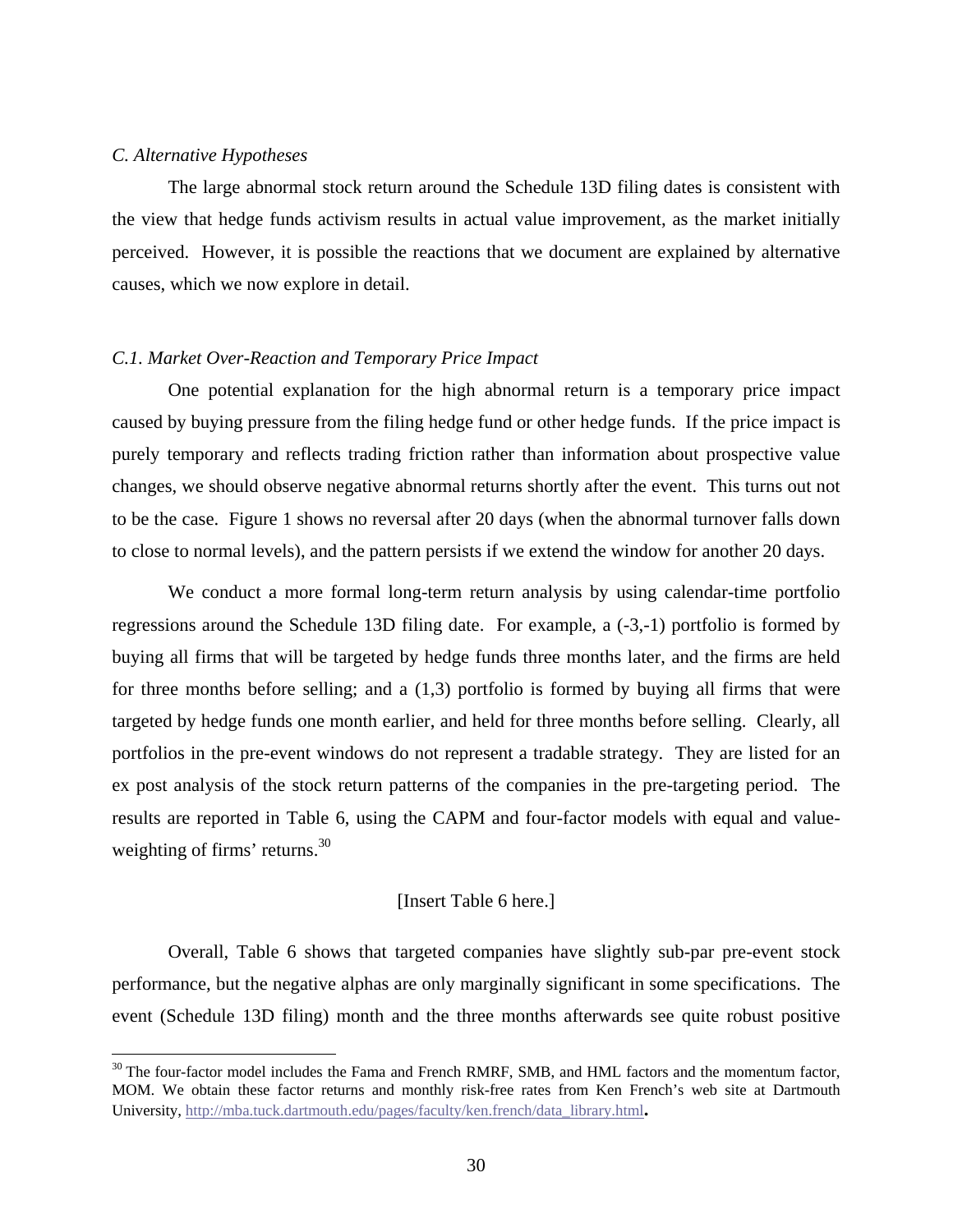abnormal returns. Using the four-factor model, the event month and (1,3) window alpha is 3.04 percent (t = 4.89) and 1.50 percent (t = 2.26) using equal weights; and 1.82 percent (t = 1.72) and 1.49 percent  $(t = 2.34)$  using value weights. Abnormal returns are higher using the CAPM. More importantly, there is no evidence that the alphas revert to negative values after the event (up to 12 months). This evidence clearly refutes the market over-reaction hypothesis.

## *C.2. Stock Picking versus Value Improvement*

 It is also possible that hedge fund activists simply identify undervalued companies, but do not add value. According to this hypothesis, the positive market reaction is due to the announcement of new information that a hedge fund has identified an undervalued company, not to the announcement that a hedge fund has committed to intervene to add value to the company. Given the strong evidence in Tables 3 and 4 that hedge funds target "value" firms (i.e., firms with high book-to-market, or low Q), and the return of event-firm portfolios do load positively on the HML factor (Table 6), we believe that obtaining the value return is indeed part of the activist hedge funds' strategy.

However, the market response to activist hedge funds' targeting goes beyond the information effect of stock picking. Several pieces of evidence speak to this conclusion. First, Column 3 of Table 5 shows that hostile targeting generates 6.6 percent ( $t = 3.28$ ) higher eventwindow returns than non-hostile targeting, controlling for the size of the targeting firm (the unconditional difference is 5.2 percent). Given that hostile activism is more costly, hedge funds should only resort to it when the perceived benefits (improvement in the targeted firms) are higher. Similar conclusions follow from the fact that there are higher returns from "Specific-on-13D" filings than from "Non-Specific-on-13D" filings. Indeed, the overall variation in crosssectional returns presented in Table 5 suggests that the market reacts much more positively to a hedge fund's announcement of new plans for the company (Business Strategy and Sale) than to the hedge fund's statement of belief that the company's shares are undervalued (General). If hedge funds were merely stock pickers, we would not expect such significant variation.

Second, we find that abnormal returns are large and positive at the time a hedge fund exits, once its stated goal is achieved and the proposed changes have been implemented. Figure 2 plots the average abnormal buy-and-hold return around the last Schedule 13D/A file date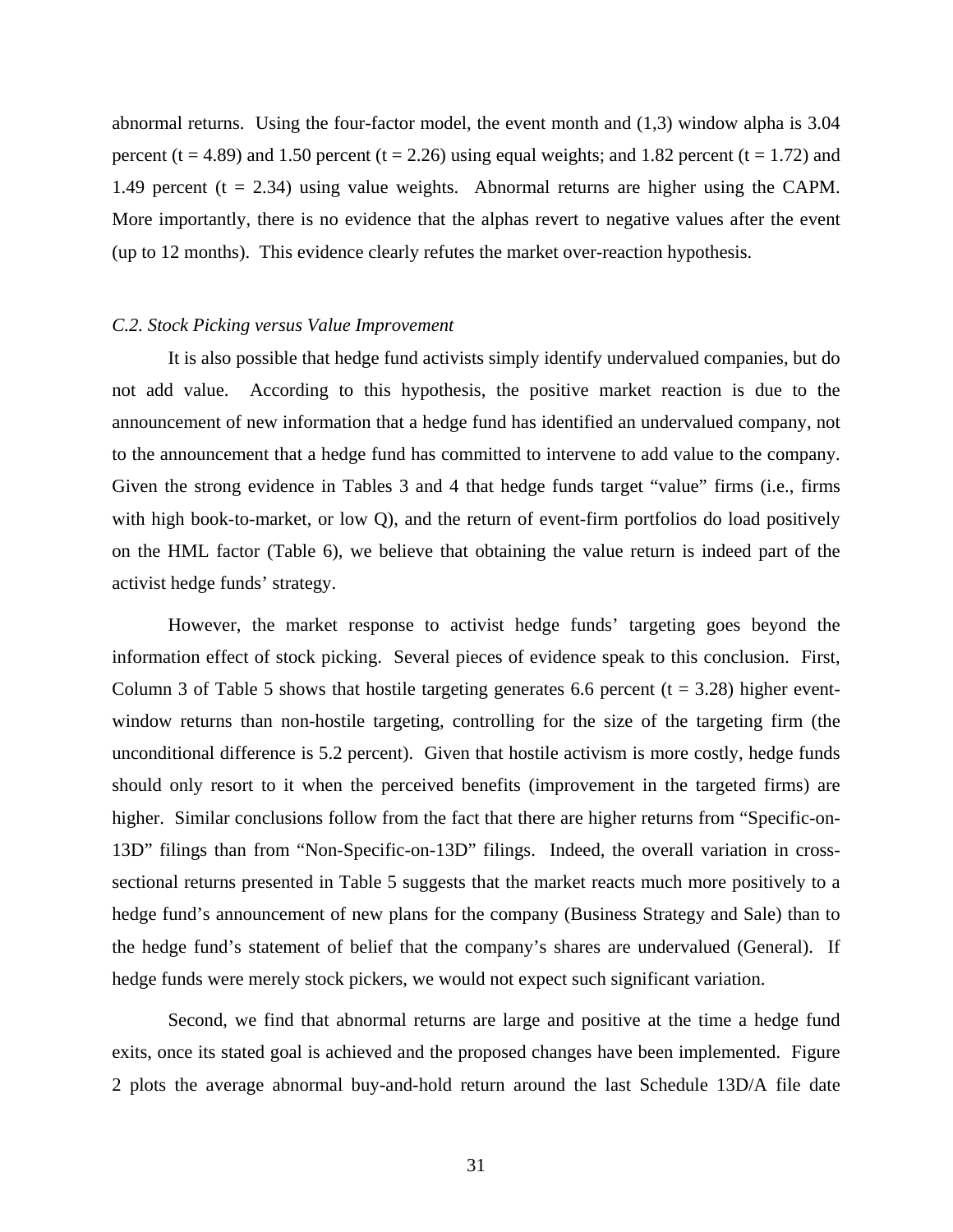(indicating divestment by the hedge funds to below the five percent ownership level), which serves as a proxy for the exit time. We plot three event-time return series. The full sample series indicates positive returns leading up to the file date, and roughly flat afterwards. Trading volume tends to spike during the ten-day window leading to the filing. This pattern indicates that hedge funds tend to exit after positive stock returns, and their exit overall does not have positive or negative impact on the stock price. A breaking down of the sample shows that exit after successful activism is associated with significantly higher returns, both before and after the exit filing. The total (-20, 20) window abnormal return amounts to about 12 percent. On the other hand, if a hedge fund withdraws from ongoing activism (because the prospect of success is poor) and exits, the market response tends to be quite negative. The average (-20, 20) window abnormal return is about -6 percent. These patterns are inconsistent with a simple stock picking story as it does not predict these varying abnormal return patterns.

Third, if activist hedge funds were merely picking stocks, they should sell immediately after the market price reflects their finding that a company's shares were undervalued. A "pure" stock picker would capture this incremental value, and then employ its capital in other undervalued stock trades. However, we do not observe activist hedge funds selling immediately after the filing of a Schedule 13D. To the contrary, funds continue to hold for relatively long periods of time. It is possible that activist hedge funds are merely stock pickers, but use long holding periods to sustain an (unwarranted) reputation for activism. Alternatively, it is possible that activist hedge funds are merely stock pickers, but believe they are activists and can add additional value after the filing of a Schedule 13D. We cannot rule out these possibilities, although we believe that a more plausible interpretation is that only a small portion of the positive abnormal return might be due to stock picking.

# *C.3. Value Expropriation from Other Stakeholders*

 Shareholders are by no means the only party affected by hedge fund activism. Other stakeholders might be affected, and if so, some of the positive stock market reaction to activism might reflect wealth redistribution from other stakeholders. We consider two key stakeholders for our analysis: creditors and executives. (This selection is mostly due to data availability and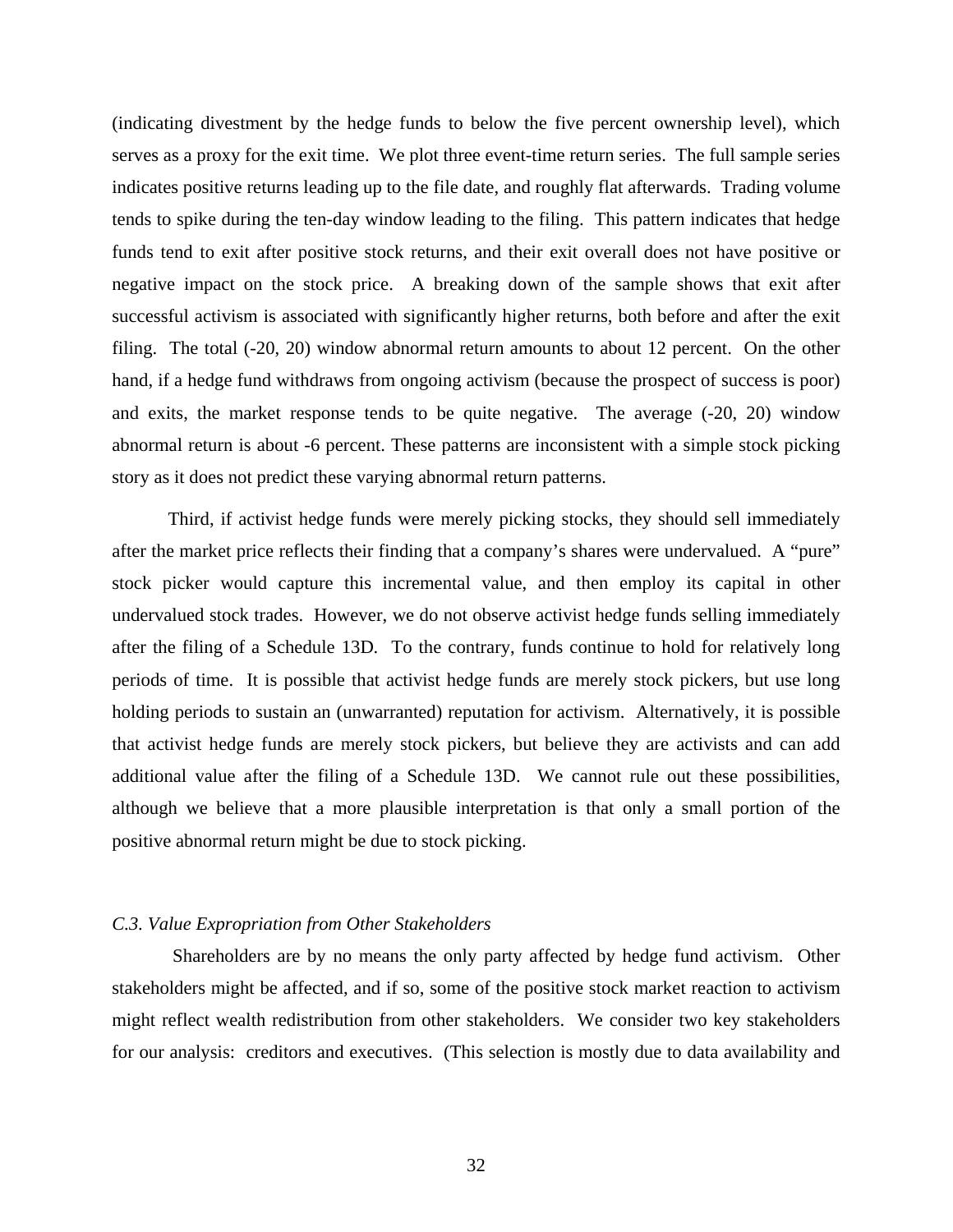testability.) We find no evidence that activist hedge funds redistribute wealth from creditors to shareholders, but we do find evidence of redistribution from managers to shareholders.

If shareholders of the target company gain at the expense of the creditors, then the gain should be lower in companies with no debt. Column 4 of Table 5 shows that stock market response to activism launched in companies with no debt is almost identical to that in levered companies (7.33 percent vs. 7.39 percent). If we use the book leverage ratio (Debt/(Debt+Equity)) as a continuous-variable regressor, the coefficient is 0.06 percent (t = 0.09). This lack of effect is consistent with the first column of Table 5: capital structure based activism does not seem to generate significant market response. Overall, we find no evidence that hedge fund activism redistributes wealth from creditors to shareholders.

To examine the effect of hedge fund activism on executives, we retrieve various variables from the Compustat Executive Compensation database. Results are reported in Table 7. It shows the average differences of the listed variables between the targeted companies and their matched companies (by the same matching criteria as in Table 3), and the associated t-statistics. In the first column of Panel A, the variable is total CEO compensation including option grants ("TDC1" by ExecuComp), which is an ex ante measure of total CEO compensation. In the event year, the target companies' CEO compensation is on average \$862,000 higher ( $t = 2.17$ ) than CEO compensation at peer companies in the same industry and of similar size and stock valuation. We note that the compensation award levels are fixed in the year prior to the year in which they are paid. One year after hedge fund targeting, CEO pay is not distinguishable from peer levels. A similar pattern is manifest when we use total compensation including options exercises ("TDC2" by ExecuComp, or the ex post measure of compensation) with even stronger contrasts: the CEOs of the targeted companies are paid a premium of \$1.26 million ( $t = 2.83$ ) during the event year, but the premium becomes statistically indistinguishable from zero a year later.

# [Insert Table 7 here.]

Accompanying the downsizing of CEO pay is an increased in CEO turnover rate. We classify an event of CEO turnover if the name of the CEO of a company is different from that in the last year. In the entire ExecuComp database, the CEO turnover rate for the 2001-2005 time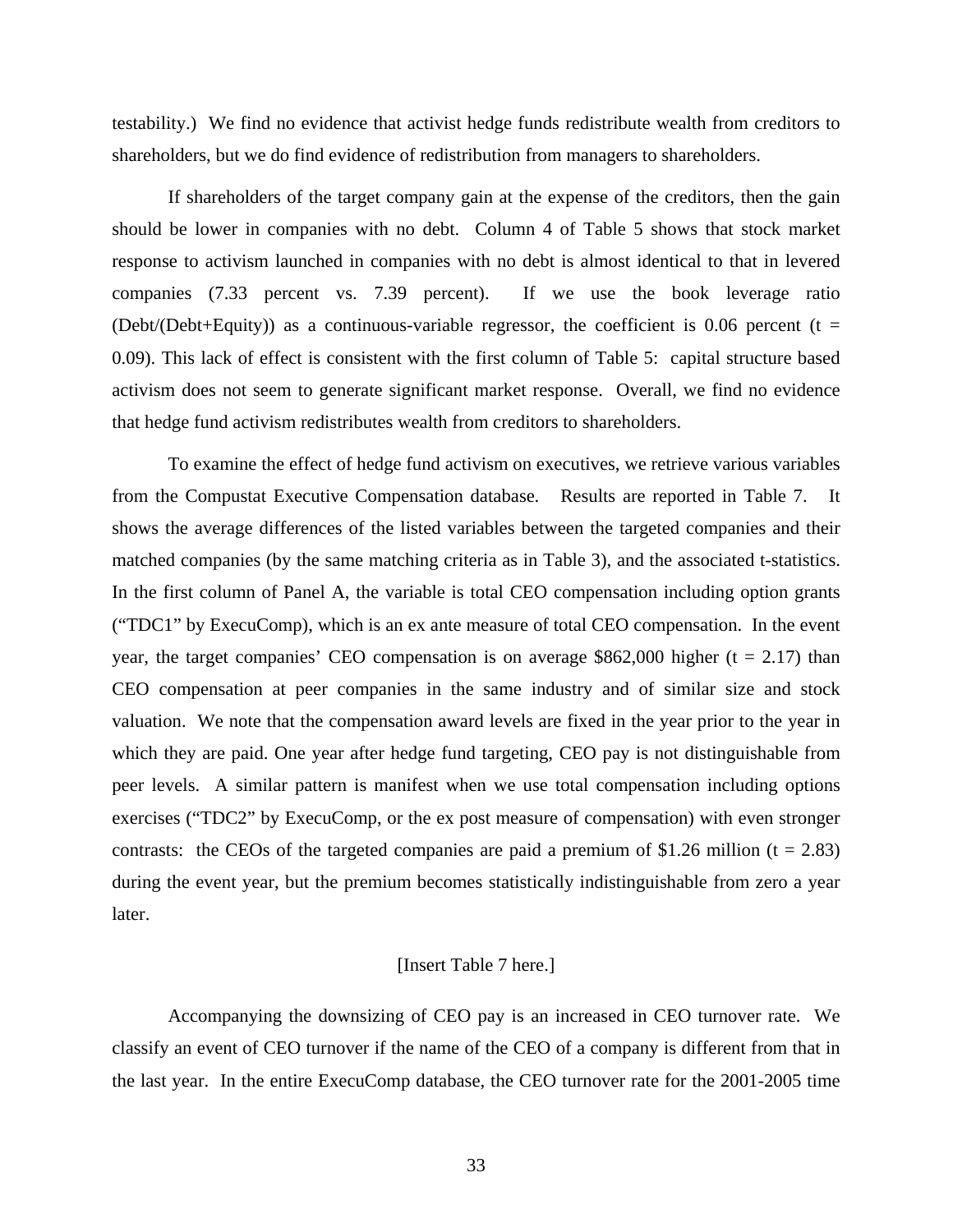period is 11.2 percent. Our sample companies have a slightly higher CEO turnover rate than peer companies during the year before targeting, although the difference is not statistically significant. One year after targeting, however, the turnover rate at sample companies is 13.55 percent higher than that of peers  $(t = 2.80)$ . We note that the estimates used here still underestimate CEO turnover because they do not include CEO departures as a result of liquidation or sale of the company.

Overall, hedge funds seem to have been successful in curtailing executive compensation and ousting CEOs. The direct impact of these actions on shareholder gains could be considerable. Panel A of Table 7 shows that CEO pay drops by about \$0.8-\$1 million annually after activism. Suppose all of the top executives combined are paid \$4-\$5 million less a year due to activism, and that this value goes to shareholders (assuming away tax issues, etc.), then the present value of such an income stream is on the order of magnitude of \$50 million, which is a significant portion of the market capitalization of a typical targeted company (the average market capitalization of our sample firms is \$706 million).

We have so far identified several potential explanations concerning the stock market reaction to hedge fund activism. We turn next to an analysis on the ex post performance of the targeted companies to further address the question.

#### **V. Ex Post Performance Analysis**

 Panel B of Table 7 reports targeted companies' operational performance, in excess of that of the matched companies, from three years before the activism, to one year later. Column (1) shows that the targeted companies, overall, have higher ROA (return on assets, defined as EBITDA/lagged Assets), and, though post-event ROA is even higher, the difference is quite small. Column (2), on the other hand, shows quite a dramatic improvement in ROE (return on equity, defined as the ratio net income before extraordinary items to lagged book value of equity). The average ROE is 6.1 percent (3.5 percent) above matched peers in the year prior to (during) activism, and the difference increases to 10.1 percent the year after.

 Significant improvement of ROE with only moderate improvement in ROA could result from higher leverage or reduction in capital expenditure (that results in higher depreciation). The next column in Panel B examines the change in CAPEX (capital expenditure scaled by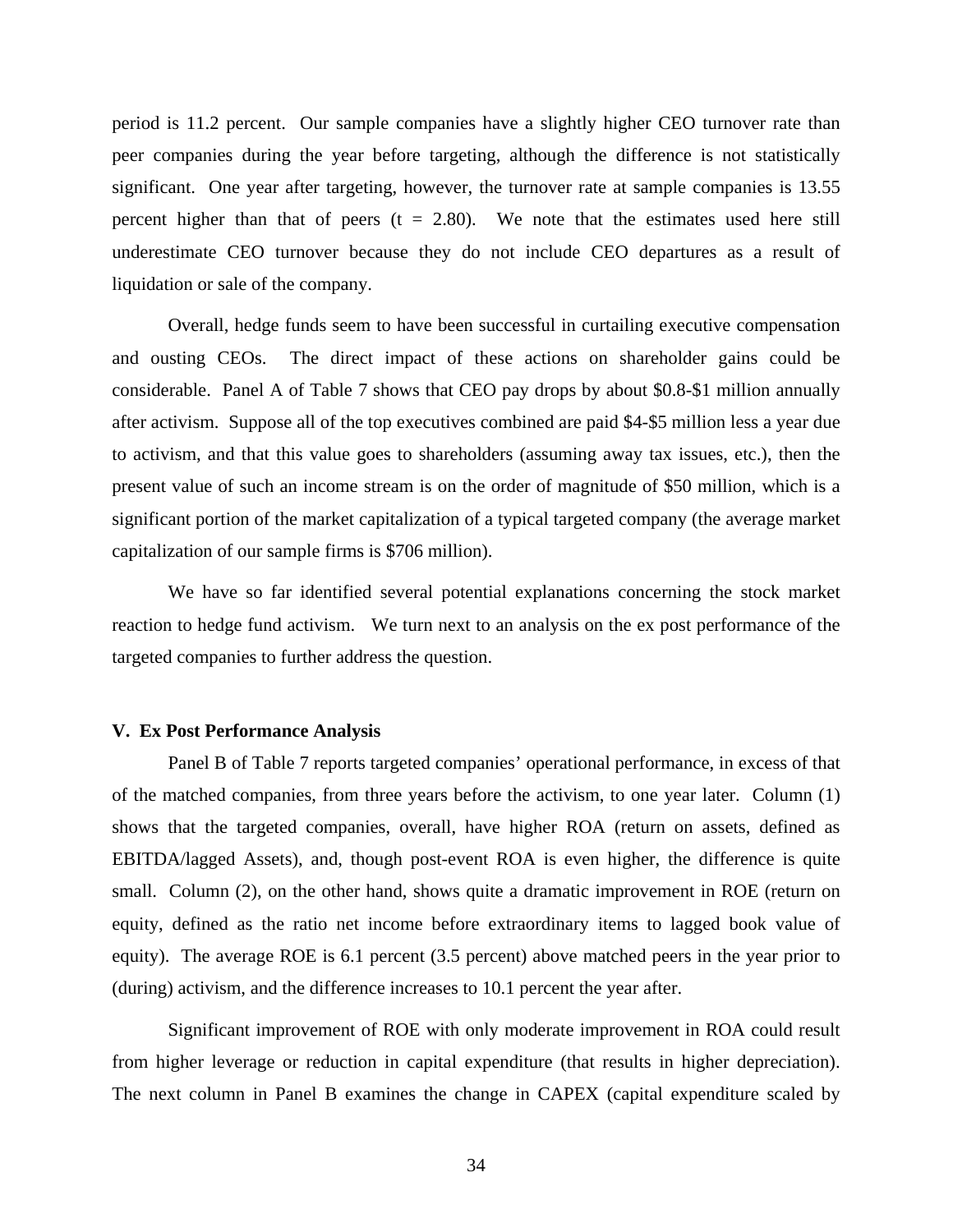lagged assets). We find that targeted companies invest less in fixed assets than matched peers, and this difference becomes more pronounced one year after the commencement of activism.

Next, Panel C of Table 7 traces out the change in leverage and payout policy before and after activism. The first column looks at the dividend payment (scaled by the book value of equity). During the year before activism, dividend payment is on average 42 basis points lower than that of peers  $(t = -2.82)$ . The difference reverts to a small positive level (13 basis points, not statistically different from zero) a year after activism. There is a more remarkable change in total payout (defined as dividends plus share repurchase, scaled by the book value of equity). While the total payout of the target companies is not different from their peers on average before activism, the difference becomes larger and statistically different one year after activism (1.66 percentage points,  $t = 2.15$ ). The leverage ratio also shows a slight reversal after activism. The difference from peer companies decreases from 3.20 percent to 2.34 percent from the year prior to activism through the year of activism, and then increases to 3.55 percent the year afterwards.

Finally, we attempt to predict ex post performance improvement using hedge fund tactics and target firm characteristics. In Panel D of Table 7, the dependent variable is  $ROA(t+1)$  – ROA(t-1), where *t* is the year of activism, and ROA is return on assets in excess of that of the matching firms (same as in Table 3). All specifications control for target company market capitalization and the lagged ROA in year  $(t-1)$ . Column  $(1)$  indicates that the only stated objective that bears a significant correlation with ex post ROA change is "Sale," the most aggressive goal by the hedge funds, which also tends to be the most confrontational. Not surprisingly, Column (2) indicates that hostile deals lead to declining ROA compared to nonconfrontational ones (among firms that remain in the sample post-event).

There are two effects potentially at play. First, hostile deals might be disruptive to target companies' operation, and cause operational deterioration in the short-run. Second, the negative effect could be mostly due to a sample selection problem. For the hostile deals, including those pushing for the sale of the company, successful activism is more likely to result in the disappearance of the firm (through liquidation, being taken private, or being sold to other companies). Clearly, these firms are not observable for ex post performance comparison. The surviving firms, on the other hand, might manage to remain in the sample since they fight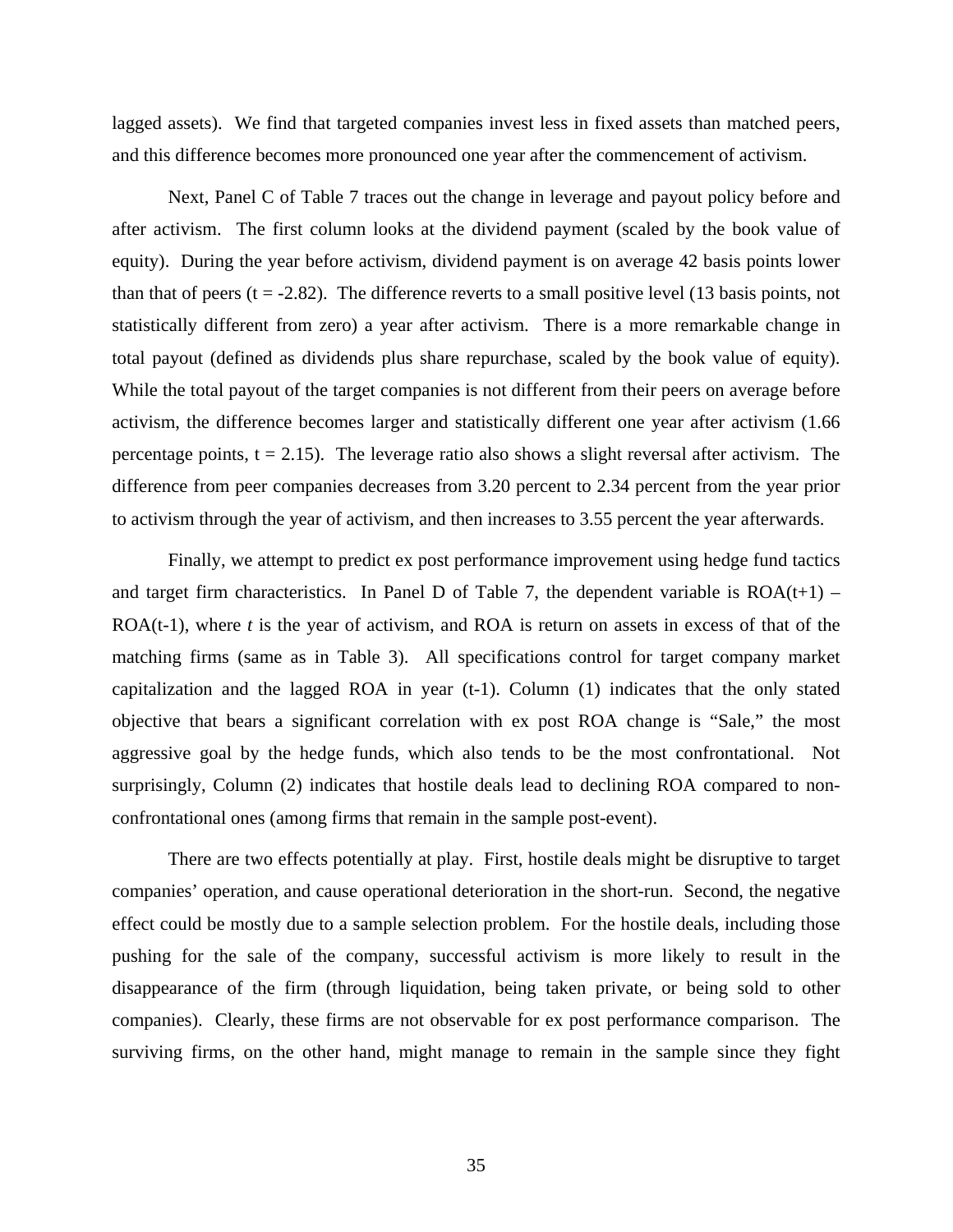aggressively (at the expense of corporate resources), or because the management is entrenched, and such traits are correlated with bad performance.

As supporting evidence for the sample selection effect, we use the probit model to predict the sale of a firm post activism (the dependent variable is a dummy variable for outcomes including liquidation; being taken private; or being sold to other companies) using the same set of covariates as in Panel D. The results are reported in Panel E. We find the targets of hostile activism are 10.2 percent more likely to be liquidated, taken private, or sold ( $t = 3.16$ ), and therefore disappear, where the unconditional probability of company sale is 14.5 percent in our sample. Activism targeting company sale is the most powerful predictor, among all stated goals, for the actual sale as the outcome. These results point to the importance of having a balanced sample of both friendly and hostile events.

Finally, using target firm ex ante characteristics, we find weak predictability of ex post performance improvement or the outcome of company sale. The only exception is R&D. Relatively high R&D firms see weaker performance improvement post activism  $(t = -1.75)$ . This is consistent with the fact that hedge funds seem to avoid high-tech firms (Tables 3 and 4), knowing that they are no experts in firm-specific technologies.

To summarize, we find that hedge fund activism is associated with an improvement in return on equity and increased payout. The effect is not large, and could be biased due to both company attrition and the newness of the sample. For example, if one views the 14.5 percent of our sample that result in the targets' being liquidated, sold, or taken private as a complete payout to existing shareholders, then the post-activism payout ratio is much higher than the conventional payout measures indicate. Future research, based on longer time periods, can better address the question of long-term performance of companies targeted by hedge fund activism.

#### **VI. Conclusion**

 This paper is the first to examine hedge fund activism using a large-scale sample based on a reasonably complete database. We collect data for both friendly and hostile interventions. By hand collecting data from fund filings, and supplementing them with information from other public sources, we generate a database that is mostly free of many of the biases found in other hedge fund research.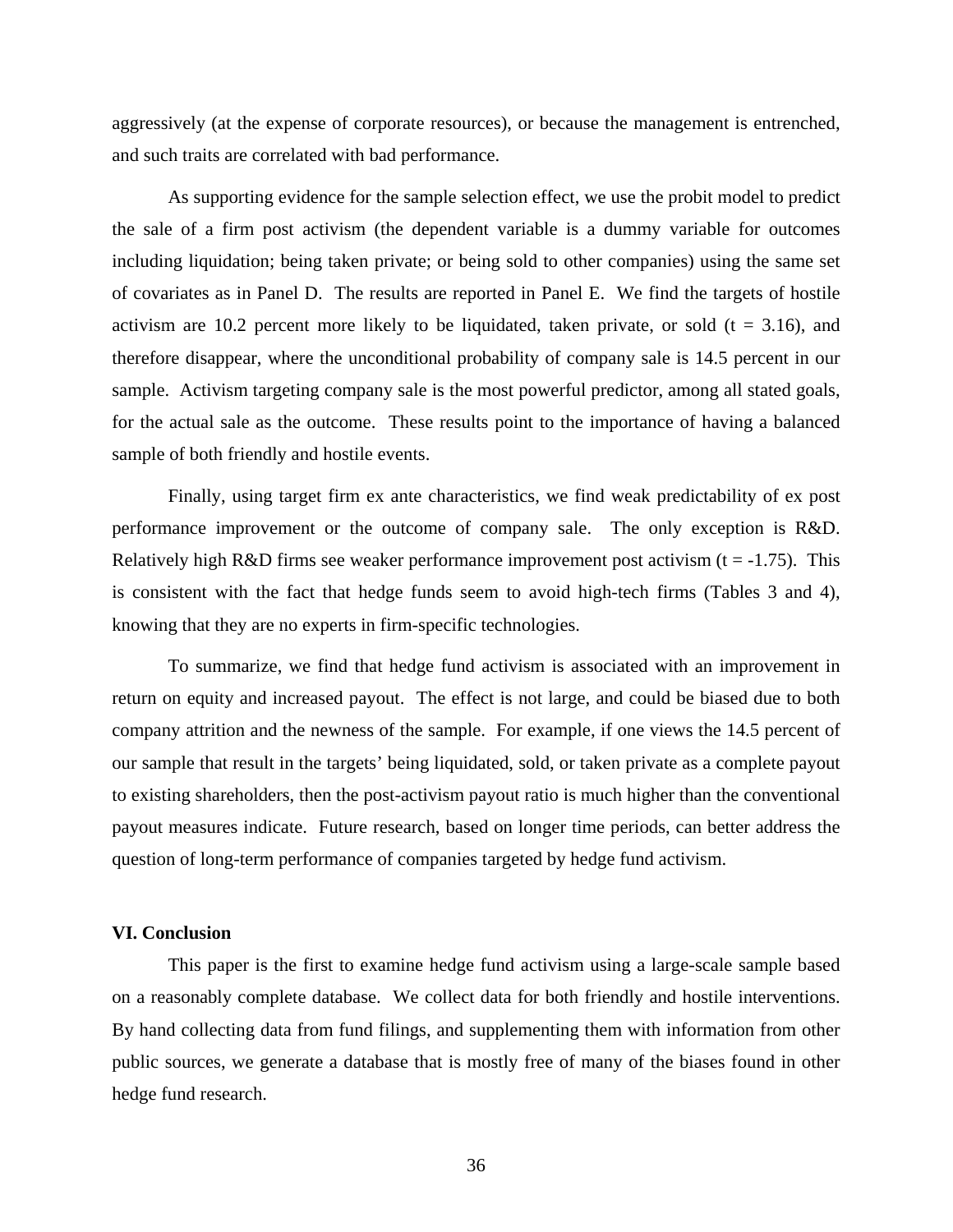Our findings are consistent with the view that informed shareholder monitoring can reduce the agency costs of equity by focusing managers on creating shareholder value instead of pursuing other agendas. In theory, shareholders can pressure corporate directors to remove underperforming managers, stop value destroying mergers and acquisitions, disgorge excess cash and optimize capital structure, or press for a sale of the company, all of which are designed to increase shareholder value. We argue that hedge funds are better positioned to act as informed monitors than most other investors, and their activism has been well-perceived by the market.

Hedge fund activism can be viewed as a new middle ground between internal monitoring by large shareholders and external monitoring by corporate raiders. Hedge fund activists are nimble, like corporate raiders, but achieve their goals with relatively small stakes. They benefit from friendly interaction with management, like large block holders, but they have stronger incentives to add value and can capture the benefits of multiple stakes. Although there is enormous cross-sectional variation, hedge fund activism generates value on average, not merely because activists are good stock pickers, but because they credibly commit upfront to intervene at undervalued firms on behalf of shareholders, and then follow through on their commitments. Thus, activist hedge funds have the potential to fill some of the governance gap left by other large institutional investors during recent decades.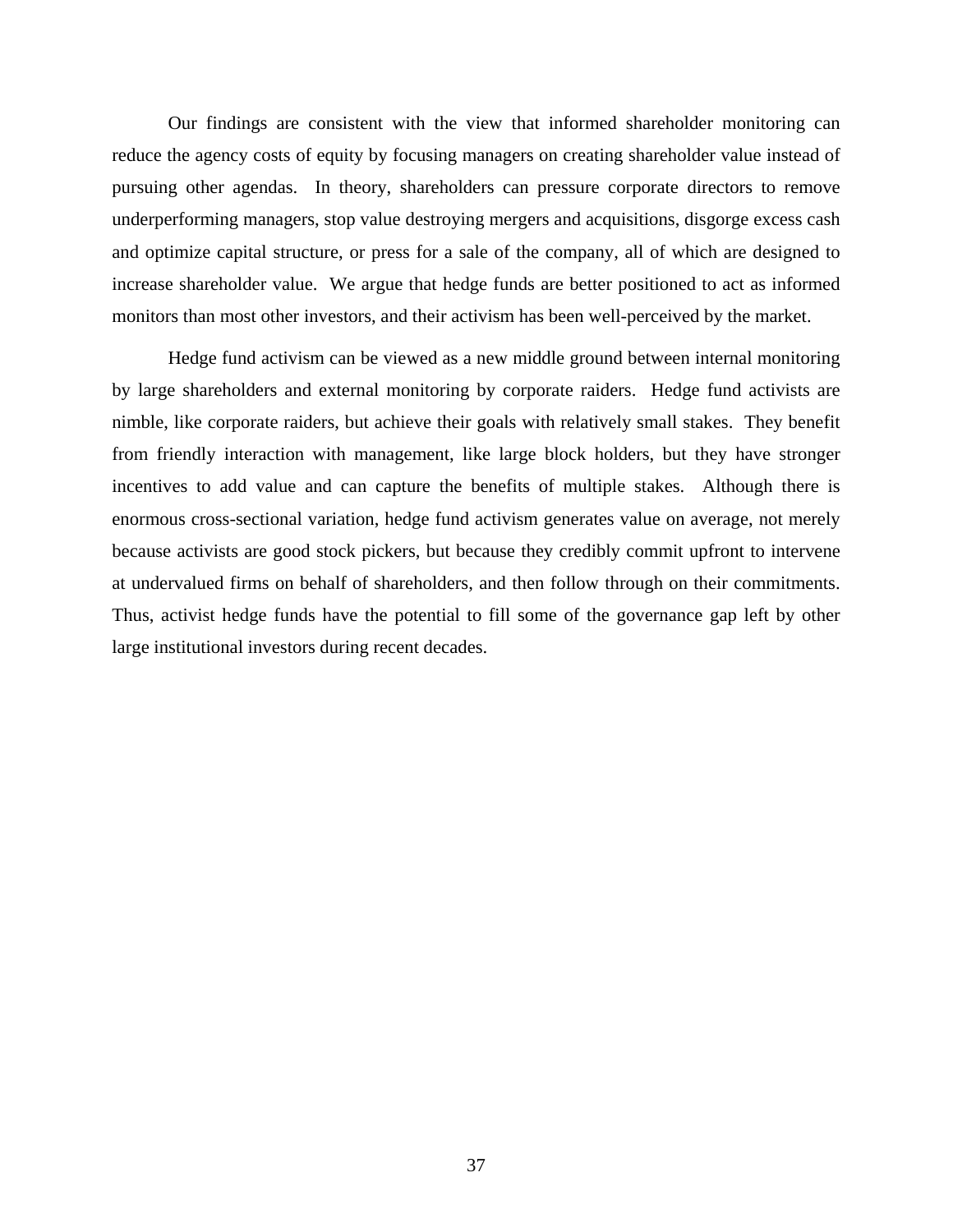## **References**

- Admati, Anat R. and Pfleiderer, Paul C., 2005, The 'Wall Street Walk' as a Form of Shareholder Activism, Stanford Law and Economics Olin Working Paper.
- Barber, Brad M., 2006, Monitoring the Monitor: Evaluating CalPERS' Shareholder Activism, Working Paper.
- Becht, Marco, Julian Franks, Colin Mayer, and Stefano Rossi, 2006, Returns to Shareholder Activism: Evidence from a Clinical Study of the Hermes UK Focus Fund, London School of Business Working Paper.
- Black, Bernard S., 1990, Shareholder Passivity Reexamined, *Michigan Law Review* 89, 520-608.
- Black, Bernard S., 1998, Shareholder activism and corporate governance in the United States, in Peter Newman, ed., *The New Palgrave Dictionary of Economics and the Law*.
- Bolton, Patrick, and Ernst-Ludwig von Thadden, "Blocks, Liquidity, and Corporate Control," *Journal of Finance*, 53 (1998), 1-25.
- Bradley, Michael , Alon Brav, Itay Goldstein and Wei Jiang, 2006, Costly Communication, Shareholder Activism, and Limits to Arbitrage, Duke University, University of Pennsylvania, and Columbia University Working paper.
- Bratton, William W., 2006, Hedge Funds and Governance Targets, Working paper.
- Caldwell, Ted, 1995, Introduction: The Model for Superior Performance, in J. Lederman and R.A. Klein, eds., Hedge Funds, Irwin, New York, 1-17.
- Campbell, John Y., Martin Lettau, Burton G. Malkiel, and Yexiao Xu, 2001, Have individual stocks become more volatile? An empirical exploration of idiosyncratic risk, *Journal of Finance* 56, 1-43.
- Carleton, Willard T., James M. Nelson, and Michael S. Weisbach, 1998, The influence of institutions on corporate governance through private negotiations: Evidence from TIAA-CREF, *Journal of Finance* 53, 1335-1362.
- Cornelli, Francesca and David D. Li, 2002, Risk Arbitrage in Takeovers, *Review of Financial Studies*, 15, 837-868.
- Davis, Gerald F. and E. Han Kim, 2005, Would Mutual Funds Bite the Hand that Feeds Them? Business Ties and Proxy Voting, *Journal of Financial Economics*, forthcoming.
- Del Guercio, Diane, Laura Wallis, and Tracie Woidtke, 2006, Do Board Members Pay Attention When Institutional Investors 'Just Vote No'? CEO and Director Turnover Associated with Shareholder Activism, Working paper.
- Del Guercio, Diane, and Jennifer Hawkins, 1999, The Motivation and Impact of Pension Fund Activism," *Journal of Financial Economics* 52 , 293-340.
- Gillan, Stuart, and Laura Starks, 2000, Corporate Governance Proposals and Shareholder Activism: The Role of Institutional Investors, *Journal of Financial Economics* 57*,* 275-305.
- Gompers, Paul, Joy Ishii, and Andrew Metrick, 2003, Corporate Governance and Equity Prices, *The Quarterly Journal of Economics* 118, 107-155.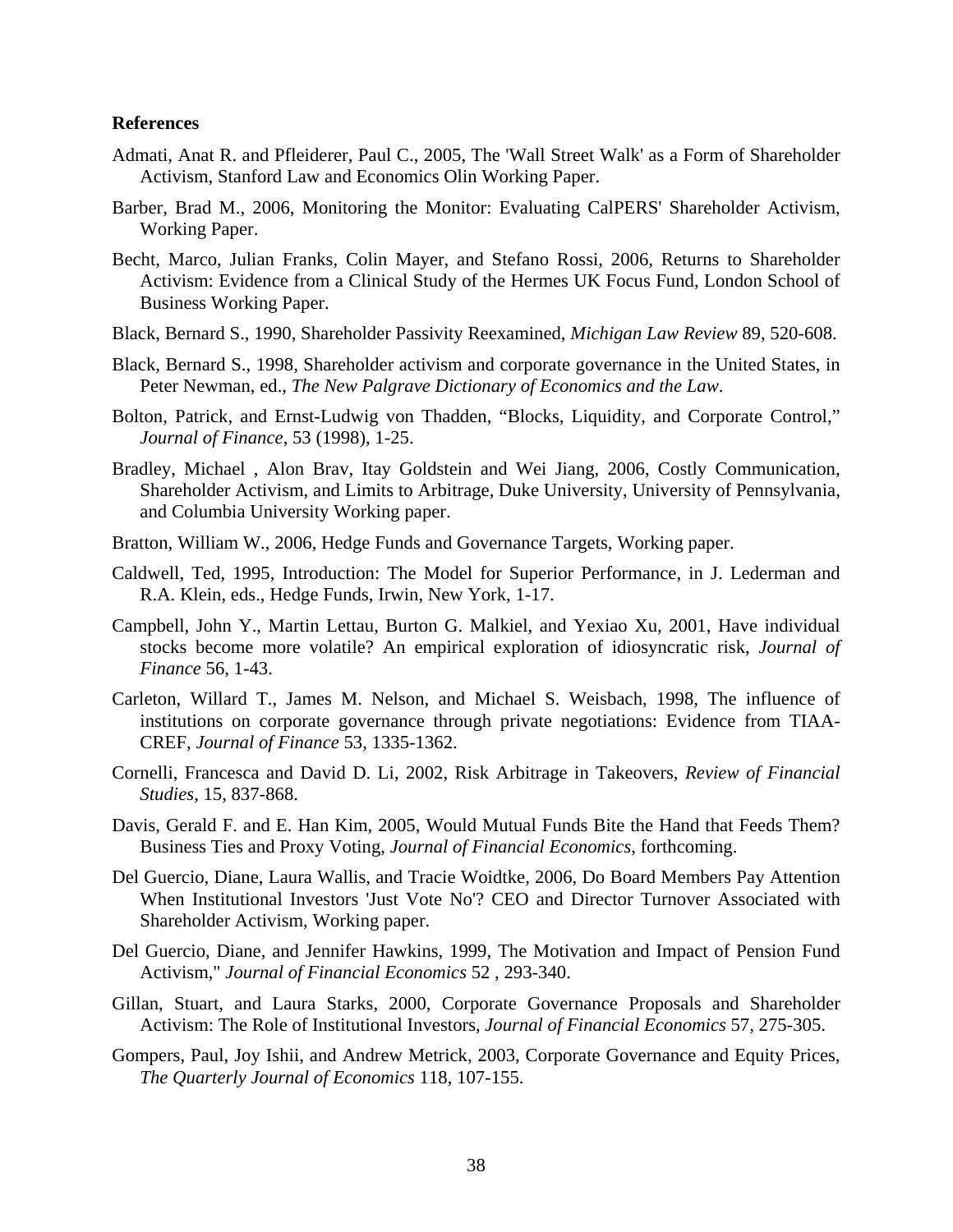- Holderness, Clifford G., 2003, A Survey of Blockholders and Corporate Control, *Economic Policy Review* 9, 1-14.
- Hu, Henry T.C., and Bernard Black, 2006, The New Vote Buying: Empty Voting and Hidden (Morphable) Ownership, *Southern California Law Review*, 79, 811-908.
- Ikenberry, David and Josef Lakonishok, 1993, Corporate Governance Through the Proxy Contest: Evidence and Implications, *Journal of Business* 66, 405-435.
- Kahan, Marcel and Edward Rock, 2006, Hedge Funds in Corporate Governance and Corporate Control, New York University working paper.
- Kahn, Charles, and Andrew Winton, 1998, Ownership Structure, Speculation, and Shareholder Intervention, *Journal of Finance* 53, 99-129.
- Karpoff, Jonathan M., 2001, The Impact of Shareholder Activism on Target Companies: A Survey of Empirical Findings, Working Paper.
- Karpoff, Jonathan M., Paul H. Malatesta, and Ralph A. Walkling, 1996, Corporate governance and shareholder initiatives: Empirical evidence, *Journal of Financial Economics* 42, 365- 395.
- Klein, April, and Emanuel Zur, 2006, Hedge Fund Activism, Working Paper.
- Malkiel, Burton G. and Atanu Saha, 2004, Hedge Funds: Risk and Return, Princeton University Working Paper.
- Maug, Ernst, 1998, Large Shareholders as Monitors: Is There a Trade-Off between Liquidity and Control?, *Journal of Finance* 53, 65-98.
- Martin, Shaun and Frank Partnoy, 2005, Encumbered Shares, *Illinois Law Review*, 3, 775-813.
- Noe, Thomas, 2002, Investor Activism and Financial Market Structure, *Review of Financial Studies*, 15, 289-318.
- Partnoy, Frank and Randall Thomas, 2006, Gap Filling, Hedge Funds, and Financial Innovation, Working Paper, Brookings Institution Press.
- President's Working Group on Financial Markets, 1999, Hedge Funds, Leverage, and the Lessons of Long-Term Capital Management.
- Rock, Edward, 1992, The Logic and (Uncertain) Significance of Institutional Shareholder Activism, *Georgetown Law Review* 79, 445-506.
- Romano, Roberta, 1993, Public pension fund activism in corporate governance reconsidered, *Columbia Law Review* 93, 795-853.
- Romano, Roberta, 2001, Less is More: Making Institutional Investor Activism a Valuable Mechanism of Corporate Governance, *Yale Journal of Regulation* 18, 174-251.
- Smith, Michael P., 1996, Shareholder activism by institutional investors: Evidence from CalPERS, *Journal of Finance* 51, 227-252.
- Wahal, Sunil, 1996, Pension fund activism and firm performance, *Journal of Financial and Quantitative Analysis* 31, 1-23.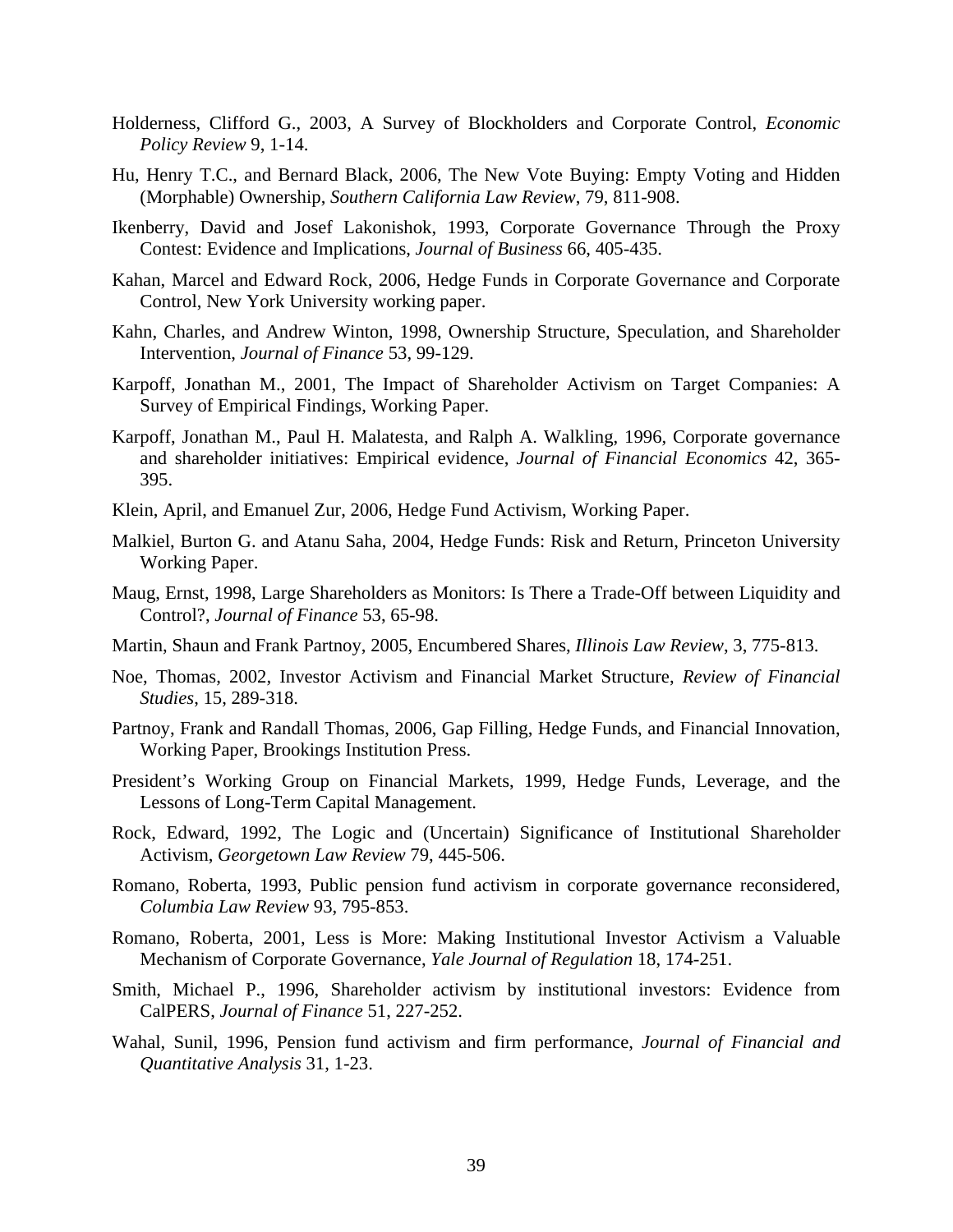# **Table 1. Summary of Events by Hedge Funds' Stated Goals**

The full sample includes 888 events. Columns (1) and (2) report the number of events, and the percentage among all events, of each category. Percentages sum up to more than 100% since one event can have multiple missions (Category (1) and the other six categories are mutually exclusive). Columns (3) and (4) track the success and partial success rates in each category. An event is classified as successful if the hedge fund achieves its main stated goal; a partial success if the hedge fund and the company reach some settlement through negotiation that partially meets the fund's original goal.

|                                                                    | (1)         | (2)        | (3)                 | (4)                         |
|--------------------------------------------------------------------|-------------|------------|---------------------|-----------------------------|
|                                                                    | # of Events | % Of Total | <b>Success Rate</b> | <b>Partial Success Rate</b> |
| (1) General statement of undervaluation/maximize shareholder value | 451         | 50.7%      |                     |                             |
| (2) Efficiency                                                     |             |            |                     |                             |
| Operation                                                          | 94          | 10.6%      | 36.2%               | 20.2%                       |
| Tax                                                                | 5           | 0.6%       | 60.0%               | 40.0%                       |
| (3) Capital Structure                                              |             |            |                     |                             |
| Excess cash, under-leverage, more dividends/repurchases            | 94          | 10.6%      | 40.4%               | 29.8%                       |
| Equity issuance, restructure debt, recapitalization                | 34          | 3.8%       | 44.1%               | 29.4%                       |
| (4) Business Strategy                                              |             |            |                     |                             |
| Lack of business focus, restructuring including spinning off       | 57          | 6.4%       | 33.3%               | 31.6%                       |
| M&A: as target (against the deal or demanding better terms)        | 54          | 6.1%       | 40.7%               | 22.2%                       |
| M&A: as acquirer (against the deal or demanding better terms)      | 22          | 2.5%       | 31.8%               | 45.5%                       |
| M&A: as target (for the deal) ("M&A arbitrage")                    | 108         | 12.2%      | 91.7%               | 0.9%                        |
| (5) Sale of Target Company                                         |             |            |                     |                             |
| Sell company or main assets to a third party                       | 98          | 11.0%      | 46.9%               | 19.4%                       |
| Take control/buyout company and/or take it private                 | 35          | 3.9%       | 37.1%               | 27.2%                       |
| (6) Governance                                                     |             |            |                     |                             |
| Rescind takeover defenses                                          | 49          | 5.5%       | 20.4%               | 38.8%                       |
| Oust CEO, chairman                                                 | 45          | 5.1%       | 57.8%               | 22.2%                       |
| Board independence and fair representation                         | 95          | 10.7%      | 37.9%               | 29.5%                       |
| More information disclosure/potential fraud                        | 36          | 4.1%       | 44.4%               | 22.2%                       |
| Excess executive compensation/pay for performance                  | 30          | 3.4%       | 26.7%               | 33.3%                       |
| (7) Financing/Turnaround                                           |             |            |                     |                             |
| Provide financing for business growth                              | 41          | 4.6%       | 75.6%               | 0.0%                        |
| Bankruptcy reorganization                                          | 46          | 5.2%       | 71.7%               | 6.5%                        |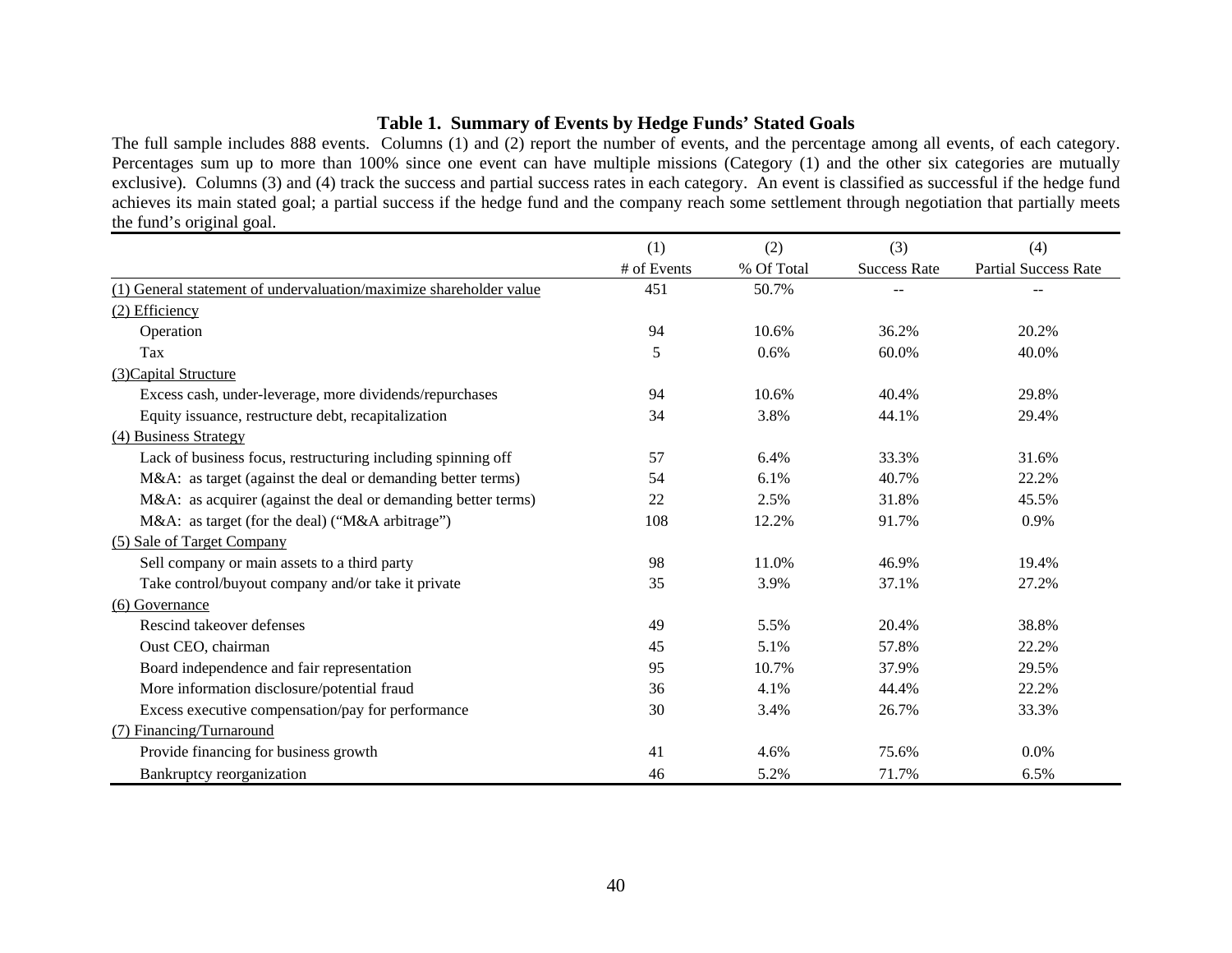# **Table 2. Capital Commitment of Activist Investment by Hedge Funds**

This table provides the size of the stakes (both in terms of dollar values and as percentage of the outstanding shares of the targets) that hedge funds have in the targets at the  $5<sup>th</sup>$ ,  $25<sup>th</sup>$ ,  $50<sup>th</sup>$  (median),  $75<sup>th</sup>$ , and  $95<sup>th</sup>$  percentiles of the sample. The "Initial Filing" columns report the stakes that hedge funds take at their initial 13D filings. The "Max. Ownership" columns report the maximum reported stakes that the funds accumulate in the targets. The "General Targeting" columns report the statistics for the subsample of events where the hedge funds only state general objectives to maximize shareholder value without specific agenda. The "Specific Issues Targeting" columns report the complement, that is, the subsample where the hedge funds state specific goals as outlined in categories (2) to (7) in Table 1.

|            |                |                   | Invested Capital (\$ million) |                                  | % Ownership    |                          |                |                                  |  |
|------------|----------------|-------------------|-------------------------------|----------------------------------|----------------|--------------------------|----------------|----------------------------------|--|
|            |                | General Targeting |                               | <b>Specific Issues Targeting</b> |                | <b>General Targeting</b> |                | <b>Specific Issues Targeting</b> |  |
| Percentile | Initial Filing | Max. Ownership    | Initial Filing                | Max. Ownership                   | Initial Filing | Max. Ownership           | Initial Filing | Max. Ownership                   |  |
| 5%         | 0.4            | 0.8               | 0.7                           | 1.2                              | 5.0%           | 6.1%                     | 3.3%           | 5.7%                             |  |
| 25%        | 2.8            | 3.8               | 2.8                           | 4.1                              | 5.3%           | 7.5%                     | 5.5%           | 8.5%                             |  |
| 50%        | 9.9            | 13.2              | 9.3                           | 12.1                             | 5.9%           | 9.4%                     | 6.4%           | 9.9%                             |  |
| 75%        | 27.9           | 36.4              | 29.7                          | 46.7                             | 7.4%           | 12.7%                    | 8.7%           | 14.9%                            |  |
| 95%        | 131.6          | 174.9             | 266.5                         | 362.3                            | 13.5%          | 21.9%                    | 20.5%          | 44.4%                            |  |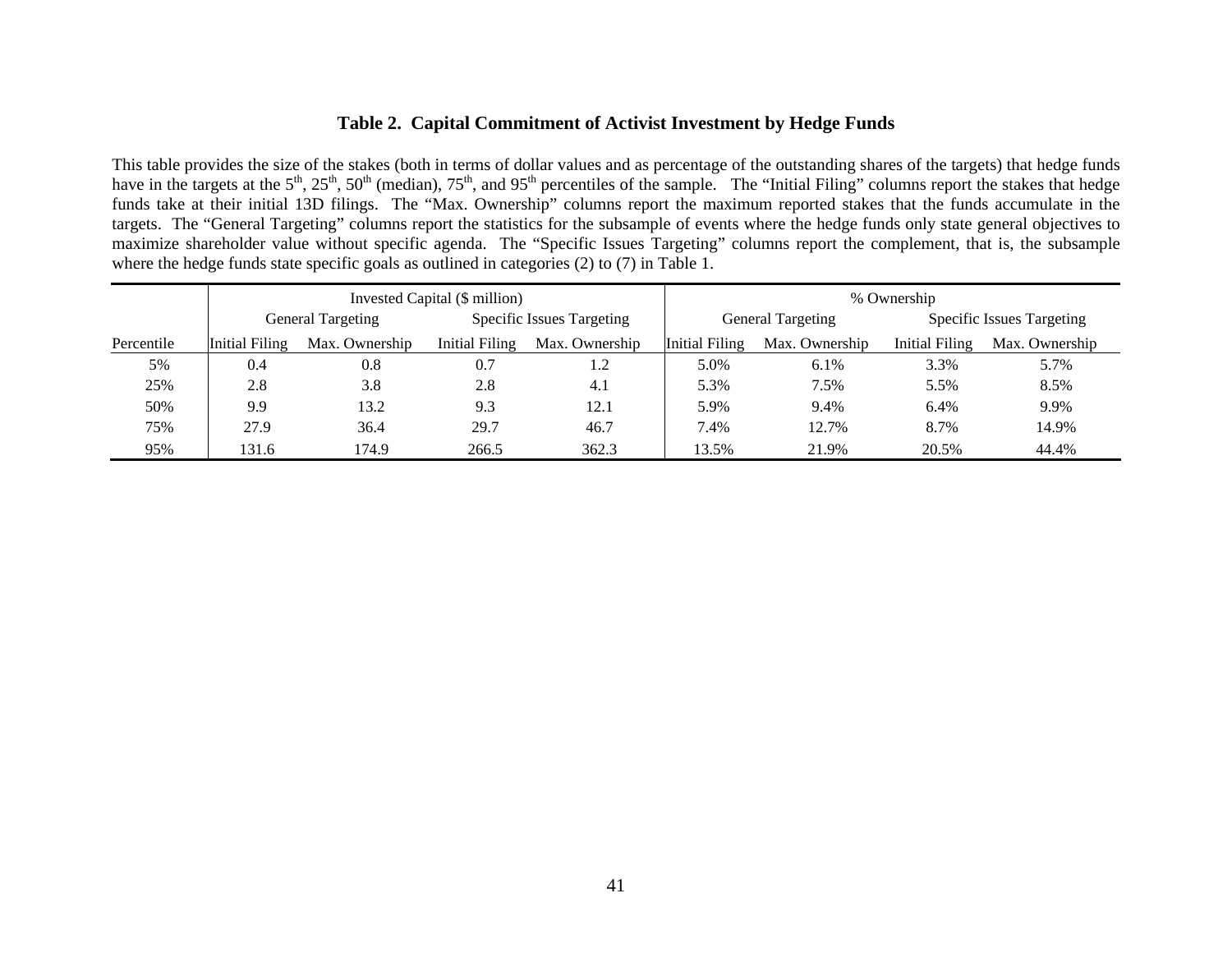#### **Table 3. Characteristics of Target Companies**

Panel A (B) summarizes the characteristics of the target companies and their comparison to matched companies for the full sample (subsample of events where hedge funds target specific issues, i.e., categories (2) to (7) of Table 1). The first two columns report the mean and standard deviation of the characteristic for the target companies. The third column reports the average difference between the sample firms and the matching firms (from the same SIC two-digit industry and the same Fama-French 5x5 size and book-to-market portfolio). Column (4) reports the t-statistics associated with the difference statistics. Column (5) reports the average percentile ranking of the sample firms among the matching firms (from 0 to 1). The last five columns list the proportion of the target firms that fall into each of the quintile groups formed by the CRSP/Compustat firms. All variables are retrieved from the year before the event year. MV is market capitalization in millions of dollars; SALES is annual sales in millions of dollars; Q is defined as (book value of debt + market value of equity)/(book value of debt + book value of equity); BM is the book to market ratio defined as (book value of equity/market value of equity); GROWTH is the growth rate of sales over the previous year; ROA is return on assets, defined as EBITDA/assets (lagged); CF is cash flow, defined as (net income + depreciation and amortization)/assets (lagged); STKRET is the stock return during the year; LEV is the book leverage ratio defined as debt/(debt + book value of equity); CASH is defined as (cash + cash equivalent)/assets; DIVYLD is dividend yield, defined as (common dividend + preferred dividends)/(market value of common stocks + book value of preferred); PAYOUT is the payout ratio, defined as the total dividend payments divided by net income before extraordinary items; RND is R&D scaled by lagged assets; HERFINDAHL, is the Herfindahl index of sales in different business segments as reported by Compustat; GINDEX is the Gompers, Ishii, and Metric (2003) governance index where high index values represent fewer shareholder rights or higher management entrenchment; INST is the proportion of shares held by institutions; ANALYST is the number of analysts covering the company from I/B/E/S. Bold fonts indicate statistical significance at less than the 5% level.

|               | (1)         | (2)            | (3)                                            | (4)      | (5)  | (6)       | (7)       | (8)       | (9)       | (10)      |
|---------------|-------------|----------------|------------------------------------------------|----------|------|-----------|-----------|-----------|-----------|-----------|
|               | Sample Mean | <b>Std Dev</b> | Dif w/ Match Firm t-stat of Dif Avg Percentile |          |      | $%$ in Q1 | $%$ in Q2 | $%$ in Q3 | $%$ in Q4 | $%$ in Q5 |
| <b>MV</b>     | 706         | 1757           | $-704$                                         | $-9.58$  | 0.51 | 0.22      | 0.25      | 0.23      | 0.19      | 0.12      |
| <b>SALES</b>  | 770         | 1848           | $-425$                                         | $-5.71$  | 0.55 | 0.12      | 0.22      | 0.27      | 0.26      | 0.13      |
| BM            | 0.817       | 0.628          | 0.146                                          | 6.75     | 0.60 | 0.14      | 0.14      | 0.18      | 0.21      | 0.33      |
| Q             | 1.540       | 1.112          | $-0.532$                                       | $-11.86$ | 0.39 | 0.32      | 0.22      | 0.19      | 0.18      | 0.09      |
| <b>GROWTH</b> | 0.104       | 0.315          | $-0.015$                                       | $-1.24$  | 0.49 | 0.23      | 0.22      | 0.22      | 0.18      | 0.14      |
| <b>ROA</b>    | 0.077       | 0.155          | 0.023                                          | 3.98     | 0.60 | 0.17      | 0.18      | 0.25      | 0.21      | 0.19      |
| CF            | 0.027       | 0.166          | 0.039                                          | 6.10     | 0.55 | 0.17      | 0.22      | 0.22      | 0.21      | 0.18      |
| <b>STKRET</b> | $-0.007$    | 0.055          | $-0.001$                                       | $-0.39$  | 0.49 | 0.25      | 0.23      | 0.16      | 0.19      | 0.16      |
| <b>LEV</b>    | 0.354       | 0.305          | 0.032                                          | 2.97     | 0.53 | 0.21      | 0.17      | 0.19      | 0.22      | 0.21      |
| <b>CASH</b>   | 0.175       | 0.208          | $-0.029$                                       | $-3.76$  | 0.48 | 0.21      | 0.19      | 0.22      | 0.21      | 0.18      |
| <b>DIVYLD</b> | 0.008       | 0.018          | $-0.003$                                       | $-4.99$  | 0.46 |           | 0.67      |           | 0.20      | 0.13      |
| <b>PAYOUT</b> | 0.203       | 0.370          | $-0.044$                                       | $-3.16$  | 0.47 |           | 0.69      |           | 0.14      | 0.17      |
| <b>RND</b>    | 0.065       | 0.095          | $-0.028$                                       | $-5.73$  | 0.39 | 0.27      | 0.26      | 0.16      | 0.18      | 0.13      |

Panel A: Full Sample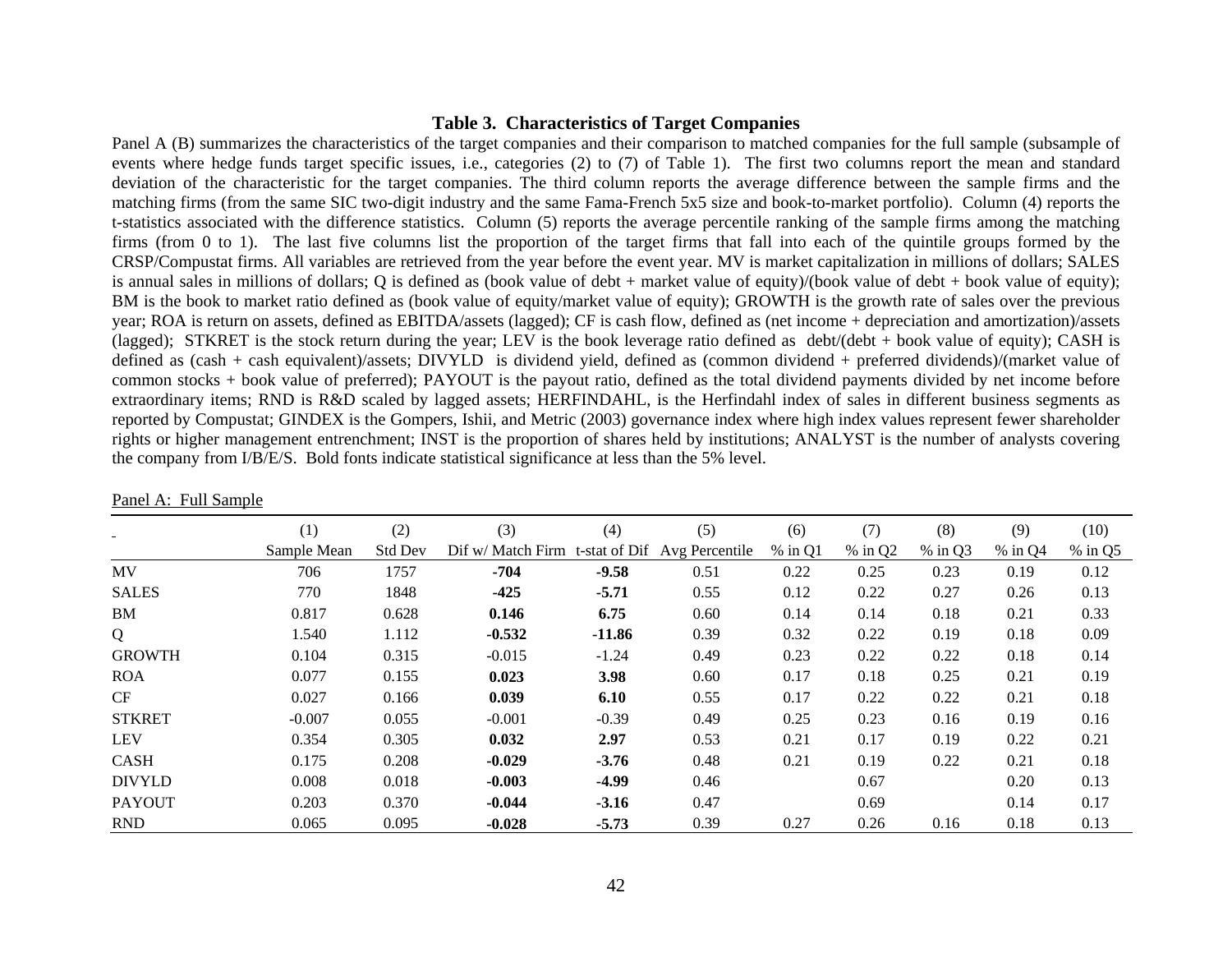| $\blacksquare$    |             | 2)             | (3)                                            | (4)     | (5)  | (6)       | 7)        | (8)       | (9)       | (10)      |
|-------------------|-------------|----------------|------------------------------------------------|---------|------|-----------|-----------|-----------|-----------|-----------|
|                   | Sample Mean | <b>Std Dev</b> | Dif w/ Match Firm t-stat of Dif Avg Percentile |         |      | $%$ in O1 | $%$ in Q2 | $%$ in O3 | $%$ in O4 | $%$ in Q5 |
| <b>HERFINDAHL</b> | 0.790       | 0.251          | $-0.035$                                       | $-3.46$ | 0.47 | 0.23      | 0.23      |           | 0.54      |           |
| <b>GINDEX</b>     | 9.298       | 2.667          | 0.690                                          | 4.23    | 0.57 | 0.25      | 0.15      | 0.23      | 0.16      | 0.22      |
| <b>ANALYST</b>    | 4.823       | 6.424          | 0.623                                          | 3.57    | 0.57 | 0.37      |           | 0.24      | 0.19      | 0.20      |
| <b>INST</b>       | 0.453       | 0.276          | 0.106                                          | 10.19   | 0.64 | 0.09      | 0.18      | 0.26      | 0.26      | 0.22      |

Panel B: Subsample of Specific Issue Targeting

|                   | (1)         | (2)            | (3)                                            | (4)      | (5)  | (6)       | (7)       | (8)     | (9)       | (10)      |
|-------------------|-------------|----------------|------------------------------------------------|----------|------|-----------|-----------|---------|-----------|-----------|
|                   | Sample Mean | <b>Std Dev</b> | Dif w/ Match Firm t-stat of Dif Avg Percentile |          |      | $%$ in Q1 | $%$ in Q2 | % in Q3 | $%$ in Q4 | $%$ in Q5 |
| MV                | 874         | 2281           | $-432$                                         | $-3.30$  | 0.53 | 0.20      | 0.28      | 0.23    | 0.15      | 0.14      |
| <b>SALES</b>      | 956         | 2131           | $-127$                                         | $-1.03$  | 0.57 | 0.14      | 0.21      | 0.25    | 0.23      | 0.18      |
| BM                | 0.826       | 0.616          | 0.168                                          | 5.13     | 0.62 | 0.14      | 0.11      | 0.17    | 0.22      | 0.36      |
| Q                 | 1.460       | 0.849          | $-0.656$                                       | $-11.33$ | 0.37 | 0.33      | 0.23      | 0.21    | 0.13      | 0.09      |
| <b>GROWTH</b>     | 0.102       | 0.301          | $-0.013$                                       | $-0.73$  | 0.50 | 0.22      | 0.20      | 0.25    | 0.19      | 0.15      |
| <b>ROA</b>        | 0.074       | 0.140          | 0.046                                          | 5.44     | 0.57 | 0.17      | 0.20      | 0.27    | 0.18      | 0.17      |
| CF                | 0.019       | 0.154          | 0.033                                          | 3.44     | 0.54 | 0.18      | 0.23      | 0.25    | 0.21      | 0.13      |
| <b>STKRET</b>     | $-0.005$    | 0.053          | $-0.001$                                       | $-0.31$  | 0.48 | 0.27      | 0.21      | 0.15    | 0.22      | 0.14      |
| <b>LEV</b>        | 0.373       | 0.308          | 0.035                                          | 2.11     | 0.54 | 0.19      | 0.15      | 0.21    | 0.20      | 0.24      |
| <b>CASH</b>       | 0.158       | 0.198          | $-0.037$                                       | $-3.39$  | 0.46 | 0.21      | 0.22      | 0.22    | 0.21      | 0.15      |
| <b>DIVYLD</b>     | 0.008       | 0.016          | $-0.005$                                       | $-4.98$  | 0.46 |           | 0.64      |         | 0.23      | 0.13      |
| <b>PAYOUT</b>     | 0.217       | 0.375          | $-0.049$                                       | $-2.24$  | 0.48 |           | 0.65      |         | 0.17      | 0.18      |
| <b>RND</b>        | 0.053       | 0.084          | $-0.034$                                       | $-4.82$  | 0.38 | 0.29      | 0.30      | 0.15    | 0.15      | 0.10      |
| <b>HERFINDAHL</b> | 0.775       | 0.256          | $-0.050$                                       | $-3.18$  | 0.45 | 0.26      | 0.24      |         | 0.50      |           |
| <b>GINDEX</b>     | 9.672       | 2.747          | 0.994                                          | 4.08     | 0.61 | 0.22      | 0.09      | 0.27    | 0.15      | 0.28      |
| <b>ANALYST</b>    | 5.168       | 7.218          | 0.996                                          | 3.49     | 0.56 |           | 0.39      | 0.23    | 0.14      | 0.23      |
| <b>INST</b>       | 0.456       | 0.276          | 0.122                                          | 7.66     | 0.64 | 0.09      | 0.18      | 0.27    | 0.23      | 0.22      |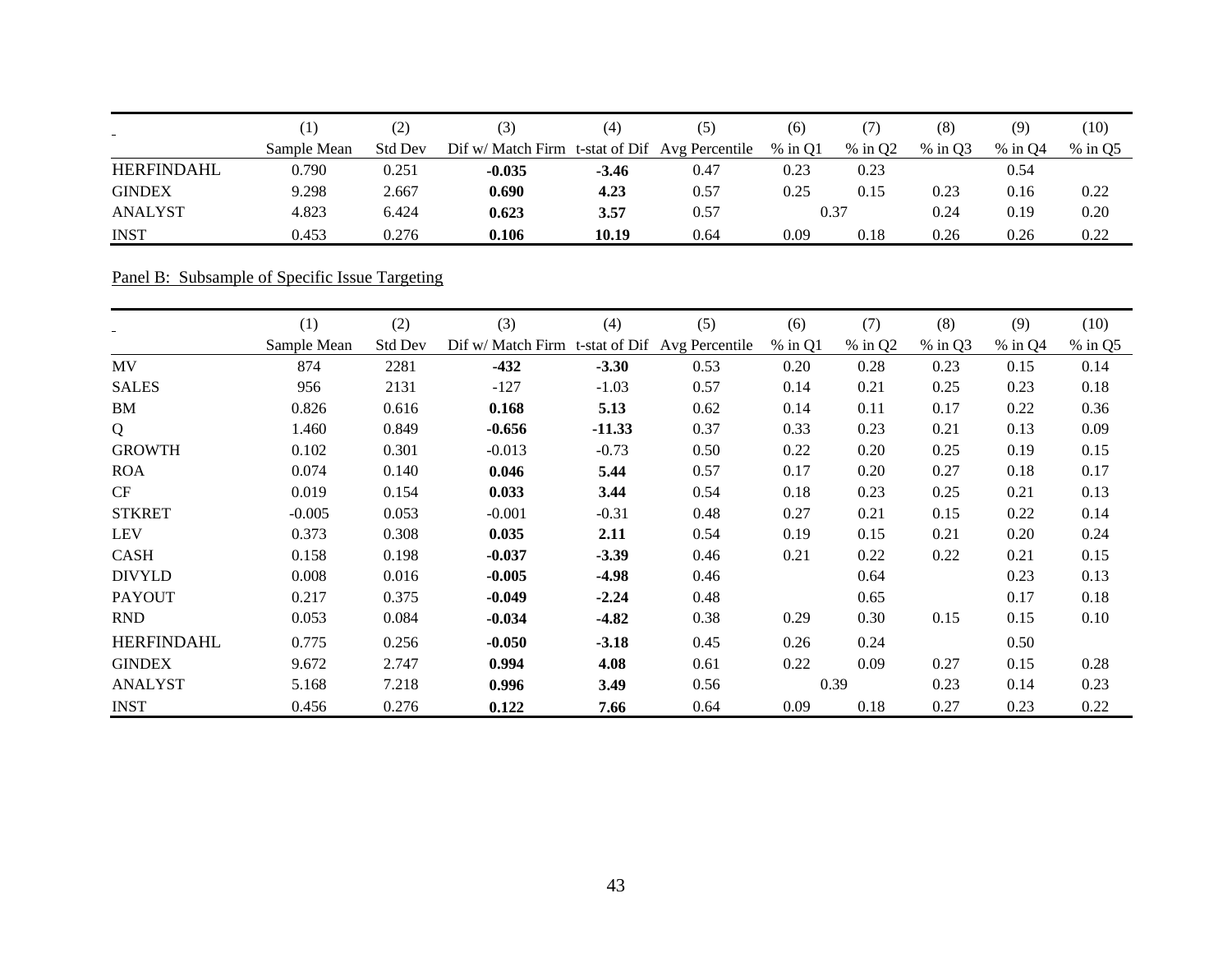# **Table 4. Probit Analysis of Targeting**

This table reports the effects of covariates on the probability of being targeted by activist hedge funds. The dependent variable is a dummy variable equal to 1 if there is hedge fund activism targeted at the company during the following year (that is, all covariates are lagged by one year). All independent variables are as defined in Table 3. "Basic Specification" uses the default set of covariates, and "Alternative Specification" adopts alternative covariates as listed in the parenthesis (that is, using Q, CF, CASH, and PAYOUT in place of B/M, ROA, LEV, and DIVYLD). Columns (1) and (3) exclude the variable GINDEX, while Columns (2) and (4) include it, to reflect the significant loss of observations due to the GINDEX data availability. In each column, reported are probit coefficients, their t-statistics, and the marginal probability change induced by one unit of change in the values of the covariates from their respective sample averages. Bold fonts indicate statistical significance at less than the 5% level.

|                        |             |          | <b>Basic Specification</b> |             |         |            |             |          | <b>Alternative Specification</b> |             |         |           |
|------------------------|-------------|----------|----------------------------|-------------|---------|------------|-------------|----------|----------------------------------|-------------|---------|-----------|
|                        |             | (1)      |                            |             | (2)     |            |             | (3)      | (4)                              |             |         |           |
|                        | <b>COEF</b> | t-stat   | Marg. Pr.                  | <b>COEF</b> | t-stat  | Marg. Pr.  | <b>COEF</b> | t-stat   | Marg. Pr.                        | <b>COEF</b> | t-stat  | Marg. Pr. |
| <b>MV</b>              | $-0.07$     | $-4.67$  | $-0.26\%$                  | $-0.13$     | $-4.86$ | $-0.52%$   | $-0.06$     | $-4.27$  | $-0.24\%$                        | $-0.12$     | $-4.21$ | $-0.50\%$ |
| $B/M$ (or Q)           | 0.08        | 2.52     | $0.30\%$                   | 0.04        | 0.60    | 0.14%      | $-0.07$     | $-3.85$  | $-0.26\%$                        | $-0.03$     | $-0.81$ | $-0.11%$  |
| <b>GROWTH</b>          | $-0.10$     | $-1.68$  | $-0.38%$                   | $-0.22$     | $-1.60$ | $-0.84%$   | $-0.11$     | $-1.78$  | $-0.42%$                         | $-0.21$     | $-1.46$ | $-0.87%$  |
| ROA (or CF)            | 0.33        | 2.80     | 1.27%                      | 0.07        | 0.25    | 0.26%      | 0.33        | 2.84     | 1.26%                            | 0.05        | 0.20    | 0.21%     |
| LEV (or CASH)          | 0.04        | 0.71     | 0.17%                      | 0.06        | 0.59    | 0.25%      | 0.13        | 1.30     | 0.51%                            | 0.10        | 0.50    | 0.40%     |
| DIVYLD (or PAYOUT)     | $-2.85$     | $-2.85$  | $-11.02\%$                 | $-4.52$     | $-2.36$ | $-17.52\%$ | $-0.07$     | $-1.38$  | $-0.28%$                         | $-0.08$     | $-0.91$ | $-0.32%$  |
| <b>RND</b>             | $-0.31$     | $-1.09$  | $-1.20%$                   | $-1.26$     | $-2.10$ | $-4.89%$   | $-0.58$     | $-1.82$  | $-2.21%$                         | $-1.36$     | $-2.01$ | $-5.66\%$ |
| <b>HERFINDAHL</b>      | $-0.22$     | $-3.13$  | $-0.85%$                   | $-0.06$     | $-0.55$ | $-0.23%$   | $-0.17$     | $-2.28$  | $-0.66%$                         | $-0.04$     | $-0.30$ | $-0.15%$  |
| <b>ANALYST</b>         | 0.04        | 1.54     | 0.15%                      | $-0.04$     | $-1.01$ | $-0.17%$   | 0.07        | 2.72     | $0.27\%$                         | $-0.04$     | $-0.95$ | $-0.17%$  |
| <b>INST</b>            | 0.23        | 12.70    | $0.90\%$                   | 0.24        | 1.96    | 0.91%      | 0.06        | 3.19     | 0.25%                            | 0.21        | 1.67    | 0.87%     |
| <b>GINDEX</b>          |             |          |                            | 0.03        | 2.79    | 0.12%      |             |          |                                  | 0.03        | 2.89    | 0.14%     |
| <b>CNST</b>            | $-1.75$     | $-16.52$ |                            | $-1.37$     | $-6.11$ |            | $-1.62$     | $-18.19$ |                                  | $-1.46$     | $-7.28$ |           |
| # Obs and Pseudo R-sqr | 34,472      | 0.016    |                            | 11,965      | 0.043   |            | 29,515      | 0.019    |                                  | 10,331      | 0.040   |           |
| Prob(Activism)         | 0.016       |          |                            | 0.019       |         |            | 0.017       |          |                                  | 0.020       |         |           |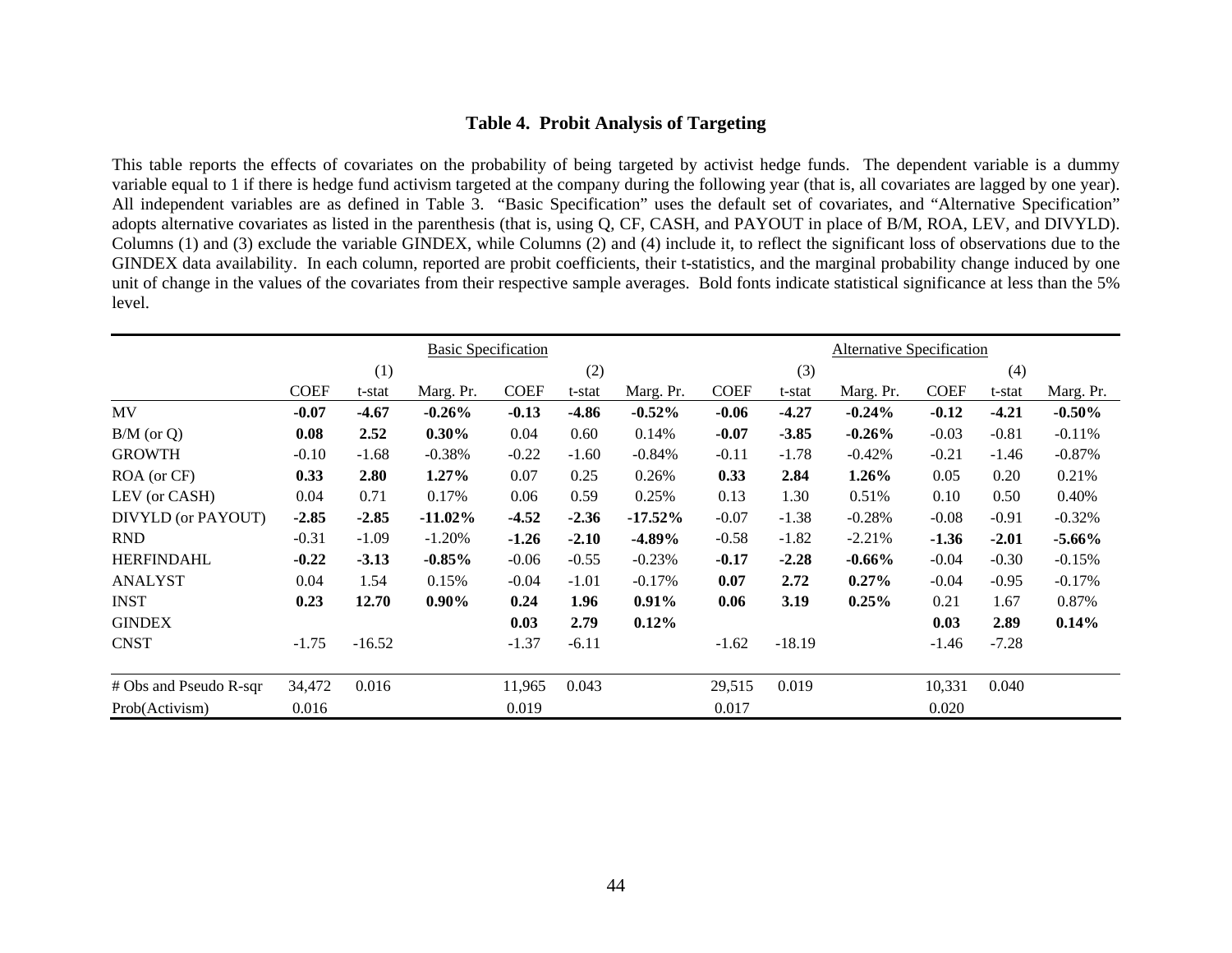#### **Table 5. Relation between Abnormal Return and Type of Activism**

The dependent variable is the abnormal return during the (-20,+20)-day window around the Schedule 13D filing date. Column (1) shows how abnormal returns vary with the stated goals of the hedge funds. Here there are six categories that are not mutually exclusive. The "General" category includes all events where hedge funds do not list any specific goal or motive other than a general objective to maximize shareholder value and to improve operational efficiency. The capital structure category includes activism targeting excess cash, leverage (equity issuance, debt restructuring, and recapitalization), and payout (dividends and repurchases). The business strategy category includes activism on diversification, spinning off of assets, and pending merger and acquisition deals. The sale category includes events where the hedge fund requests the sale of the target company, either to the hedge fund, or (in most cases) to a third party. The governance category include events related to rescinding takeover defenses, firing CEOs or curtailing executive compensation, changing board composition, and requesting more information disclosure. Finally, the financing category takes all events where the main motive of the hedge funds is to provide financing to the firm, either for business growth or for reorganization due to financial distress. Column (2) classifies all events by whether the hedge funds state any specific goals (beyond a general objective to maximize shareholder value) on their Schedule 13D filings (or during the filing period) ("Specific-on-13D" and its complement). Column (3) classifies all events by whether they are "hostile," where the hedge funds use at least one of the following: proxy contest, lawsuit, hostile takeover bid, threat to launch proxy fight or to sue, and public campaign with hostile intention, such as to replace the management. Column (4) divides all target companies into those that have debt ("Levered") and those that do not ("No-Debt"). Column (5) uses target firm characteristics (as defined in Table 3) in the year prior to activism as covariates. All regressions control for the size of the target firms (log market capitalization, expressed as the deviation from the median firm size in the sample). Intercepts are suppressed in columns (1) to (4) because of the full span of the dummy variables. Bold fonts indicate statistical significance at less than the 5% level.

|                          | (1)                      |                          | (2)         |         | (3)         |                          | (4)         |                                                     |                   | (5)         |                          |
|--------------------------|--------------------------|--------------------------|-------------|---------|-------------|--------------------------|-------------|-----------------------------------------------------|-------------------|-------------|--------------------------|
|                          | <b>COEF</b>              | t-stat                   | <b>COEF</b> | t-stat  | <b>COEF</b> | t-stat                   | <b>COEF</b> | t-stat                                              |                   | <b>COEF</b> | t-stat                   |
| ln(MV)                   | $-2.16%$                 | $-3.57$                  | $-2.31%$    | $-3.89$ | $-2.32%$    | $-3.96$                  | $-2.20%$    | $-3.61$                                             | ln(MV)            | $-0.03$     | $-2.43$                  |
| General                  | 4.99%                    | 4.15                     | $- -$       | $- -$   |             |                          |             | $\overline{\phantom{m}}$                            | <b>BM</b>         | 0.02        | 0.60                     |
| <b>Capital Structure</b> | 1.28%                    | 0.63                     | $- -$       | $- -$   | --          | $- -$                    | --          | $\mathbf{u}$                                        | <b>GROWTH</b>     | $-0.06$     | $-1.44$                  |
| <b>Business Strategy</b> | 4.37%                    | 2.06                     | --          | $- -$   | --          |                          | --          | $\overline{\phantom{m}}$                            | <b>ROA</b>        | 0.09        | 0.87                     |
| Sale                     | 10.94%                   | 4.65                     | $- -$       | --      | --          |                          | $- -$       | $\mathbf{u}$                                        | <b>LEV</b>        | 0.04        | 1.10                     |
| Gov                      | $-0.53%$                 | $-0.24$                  | $- -$       | $- -$   | --          | $- -$                    | $- -$       | $\hspace{0.05cm} -\hspace{0.05cm} -\hspace{0.05cm}$ | <b>DIVYLD</b>     | $-1.41$     | $-2.10$                  |
| Finance                  | 6.11%                    | 1.14                     | $- -$       | $- -$   | --          | $- -$                    | $- -$       | $\hspace{0.05cm} -\hspace{0.05cm} -\hspace{0.05cm}$ | <b>RND</b>        | 0.26        | 1.09                     |
| Specific-on-13D          | $\sim$ $\sim$            | $\overline{\phantom{a}}$ | 10.24%      | 5.62    | $- -$       | $- -$                    | --          | $\qquad \qquad -$                                   | <b>HERFINDAHL</b> | 0.05        | 1.32                     |
| Non-Specific-on-13D      | $\overline{\phantom{m}}$ | $\overline{\phantom{m}}$ | 5.84%       | 5.41    | --          |                          | --          | $\overline{\phantom{m}}$                            | <b>ANALYST</b>    | 0.02        | 1.24                     |
| Hostile                  | $\sim$ $\sim$            | $\qquad \qquad -$        | $- -$       | --      | 11.85%      | 6.99                     | $- -$       | $\sim$ $\sim$                                       | <b>INST</b>       | $-0.01$     | $-0.15$                  |
| Non-Hostile              | $\overline{\phantom{m}}$ | $-$                      | --          | $- -$   | 5.27%       | 4.75                     | $-$         | $\overline{\phantom{m}}$                            | <b>CNST</b>       | 0.14        | 1.76                     |
| Levered                  | $- -$                    |                          | $- -$       | $- -$   | --          | $- -$                    | 7.39%       | 5.27                                                |                   | $- -$       |                          |
| No-Debt                  | $\overline{\phantom{m}}$ | $\overline{\phantom{m}}$ | --          | $- -$   | --          | $\overline{\phantom{m}}$ | 7.33%       | 3.76                                                | --                | --          | $\overline{\phantom{m}}$ |
| Nob & R-sqr              | 545                      | 0.037                    | 545         | 0.04    | 545         | 0.05                     | 545         | 0.03                                                |                   | 420         | 0.068                    |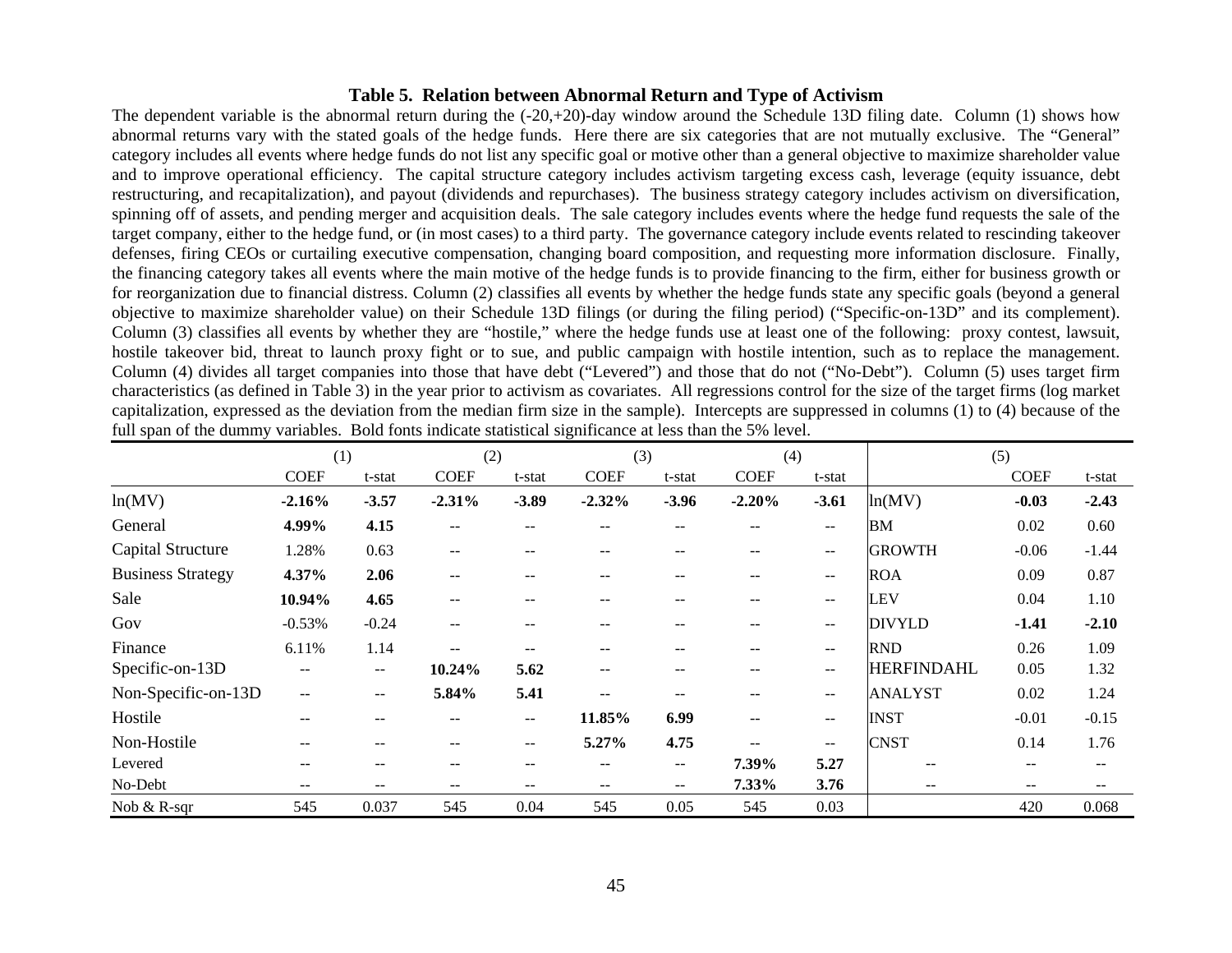# **Table 6. Long-Term Abnormal Returns Analysis**

This table reports the estimates and t-statistics from calendar-time portfolio regressions. "Window" indicates the buying time relative to the event (hedge fund activism targeting) and the holding period in months. "alpha" is the alpha estimates from factor models. "beta(-1)" and "beta" are the loading coefficients on the lagged and concurrent market excess return (the Fama and French RMRF). "SMB," "HML," and "MOM" are loading coefficients on the Fama-French size and book-to-market factors, and the Carhart momentum factor. "R2" is the R-squared of the regressions. "# Firms" is the number of firms in each portfolio. Panels A and B apply the CAPM and four-factor models respectively, using equal-weighted portfolio returns. Panels C and D conduct the same exercise using value-weighted portfolio returns. Bold fonts indicate statistical significance at less than the 5% level.

| Window      |          | <b>Alpha</b> | $beta(-1)$ |             | beta     |             | R <sub>2</sub> | #Firms |
|-------------|----------|--------------|------------|-------------|----------|-------------|----------------|--------|
| (months)    | Estimate | t-statistic  | Estimate   | t-statistic | Estimate | t-statistic |                |        |
| $(-12,-10)$ | $-0.52$  | $-0.81$      | 0.31       | 2.40        | 1.02     | 7.73        | 0.49           | 71     |
| $(-9,-7)$   | 0.78     | 1.23         | 0.38       | 2.80        | 1.08     | 8.18        | 0.51           | 72     |
| $(-6,-4)$   | 1.14     | 1.91         | 0.51       | 4.00        | 0.99     | 7.70        | 0.51           | 74     |
| $(-3,-1)$   | 1.71     | 2.86         | 0.35       | 2.66        | 0.98     | 8.17        | 0.50           | 75     |
| Event       | 3.74     | 6.08         | 0.40       | 2.77        | 0.91     | 6.88        | 0.50           | 59     |
| (1,3)       | 1.42     | 2.10         | 0.41       | 2.73        | 0.90     | 5.86        | 0.36           | 73     |
| (4,6)       | 1.05     | 2.16         | 0.35       | 3.13        | 0.98     | 8.64        | 0.55           | 72     |
| (7,9)       | 0.34     | 0.78         | 0.32       | 2.92        | 1.15     | 10.72       | 0.65           | 67     |
| (10, 12)    | 1.12     | 2.18         | 0.28       | 2.32        | 0.96     | 7.77        | 0.52           | 62     |

#### Panel A. Equal-weight one-factor model

#### Panel B. Equal-weight four-factor model

| Window      |          | alpha       |          | $beta(-1)$  |          | <b>Beta</b> |          | <b>SMB</b>  |          | <b>HML</b>  |         | <b>MOM</b>           | R <sub>2</sub> |
|-------------|----------|-------------|----------|-------------|----------|-------------|----------|-------------|----------|-------------|---------|----------------------|----------------|
| (months)    | Estimate | t-statistic | Estimate | t-statistic | Estimate | t-statistic | Estimate | t-statistic | Estimate | t-statistic |         | Estimate t-statistic |                |
| $(-12,-10)$ | $-0.95$  | $-1.61$     | 0.20     | 1.72        | 0.92     | 6.18        | 0.68     | 4.49        | 0.34     | 1.93        | $-0.32$ | $-3.67$              | 0.61           |
| $(-9,-7)$   | 0.41     | 0.74        | 0.22     | 1.88        | 0.88     | 6.25        | 0.72     | 5.28        | 0.26     | 1.58        | $-0.32$ | $-3.78$              | 0.66           |
| $(-6,-4)$   | 0.44     | 0.72        | 0.35     | 2.77        | 0.88     | 5.96        | 0.63     | 4.05        | 0.30     | 1.57        | $-0.19$ | $-2.08$              | 0.59           |
| $(-3,-1)$   | 1.11     | 1.89        | 0.18     | 1.39        | 0.98     | 7.18        | 0.65     | 4.01        | 0.39     | 2.06        | $-0.05$ | $-0.49$              | 0.57           |
| Event       | 3.04     | 4.89        | 0.19     | 1.26        | 0.72     | 4.36        | 0.62     | 2.92        | 0.34     | 1.53        | $-0.26$ | $-2.18$              | 0.57           |
| (1,3)       | 1.50     | 2.26        | 0.26     | 1.78        | 0.58     | 3.39        | 0.46     | 2.59        | 0.08     | 0.37        | $-0.41$ | $-3.72$              | 0.46           |
| (4,6)       | 0.42     | 0.84        | 0.22     | 1.93        | 0.94     | 7.03        | 0.53     | 3.66        | 0.35     | 1.95        | $-0.07$ | $-0.66$              | 0.61           |
| (7,9)       | $-0.16$  | $-0.37$     | 0.11     | 0.86        | 0.95     | 7.85        | 0.69     | 4.40        | 0.33     | l.76        | $-0.14$ | $-1.60$              | 0.72           |
| (10,12)     | 0.85     | 1.62        | 0.13     | 1.04        | 0.75     | 5.06        | 0.60     | 3.10        | 0.14     | 0.74        | $-0.18$ | $-1.46$              | 0.57           |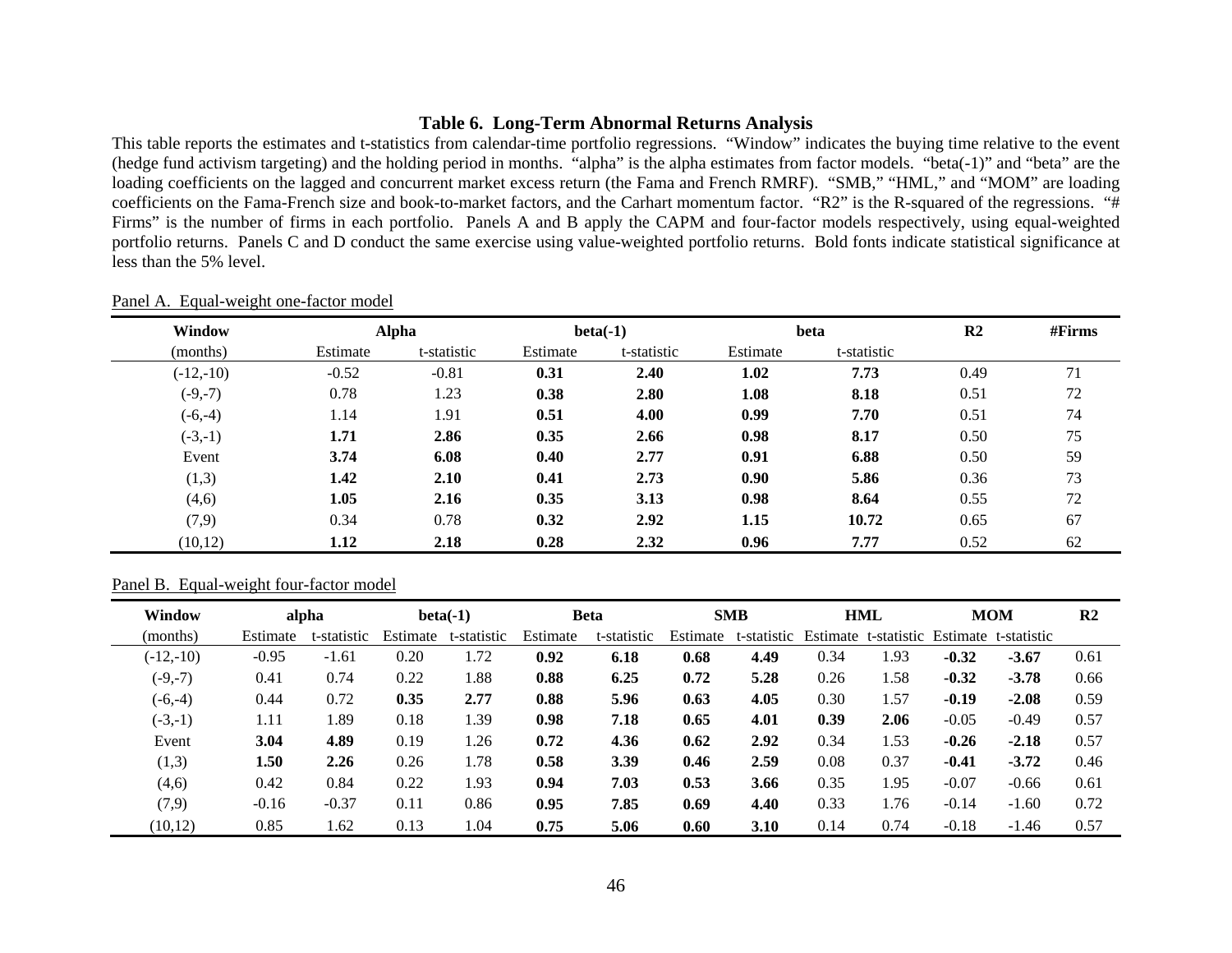| Window      |          | alpha       | $beta(-1)$ |             |          | beta        | R <sub>2</sub> | #Firms |
|-------------|----------|-------------|------------|-------------|----------|-------------|----------------|--------|
| (months)    | Estimate | t-statistic | Estimate   | t-statistic | Estimate | t-statistic |                |        |
| $(-12,-10)$ | $-1.65$  | $-2.33$     | 0.15       | 1.03        | 1.10     | 7.51        | 0.45           | 71     |
| $(-9,-7)$   | $-0.54$  | $-0.92$     | 0.31       | 2.53        | 1.15     | 9.51        | 0.58           | 72     |
| $(-6,-4)$   | $-0.10$  | $-0.10$     | 0.54       | 2.59        | 0.85     | 4.10        | 0.23           | 74     |
| $(-3,-1)$   | 0.49     | 0.42        | 0.35       | 1.36        | 1.02     | 4.38        | 0.21           | 75     |
| Event       | 2.20     | 2.21        | 0.64       | 2.77        | 0.94     | 4.37        | 0.33           | 59     |
| (1,3)       | 1.25     | 1.94        | 0.29       | 2.09        | 0.76     | 5.23        | 0.29           | 73     |
| (4,6)       | 1.00     | 1.21        | 0.39       | 2.06        | 1.29     | 6.72        | 0.41           | 72     |
| (7,9)       | 0.55     | 0.85        | 0.57       | 3.60        | 1.06     | 6.69        | 0.46           | 67     |
| (10, 12)    | 0.17     | 0.29        | $-0.08$    | $-0.57$     | 1.13     | 8.13        | 0.50           | 62     |

Panel C. Value-weight one-factor model

# Panel D. Value-weight four-factor model

| Window      |          | alpha       |          | $beta(-1)$  |          | Beta        |          | <b>SMB</b>  |          | <b>HML</b>  |          | <b>MOM</b>  | R <sub>2</sub> |
|-------------|----------|-------------|----------|-------------|----------|-------------|----------|-------------|----------|-------------|----------|-------------|----------------|
| (months)    | Estimate | t-statistic | Estimate | t-statistic | Estimate | t-statistic | Estimate | t-statistic | Estimate | t-statistic | Estimate | t-statistic |                |
| $(-12,-10)$ | $-1.79$  | $-2.50$     | 0.06     | 0.41        | 1.09     | 6.05        | 0.29     | 1.57        | 0.33     | .52         | $-0.29$  | $-2.66$     | 0.49           |
| $(-9,-7)$   | $-0.77$  | $-1.37$     | 0.18     | 1.50        | 1.16     | 8.21        | 0.22     | 1.61        | 0.37     | 2.19        | $-0.29$  | $-3.43$     | 0.65           |
| $(-6,-4)$   | $-1.18$  | $-1.17$     | 0.34     | 1.64        | 1.36     | 5.62        | 0.01     | 0.06        | 1.01     | 3.23        | 0.06     | 0.40        | 0.34           |
| $(-3,-1)$   | $-0.11$  | $-0.09$     | 0.25     | 0.94        | 1.37     | 4.94        | $-0.29$  | $-0.88$     | 0.75     | 1.97        | $-0.07$  | $-0.34$     | 0.26           |
| Event       | 1.82     | 1.72        | 0.55     | 2.19        | 0.96     | 3.41        | 0.70     | 1.96        | $-0.20$  | $-0.53$     | 0.29     | 1.40        | 0.36           |
| (1,3)       | 1.49     | 2.34        | 0.18     | 1.29        | 0.67     | 4.06        | $-0.03$  | $-0.17$     | 0.24     | 1.16        | $-0.33$  | $-3.07$     | 0.38           |
| (4,6)       | 0.84     | 0.94        | 0.31     | 1.46        | 1.50     | 6.18        | $-0.21$  | $-0.81$     | 0.33     | 1.01        | 0.02     | 0.11        | 0.42           |
| (7,9)       | 0.12     | 0.18        | 0.31     | 1.63        | 0.75     | 3.96        | 0.79     | 3.22        | 0.35     | 1.21        | $-0.34$  | $-2.44$     | 0.52           |
| (10,12)     | $-0.74$  | $-1.34$     | $-0.31$  | $-2.34$     | 1.08     | 6.92        | 0.77     | 3.77        | 0.60     | 2.93        | $-0.05$  | $-0.37$     | 0.61           |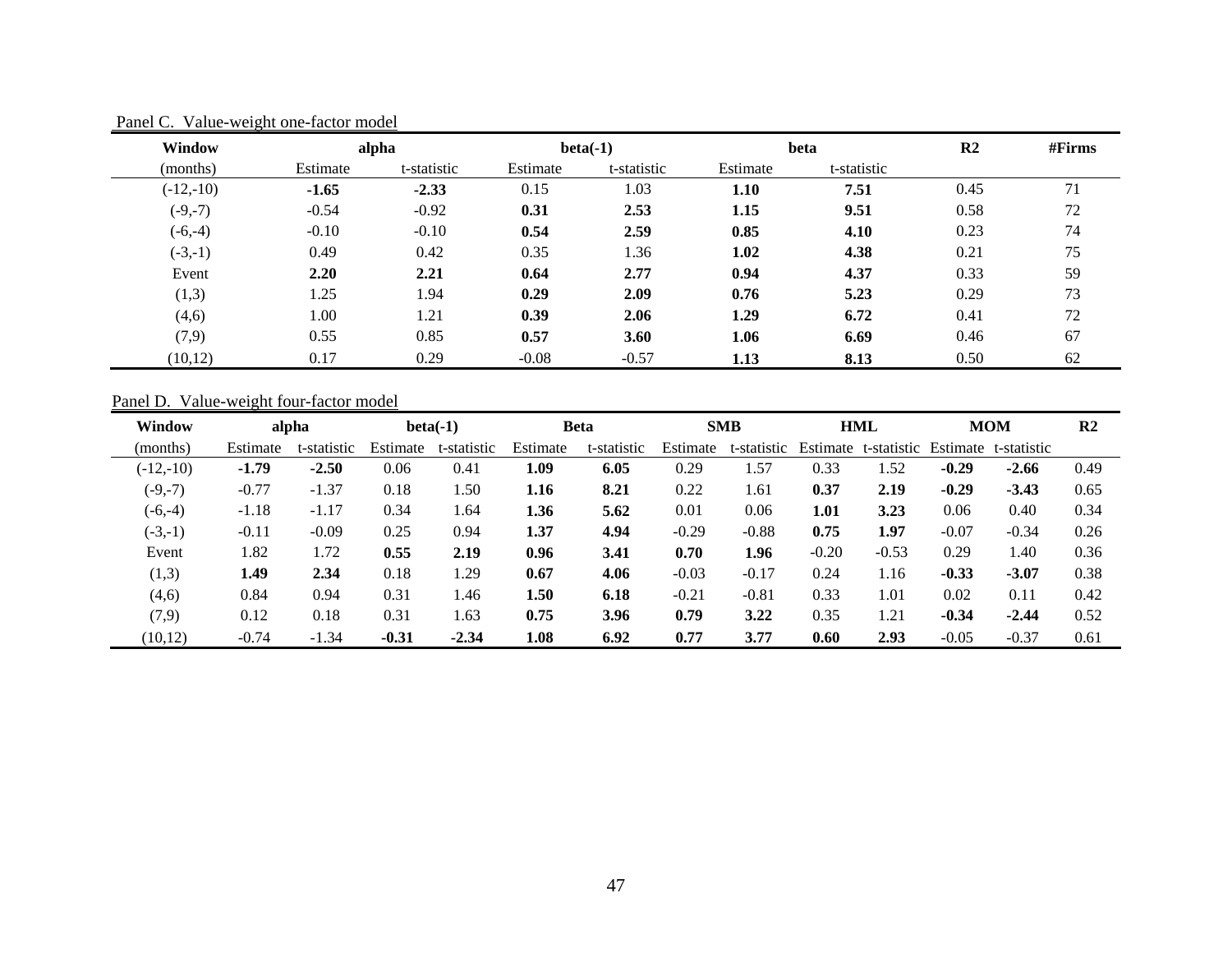# **Table 7. Target Firm Performance Before and After Activism**

Panels A, B, and C report various average statistics of target companies in excess of those of matching companies in years before and after being targeted by activist hedge funds. For each target company, a matching group is formed by other companies in the same SIC two-digit industry, and in the same Fama-French 5 x 5 size and book-to-market portfolio. Difference is taken between the target company and the average of the matching firms; and then averaged over all target companies ("Dif w/ Match"). Also reported are the associated t-statistics. "CEO Pay Ex Ante" is the total CEO pay including options grants. "CEO Pay Ex Post" is the total CEO pay including option exercise. "%CEO Turnover" is the rate of CEO turnover. "ROA," "ROE," and "CAPEX" represent EBITDA, net income before extraordinary items, and capital expenditure, all scaled by lagged assets. "Dividend" and "Total Payout" represent dividend payment, and the sum of dividend and share-repurchase, all scaled by the book value of equity. "Leverage" is the ratio of debt to the sum of debt and book value of equity. Panel D explores the relation between operational performance improvement and hedge fund strategy/target firm characteristics. The dependent variable is  $ROA(t+1) - ROA(t-1)$  (in excess of that of the matching firms), where *t* is the year of activism. Columns (1) and (2) show the predictability of ex post operational improvement by hedge fund strategy; and column (3) shows that by target firm characteristics. Panel E conducts the same predictions with the dependent variable being the dummy variable equal to one if the target firm is liquidated, taken private, or sold/merged to another firm. The estimation uses the probit method. Bold fonts indicate statistical significance at less than the 5% level.

|       | CEO Pay Ex Ante $(\$1,000)$ |         | CEO Pay Ex Post $(\$1,000)$ |         | %CEO Turnover |         |  |
|-------|-----------------------------|---------|-----------------------------|---------|---------------|---------|--|
|       | Dif w/ Match                | t-stat  | Dif w/ Match                | t-stat  | Dif w/ Match  | t-stat  |  |
| $t-3$ | 78                          | 0.31    | $-414$                      | $-1.85$ | $-1.81%$      | $-0.72$ |  |
| $t-2$ | $-169$                      | $-0.68$ | 317                         | 1.03    | 3.38%         | 1.27    |  |
| $t-1$ | 472                         | 1.50    | 858                         | 2.48    | 2.77%         | 0.99    |  |
| Event | 862                         | 2.17    | 1260                        | 2.83    | 4.49%         | 1.42    |  |
| $t+1$ | $-122$                      | $-0.33$ | 541                         |         | 13.55%        | 2.80    |  |

Panel A: Executive compensation and turnover

#### Panel B: Operational performance

|       | <b>ROA</b>   |        | <b>ROE</b>   |        | <b>CAPEX</b> |         |  |
|-------|--------------|--------|--------------|--------|--------------|---------|--|
|       | Dif w/ Match | t-stat | Dif w/ Match | t-stat | Dif w/ Match | t-stat  |  |
| $t-3$ | $2.01\%$     | 3.27   | 0.63%        | 0.32   | $-0.30%$     | $-1.10$ |  |
| $t-2$ | $2.19\%$     | 3.65   | 1.14%        | 0.59   | $-0.63\%$    | $-2.47$ |  |
| $t-1$ | $2.35\%$     | 3.98   | $6.12\%$     | 3.19   | $-1.17\%$    | $-5.00$ |  |
| Event | $2.17\%$     | 3.71   | 3.49%        | 1.67   | $-1.49\%$    | $-6.14$ |  |
| $T+1$ | 2.68%        | 3.43   | 10.12%       | 4.59   | $-2.31\%$    | $-8.93$ |  |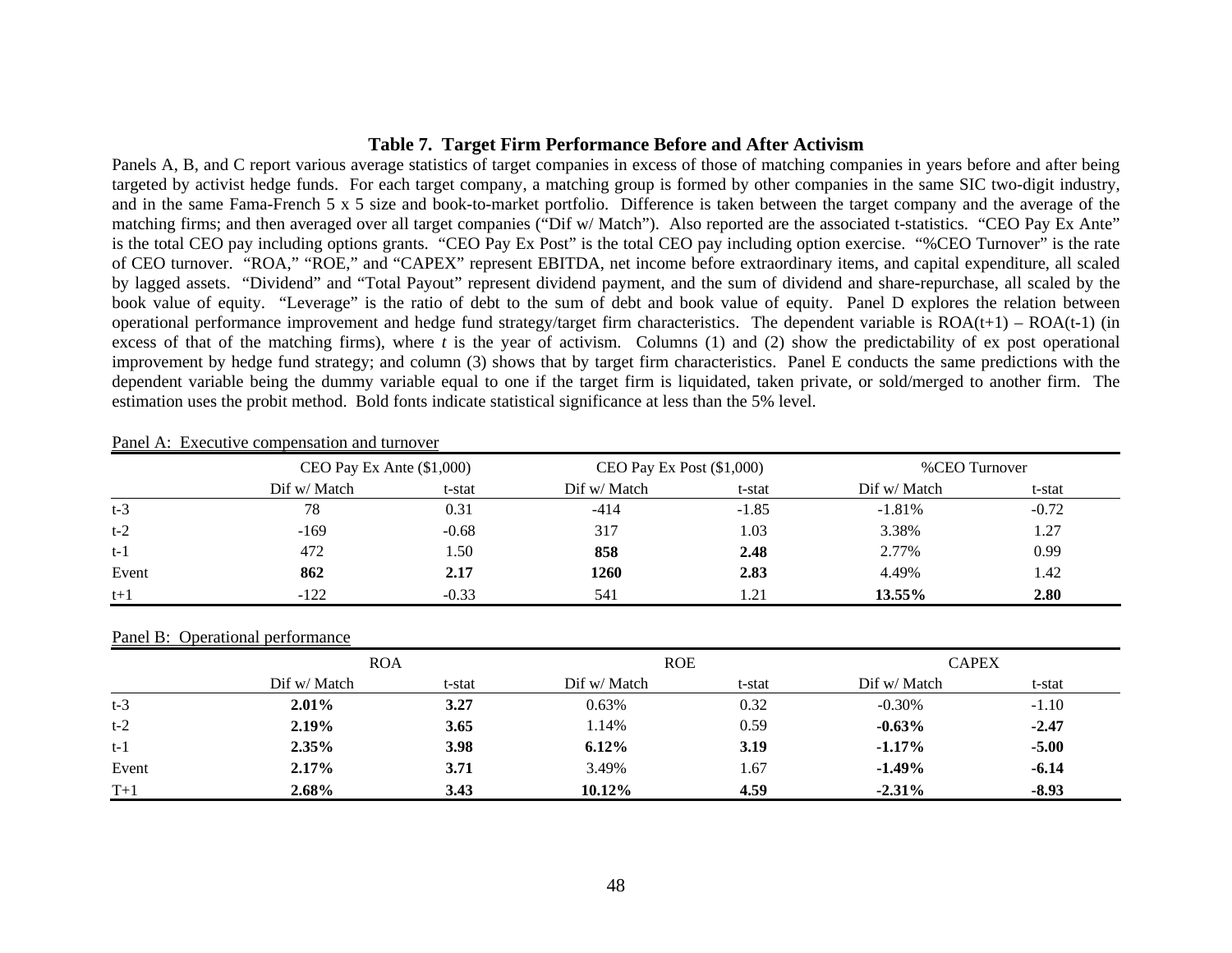# Panel C. Capital structure

|       | Dividend     |         | <b>Total Payout</b> |        | Leverage     |        |
|-------|--------------|---------|---------------------|--------|--------------|--------|
|       | Dif w/ Match | t-stat  | Dif w/ Match        | t-stat | Dif w/ Match | t-stat |
| $t-3$ | $-0.31%$     | $-1.96$ | 0.12%               | 0.27   | $4.34\%$     | 3.91   |
| $t-2$ | $-0.26%$     | $-1.53$ | 0.22%               | 0.47   | 4.16%        | 3.81   |
| $t-1$ | $-0.42%$     | $-2.82$ | 0.79%               | 1.55   | 3.20%        | 2.97   |
| Event | $-0.20%$     | $-1.16$ | 0.85%               | 1.69   | 2.34%        | 2.14   |
| $T+1$ | 0.13%        | 0.47    | 1.66%               | 2.15   | $3.55\%$     | 2.51   |

# Panel D. Predictions of Operational Improvement

|                          | (1)               |                   |                          | (2)     |                   | (3)         |         |  |
|--------------------------|-------------------|-------------------|--------------------------|---------|-------------------|-------------|---------|--|
|                          | <b>COEF</b>       | t-stat            | <b>COEF</b>              | t-stat  |                   | <b>COEF</b> | t-stat  |  |
| ln(MV)                   | 0.78%             | 0.97              | 0.68%                    | 0.86    | ln(MV)            | $-0.99\%$   | $-0.61$ |  |
| <b>ROA</b>               | $-52.66\%$        | $-3.26$           | $-51.90\%$               | $-3.19$ | <b>BM</b>         | $-2.03%$    | $-0.67$ |  |
| <b>Capital Structure</b> | $-0.87%$          | $-0.28$           | $-$                      | $--$    | <b>GROWTH</b>     | $-1.35%$    | $-0.27$ |  |
| <b>Business Strategy</b> | 4.61%             | 1.14              | $\qquad \qquad -$        | $- -$   | <b>ROA</b>        | $-53.89\%$  | $-3.50$ |  |
| Sale                     | $-5.90\%$         | $-2.40$           | $\overline{\phantom{m}}$ | $- -$   | <b>LEV</b>        | 0.03%       | 0.01    |  |
| Gov                      | $-0.68%$          | $-0.24$           | $\qquad \qquad -$        | $- -$   | <b>DIVYLD</b>     | $-7.95%$    | $-0.10$ |  |
| Finance                  | 0.05%             | 0.01              | $\overline{\phantom{m}}$ | $- -$   | <b>RND</b>        | $-68.51%$   | $-1.75$ |  |
| Hostile                  | $\qquad \qquad -$ | $\qquad \qquad -$ | $-4.61%$                 | $-1.93$ | <b>HERFINDAHL</b> | 5.78%       | 1.23    |  |
| <b>CNST</b>              | 3.77%             | 0.82              | 4.67%                    | 1.07    | <b>ANALYST</b>    | 2.06%       | 0.98    |  |
|                          |                   |                   |                          |         | <b>INST</b>       | 3.29%       | 0.49    |  |
|                          |                   |                   |                          |         | <b>CNST</b>       | 6.82%       | 0.66    |  |
| $# Obs & R-sqr$          | 276               | 0.037             | 276                      | 0.13    |                   | 226         | 0.068   |  |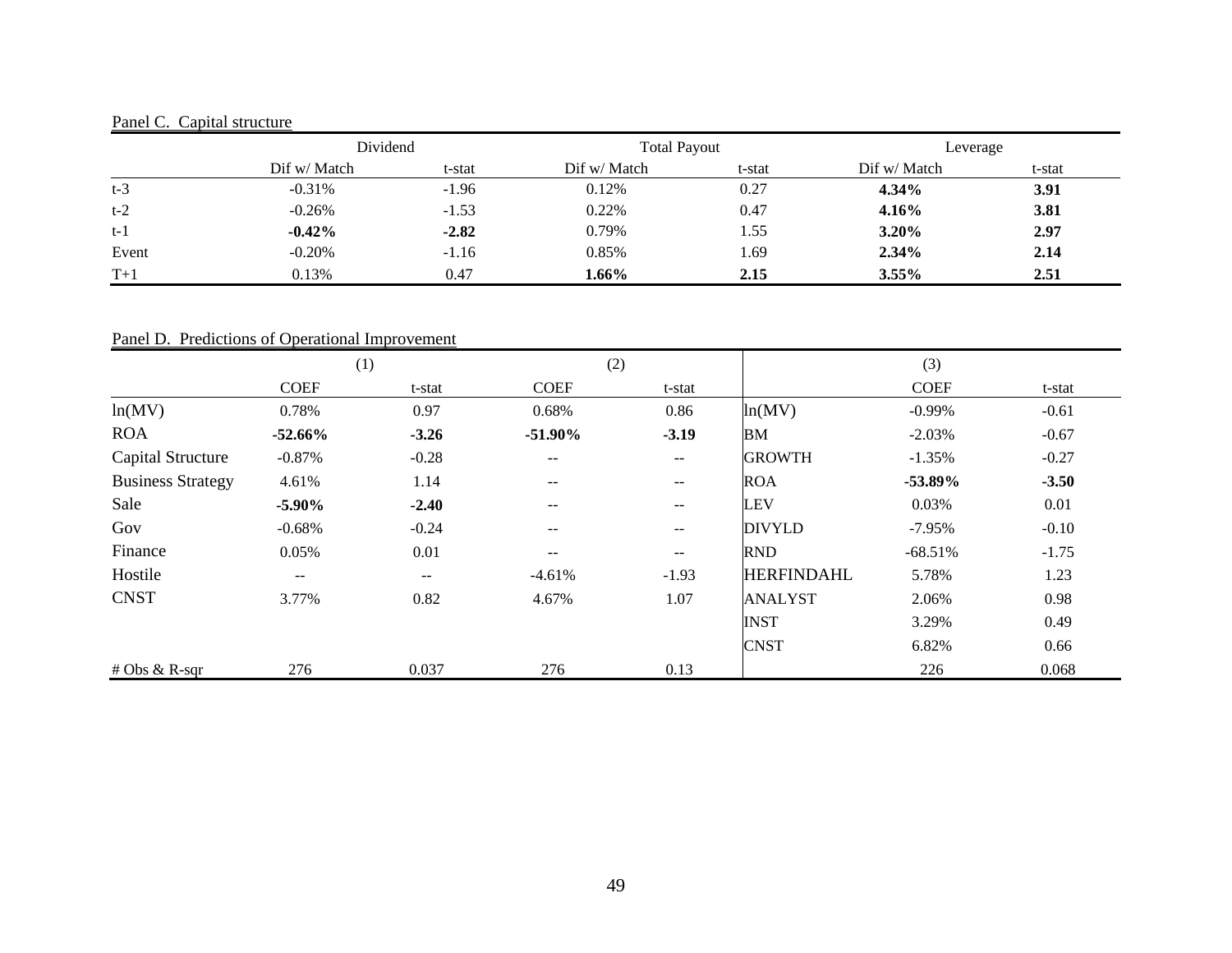|                          |             |         | (1)                      | (2)               |                   | (3)         |         |
|--------------------------|-------------|---------|--------------------------|-------------------|-------------------|-------------|---------|
|                          | Marginal Pr | t-stat  | Marginal Pr              | t-stat            |                   | Marginal Pr | t-stat  |
| ln(MV)                   | $-1.16%$    | $-1.47$ | 0.68%                    | 0.86              | ln(MV)            | $-0.02%$    | $-0.94$ |
| <b>ROA</b>               | $-2.15%$    | $-0.24$ | $-4.11%$                 | $-0.45$           | <b>BM</b>         | 2.21%       | 0.70    |
| Capital Structure        | $-6.01%$    | $-1.63$ | $\overline{\phantom{m}}$ | $\qquad \qquad -$ | <b>GROWTH</b>     | 1.21%       | 0.23    |
| <b>Business Strategy</b> | 11.38%      | 2.79    | $\overline{\phantom{m}}$ | $\qquad \qquad -$ | <b>ROA</b>        | 3.88%       | 0.29    |
| Sale                     | 25.94%      | 5.91    | $-$                      | $--$              | <b>LEV</b>        | $-6.01%$    | $-1.03$ |
| Gov                      | $-5.36%$    | $-1.71$ | $-$                      | $\qquad \qquad -$ | <b>DIVYLD</b>     | 33.41%      | 0.31    |
| Finance                  | $-1.32%$    | $-0.24$ | $\overline{\phantom{m}}$ | $\qquad \qquad -$ | <b>RND</b>        | 8.78%       | 0.30    |
| Hostile                  | $- -$       | $- -$   | 10.24%                   | 3.16              | <b>HERFINDAHL</b> | 0.10%       | 1.45    |
|                          |             |         |                          |                   | <b>ANALYST</b>    | 2.62%       | 1.08    |
|                          |             |         |                          |                   | <b>INST</b>       | $-3.14%$    | 0.08    |
| # Obs & R-sqr            | 587         | 0.037   | 587                      | 0.13              |                   | 449         | 0.068   |

Panel E. Predictions of Company Sale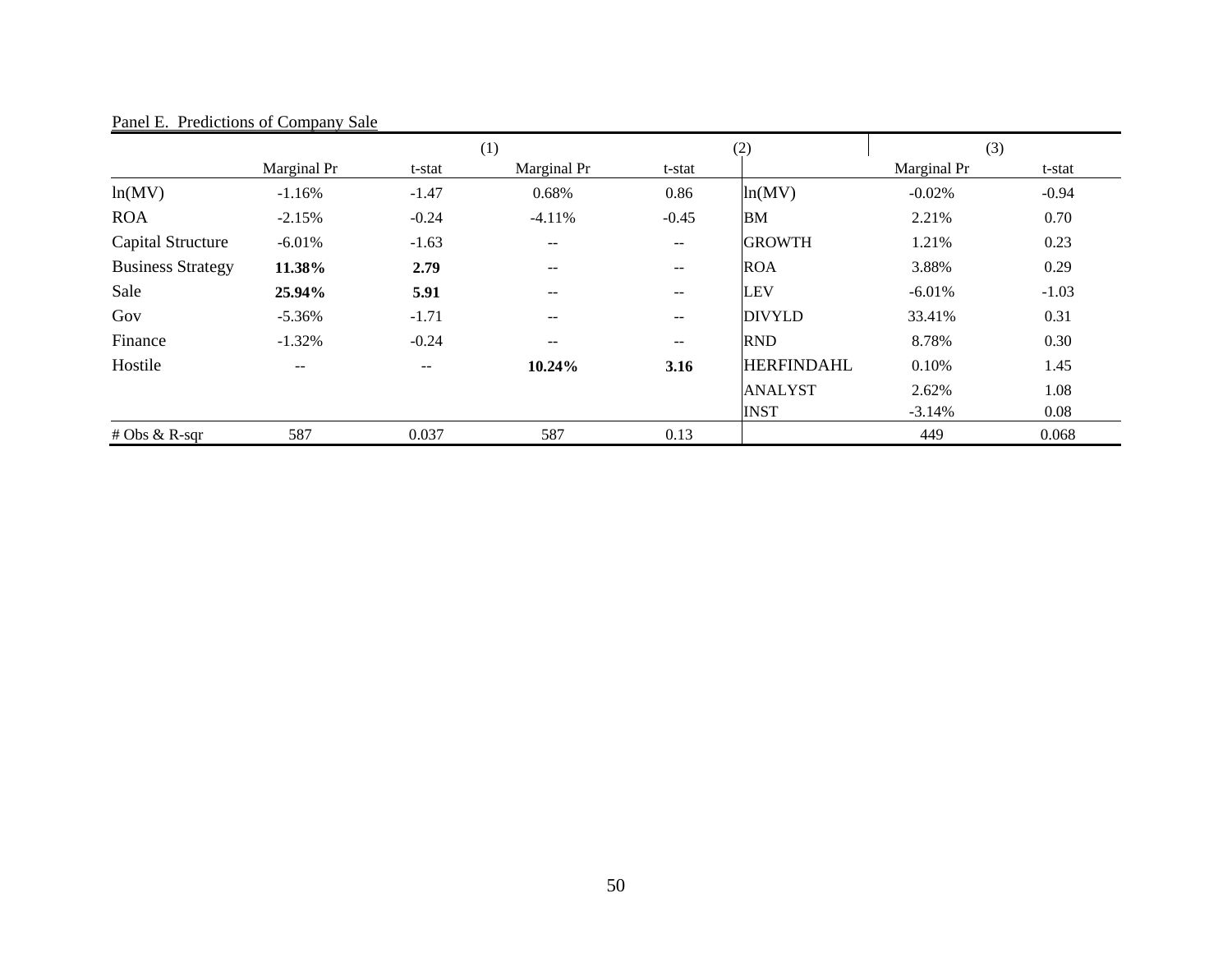# **Figure 1. Abnormal Buy-and-Hold Return around Schedule 13D Filing**

The solid line (left axis) plots the average buy-and-hold return around the Schedule 13D filing, in excess of the buy-and-hold return of the market, from 20 days prior the 13D file date to 20 days afterwards. The bars (right axis) plot the increase (in percentage points) in the share trading turnover during the same time window compared to the average turnover rate during the preceding (-100, -40) event window. Figure 1(a) plots the full sample excluding the 108 M&A arbitrage cases; Figure 1(b) plots the subsample of events where hedge funds launch activism with specific objectives together with the Schedule 13D filing.

A. Full sample

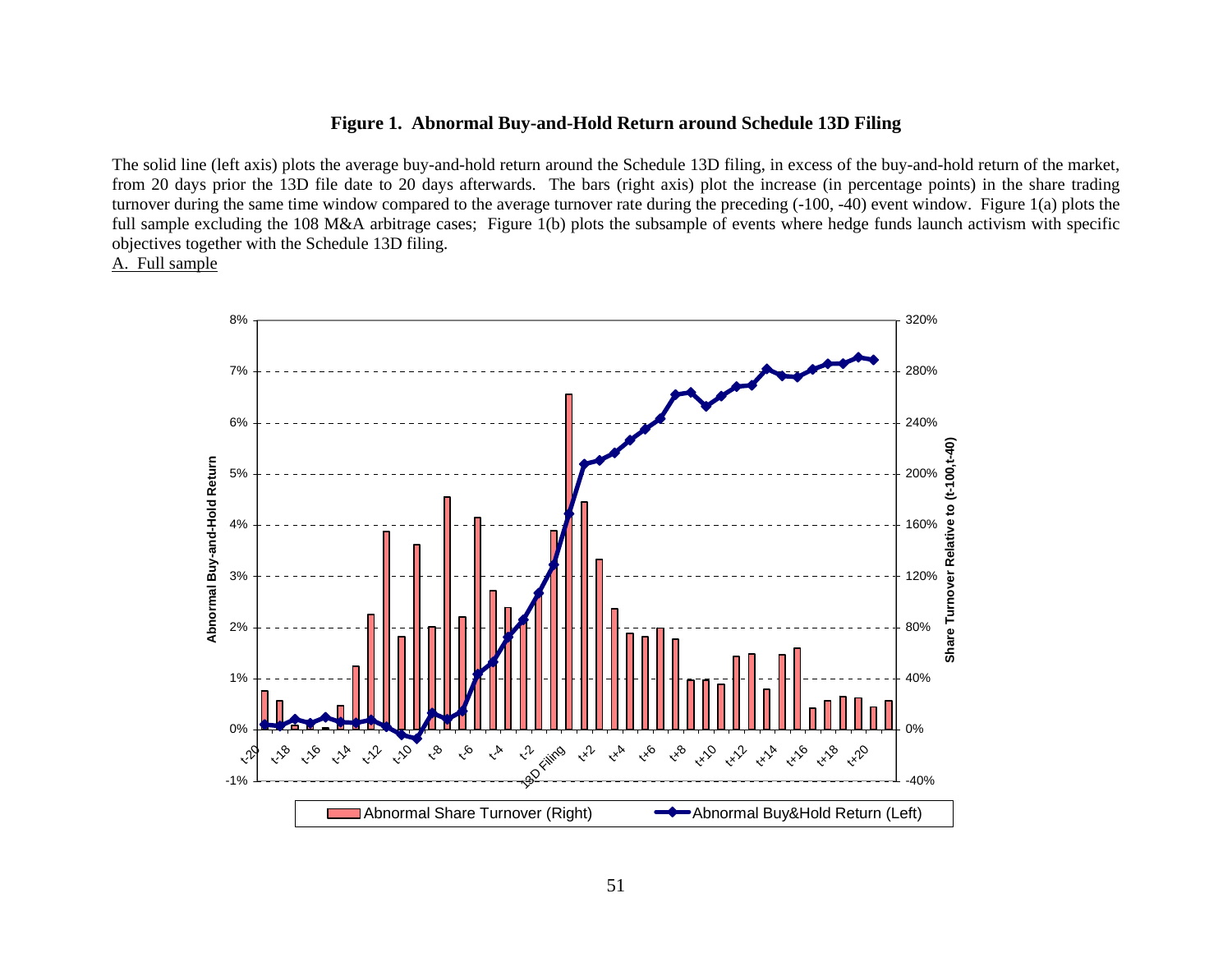

# B. Subsample of specific-targeting on the Schedule 13D filing date